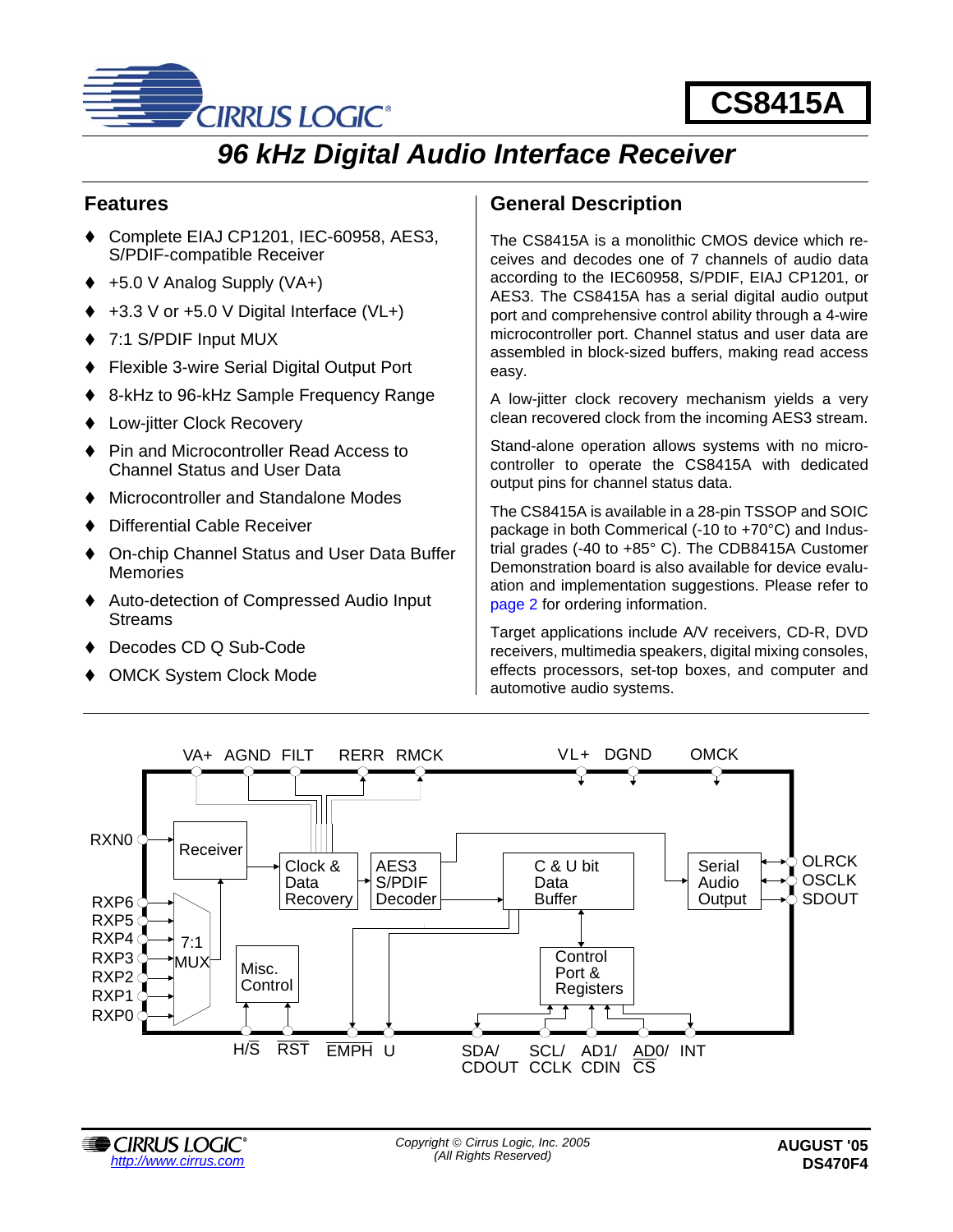

## <span id="page-1-0"></span>**ORDERING INFORMATION**

| <b>Product</b> | <b>Description</b>                            | Package      | Grade      | <b>Temp</b><br>Range                      | <b>Pb-Free</b> | Container     | <b>Order Number</b> |
|----------------|-----------------------------------------------|--------------|------------|-------------------------------------------|----------------|---------------|---------------------|
|                |                                               |              |            |                                           | <b>YES</b>     | Rail          | CS8415A-CZZ         |
| CS8415A        |                                               |              |            | Commercial $\vert$ -10 to +70 $\degree$ C |                | Tape and Reel | CS8415A-CZZR        |
|                |                                               | $28 -$       |            |                                           | <b>NO</b>      | Rail          | CS8415A-CZ          |
|                | 96 kHz Digital<br>Audio Interface<br>Receiver | <b>TSSOP</b> |            |                                           |                | Tape and Reel | CS8415A-CZR         |
|                |                                               |              | Industrial | -40 to $+85^{\circ}$ C                    | <b>YES</b>     | Rail          | CS8415A-IZZ         |
|                |                                               |              |            |                                           |                | Tape and Reel | CS8415A-IZZR        |
|                |                                               | 28-SOIC      |            |                                           | <b>YES</b>     | Rail          | CS8415A-CSZ         |
|                |                                               |              |            | Commercial $\vert$ -10 to +70 $\degree$ C |                | Tape and Reel | CS8415A-CSZR        |
|                |                                               |              |            |                                           | <b>NO</b>      | Rail          | CS8415A-CS          |
|                |                                               |              |            |                                           |                | Tape and Reel | <b>CS8415A-CSR</b>  |
| CDB8415A       | CS8415A Evaluation Board                      |              |            |                                           |                |               | CDB8415A            |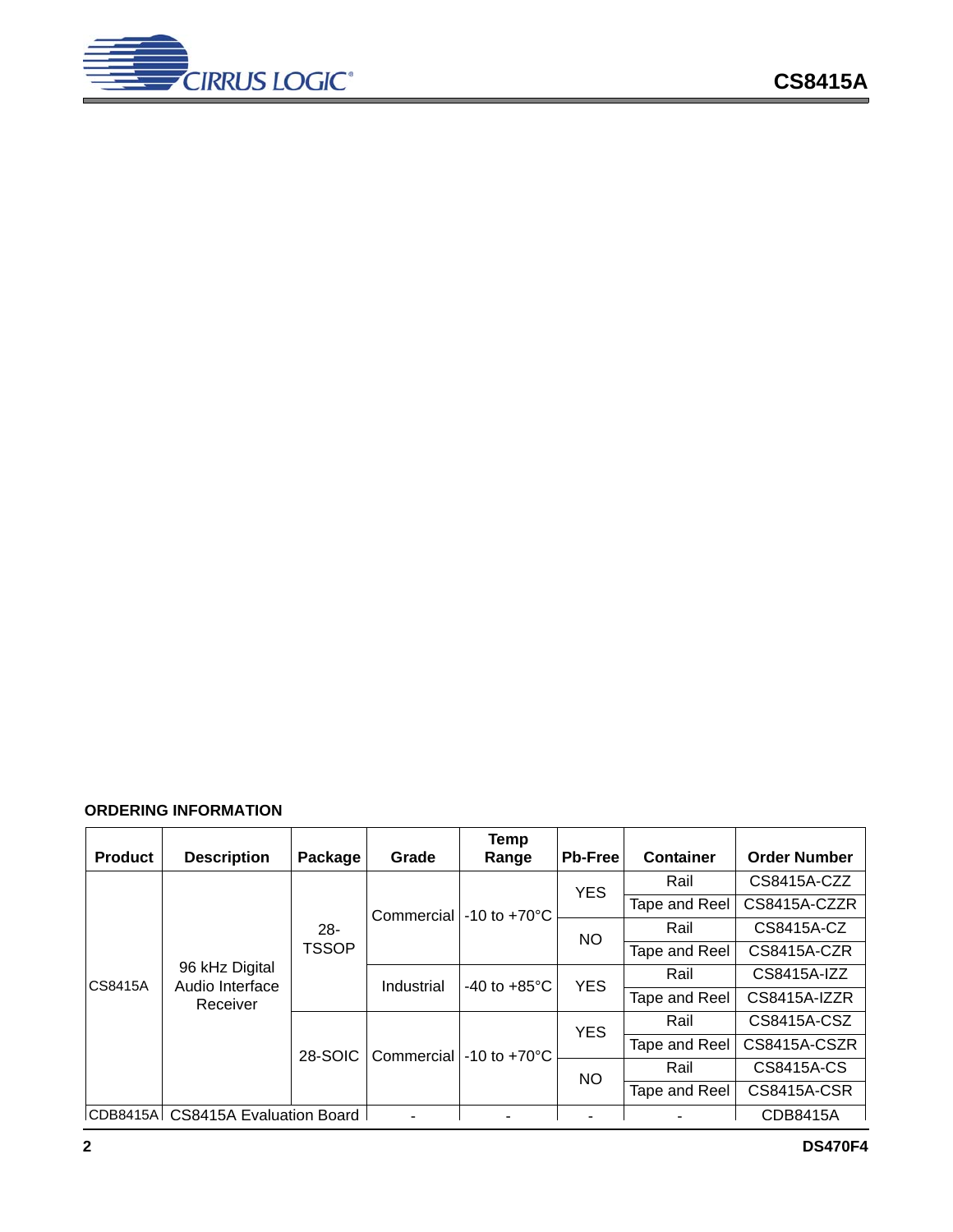

# TABLE OF CONTENTS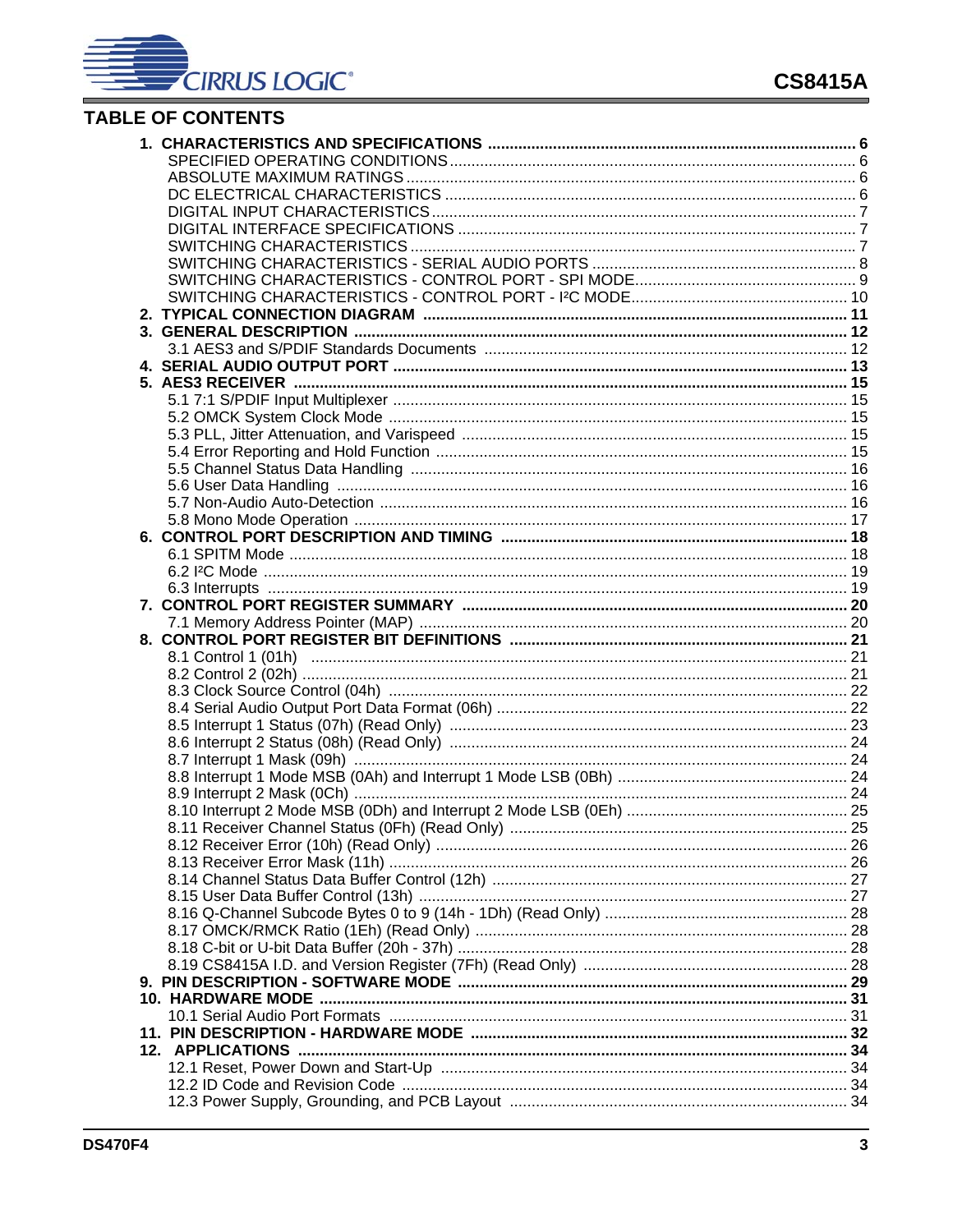

# **CS8415A**

| 13. APPENDIX A: EXTERNAL AES3/SPDIF/IEC60958 RECEIVER COMPONENTS  35 |  |
|----------------------------------------------------------------------|--|
|                                                                      |  |
|                                                                      |  |
| 14. APPENDIX B: CHANNEL STATUS AND USER DATA BUFFER MANAGEMENT  37   |  |
|                                                                      |  |
|                                                                      |  |
|                                                                      |  |
|                                                                      |  |
|                                                                      |  |
|                                                                      |  |
|                                                                      |  |
|                                                                      |  |
|                                                                      |  |
|                                                                      |  |
|                                                                      |  |
|                                                                      |  |
|                                                                      |  |
|                                                                      |  |
|                                                                      |  |
|                                                                      |  |
|                                                                      |  |
|                                                                      |  |
|                                                                      |  |
|                                                                      |  |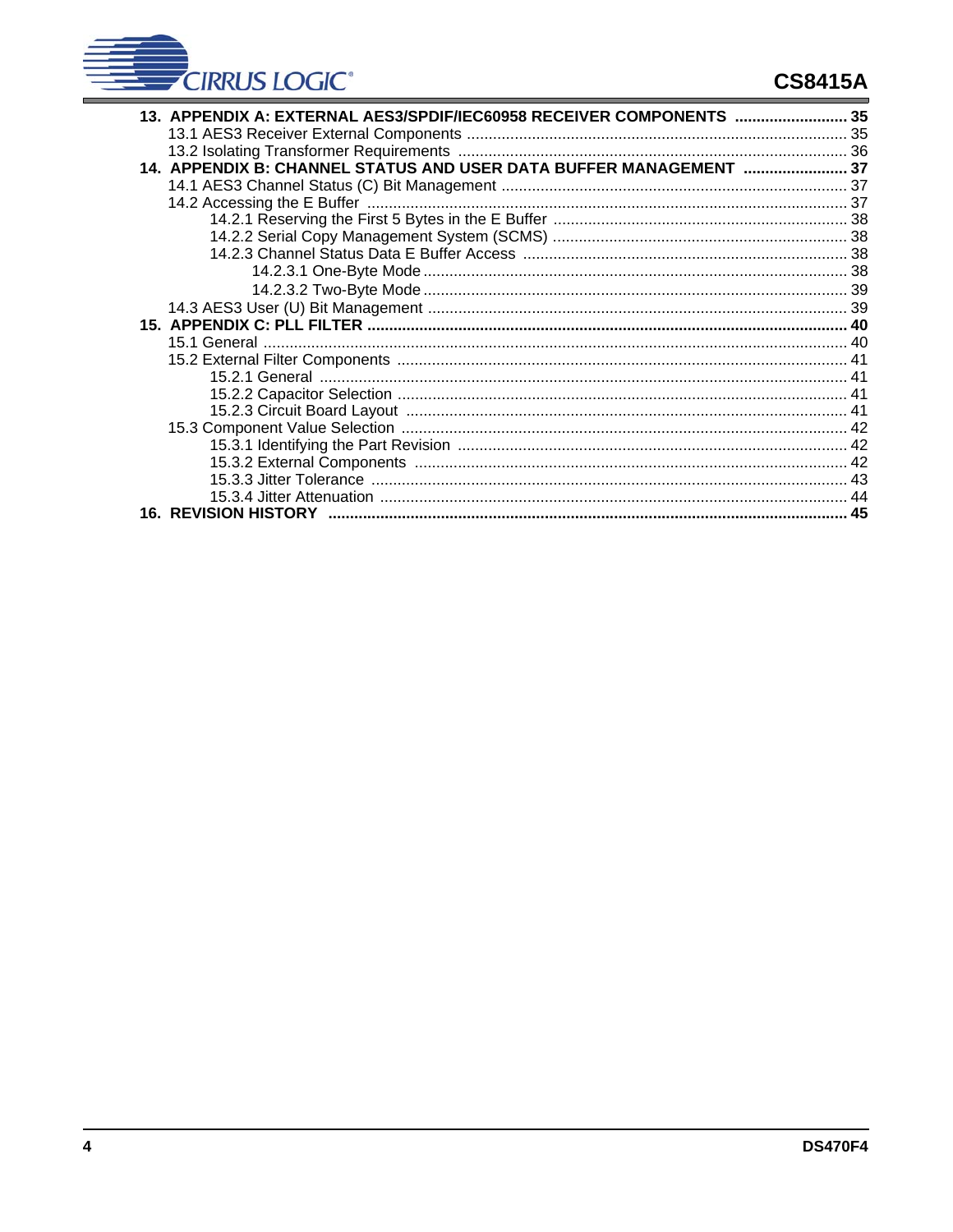

# **LIST OF FIGURES**

# **LIST OF TABLES**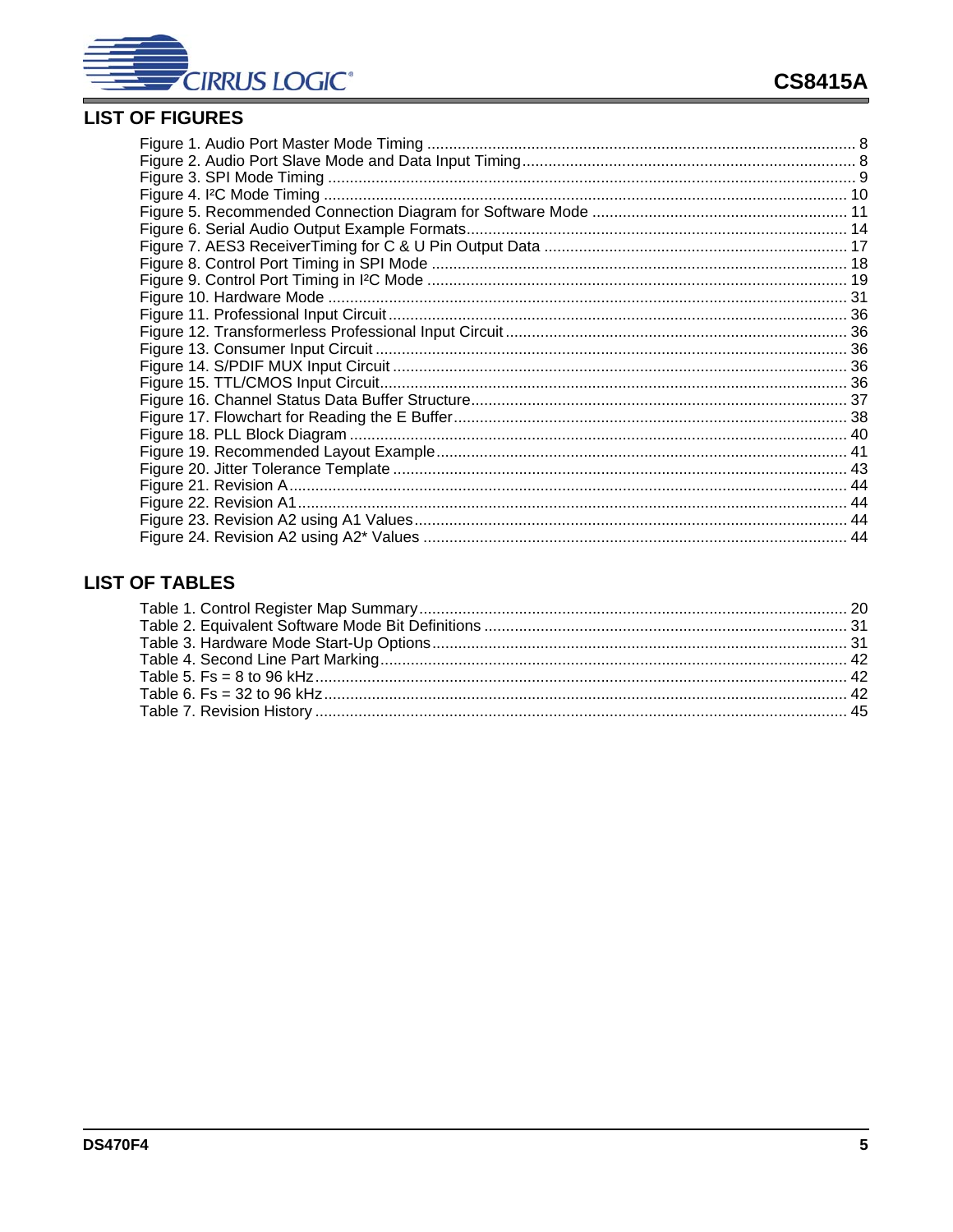

# **1. CHARACTERISTICS AND SPECIFICATIONS**

All Min/Max characteristics and specifications are guaranteed over the Specified Operating Conditions. Typical performance characteristics and specifications are derived from measurements taken at nominal supply voltages and  $T_A = 25$ °C.

# **SPECIFIED OPERATING CONDITIONS**

AGND, DGND =  $0$  V, all voltages with respect to  $0$  V.

| <b>Parameter</b>                                                       | Symbol         | Min         | <b>Typ</b>            | <b>Max</b>     | Units           |
|------------------------------------------------------------------------|----------------|-------------|-----------------------|----------------|-----------------|
| Power Supply Voltage<br>(Note 1)                                       | VA+<br>$VL+$   | 4.5<br>2.85 | 5.0<br>$3.3$ or $5.0$ | 5.5<br>5.5     |                 |
| Commercial Grade<br>Ambient Operating Temperature:<br>Industrial Grade | Т <sub>А</sub> | -10<br>-40  | -<br>۰                | $+70$<br>$+85$ | $\rm ^{\circ}C$ |

#### **Notes:**

1. I<sup>2</sup>C protocol is supported only in  $VL+=5.0$  V mode.

# **ABSOLUTE MAXIMUM RATINGS**

AGND, DGND = 0 V; all voltages with respect to 0 V. Operation beyond these limits may result in permanent damage to the device. Normal operation is not guaranteed at these extremes.

| <b>Parameter</b>                                   | Symbol           | Min    | Max           | <b>Units</b> |
|----------------------------------------------------|------------------|--------|---------------|--------------|
| Power Supply Voltage                               | $VL+, VA+$       |        | 6.0           |              |
| (Note 2)<br>Input Current, Any Pin Except Supplies | <u>Iin</u>       |        | ±10           | mA           |
| Input Voltage                                      | $V_{in}$         | $-0.3$ | $(VL+) + 0.3$ |              |
| Ambient Operating Temperature (power applied)      |                  | -55    | 125           | °C           |
| Storage Temperature                                | <sup>I</sup> stg | -65    | 150           | °C           |

2. Transient currents of up to 100 mA will not cause SCR latch-up.

# <span id="page-5-0"></span>**DC ELECTRICAL CHARACTERISTICS**

 $AGND = DGND = 0$  V; all voltages with respect to 0 V.

| <b>Parameters</b>                          | Symbol | Min            | <b>Typ</b> | Max | <b>Units</b> |
|--------------------------------------------|--------|----------------|------------|-----|--------------|
| Power-down Mode (Note 3)                   |        |                |            |     |              |
| VA+<br>Supply Current in power down        |        |                | 20         |     | μA           |
| $VL+ = 3.3 V$                              |        | ۰              | 60         |     | μA           |
| $VL + = 5.0 V$                             |        | ۰              | 60         |     | μA           |
| <b>Normal Operation (Note 4)</b>           |        |                |            |     |              |
| VA+<br>Supply Current at 48 kHz frame rate |        |                | 6.3        |     | mA           |
| $VL+ = 3.3 V$                              |        | $\blacksquare$ | 30.1       |     | mA           |
| $VL+ = 5.0 V$                              |        | ۰              | 46.5       |     | mA           |
| VA+<br>Supply Current at 96 kHz frame rate |        |                | 6.6        |     | mA           |
| $VL + = 3.3 V$                             |        | $\blacksquare$ | 44.8       |     | mA           |
| $VL+ = 5.0 V$                              |        | -              | 76.6       |     | mA           |

3. Power Down Mode is defined as  $\overline{RST}$  = LO with all clocks and data lines held static.

<span id="page-5-1"></span>4. Normal operation is defined as  $\overline{\text{RST}}$  = HI.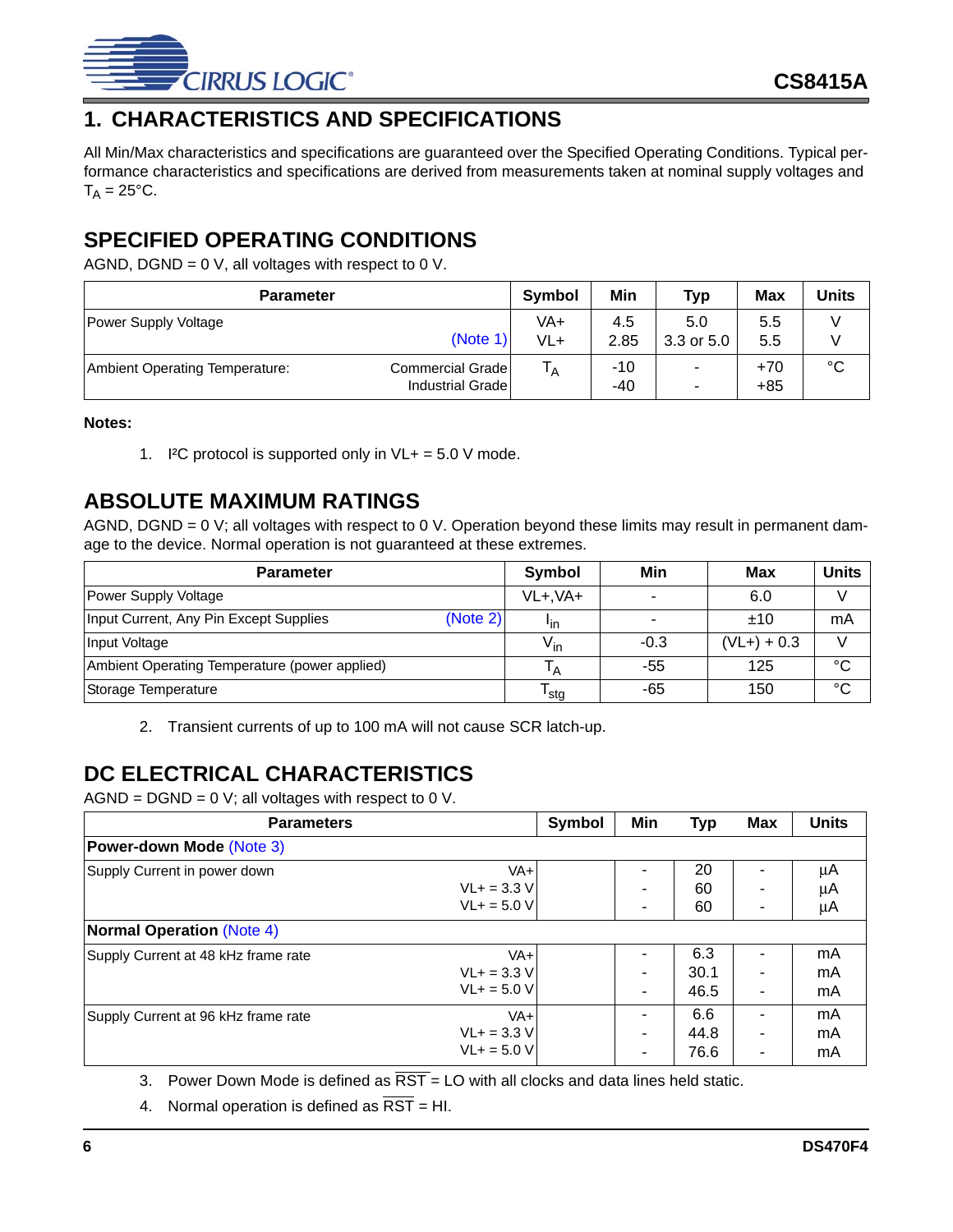

# **DIGITAL INPUT CHARACTERISTICS**

| <b>Parameters</b>                        | <b>Symbol</b> | Min | <b>Typ</b> | <b>Max</b> | <b>Units</b> |
|------------------------------------------|---------------|-----|------------|------------|--------------|
| Input Leakage Current                    | 'in           |     |            | ±10        | uА           |
| Differential Input Voltage, RXP0 to RXN0 | ∨тн           |     | 200        | -          | mV           |

# **DIGITAL INTERFACE SPECIFICATIONS**

 $AGND = DGND = 0$  V; all voltages with respect to 0 V.

| <b>Parameters</b>                                           | Symbol          | Min                      | Max           | <b>Units</b> |
|-------------------------------------------------------------|-----------------|--------------------------|---------------|--------------|
| High-Level Output Voltage ( $I_{OH}$ = -3.2 mA)             | V <sub>ОН</sub> | $(VL+) - 1.0$            |               |              |
| Low-Level Output Voltage $(IOH = 3.2 mA)$                   | $V_{OL}$        | $\overline{\phantom{a}}$ | 0.4           |              |
| High-Level Input Voltage, except RX <sub>n</sub>            | V <sub>IH</sub> | 2.0                      | $(VL+) + 0.3$ |              |
| (Note 5)<br>Low-Level Input Voltage, except RX <sub>n</sub> | $V_{IL}$        | $-0.3$                   | 0.4/0.8       |              |

5. At 5.0 V mode,  $V_{II} = 0.8$  V (Max), at 3.3 V mode,  $V_{II} = 0.4$  V (Max).

# **SWITCHING CHARACTERISTICS**

Inputs: Logic  $0 = 0$  V, Logic  $1 = \text{VL}$ +;  $C_L = 20$  pF.

| <b>Parameter</b>                      | Symbol | Min | <b>Typ</b> | Max   | <b>Units</b> |
|---------------------------------------|--------|-----|------------|-------|--------------|
| RST pin Low Pulse Width               |        | 200 | ۰          | ۰     | μs           |
| PLL Clock Recovery Sample Rate Range  |        | 8.0 | ۰          | 108.0 | kHz          |
| (Note 6)<br><b>RMCK output jitter</b> |        |     | 200        | ۰     | ps RMS       |
| <b>RMCK output duty cycle</b>         |        | 40  | 50         | 60    | %            |

<span id="page-6-0"></span>6. Cycle-to-cycle using 32 to 96 kHz external PLL filter components.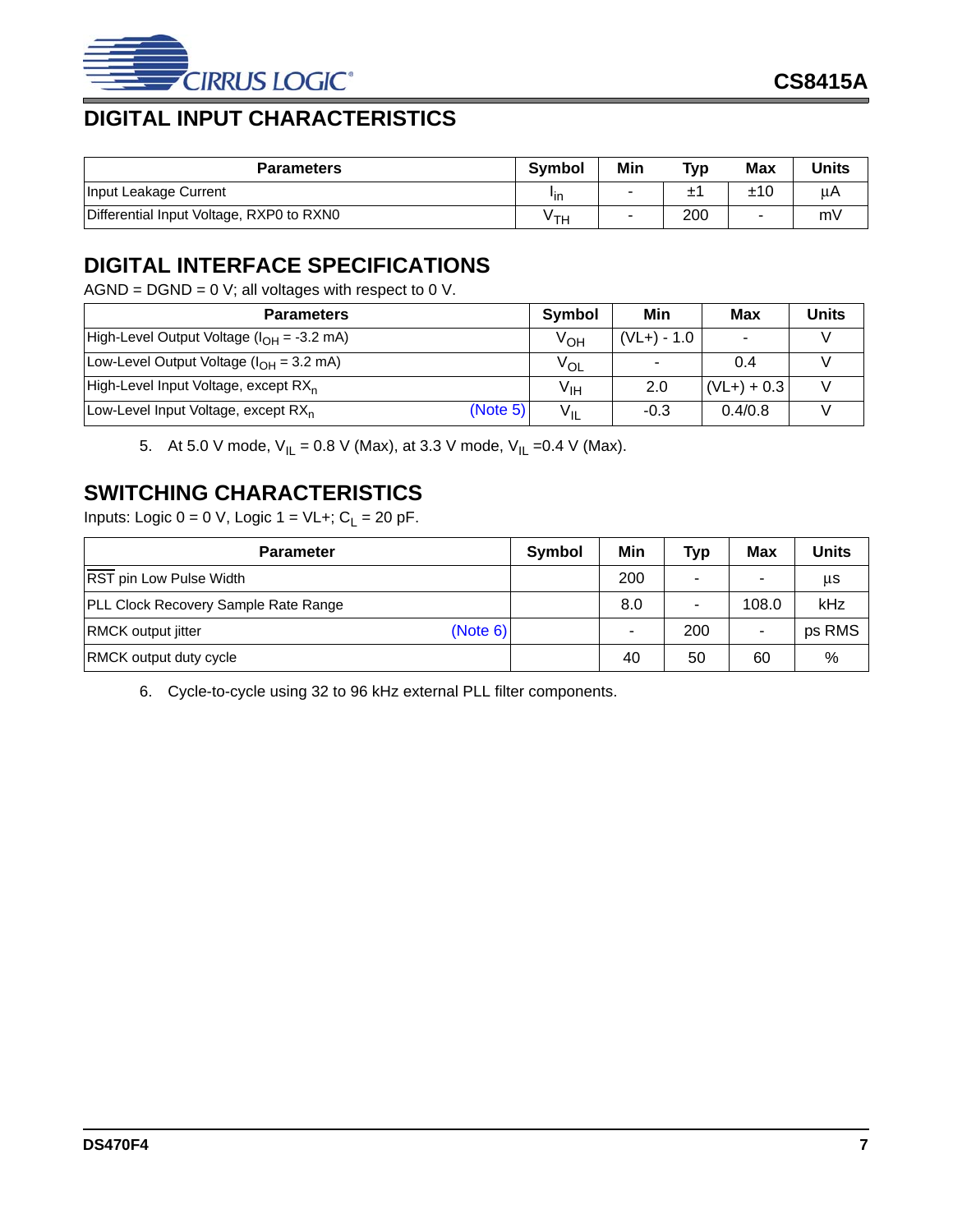

# **SWITCHING CHARACTERISTICS - SERIAL AUDIO PORTS**

Inputs: Logic  $0 = 0$  V, Logic  $1 = \text{VL}+$ ;  $C_L = 20$  pF.

| <b>Parameter</b>                                 |                    | <b>Symbol</b>      | Min | <b>Typ</b> | <b>Max</b>               | <b>Units</b> |
|--------------------------------------------------|--------------------|--------------------|-----|------------|--------------------------|--------------|
| <b>OSCLK Active Edge to SDOUT Output Valid</b>   | (Note 7)           | $t_{dpd}$          |     | ۰          | 20                       | ns           |
| <b>Master Mode</b>                               |                    |                    |     |            |                          |              |
| <b>RMCK to OSCLK active edge delay</b>           | (Note 7)           | $I_{\text{smd}}$   | 0   |            | 10                       | ns           |
| <b>RMCK to OLRCK delay</b>                       | (Note 8)           | t <sub>imd</sub>   | 0   | -          | 10                       | ns           |
| <b>OSCLK and OLRCK Duty Cycle</b>                |                    |                    | ۰   | 50         | ٠                        | $\%$         |
| <b>Slave Mode</b>                                |                    |                    |     |            |                          |              |
| <b>IOSCLK Period</b>                             | (Note 9)           | t <sub>sckw</sub>  | 36  |            | $\overline{\phantom{0}}$ | ns           |
| <b>OSCLK Input Low Width</b>                     |                    | t <sub>sckl</sub>  | 14  | -          | ۰                        | ns           |
| <b>OSCLK Input High Width</b>                    |                    | t <sub>sckh</sub>  | 14  | ۰          | ۰                        | ns           |
| <b>OSCLK Active Edge to OLRCK Edge</b>           | (Note $7, 8, 10$ ) | t <sub>irckd</sub> | 20  | -          | ۰                        | ns           |
| <b>OLRCK Edge Setup Before OSCLK Active Edge</b> | Notes 7, 8, 11     | t <sub>ircks</sub> | 20  | ۰          | $\overline{\phantom{a}}$ | ns           |

- <span id="page-7-2"></span>7. The active edges of OSCLK are programmable.
- <span id="page-7-4"></span>8. The polarity OLRCK is programmable.
- <span id="page-7-3"></span>9. No more than 128 SCLK per frame.
- <span id="page-7-5"></span>10. This delay is to prevent the previous OSCLK edge from being interpreted as the first one after OLRCK has changed.
- <span id="page-7-6"></span>11. This setup time ensures that this OSCLK edge is interpreted as the first one after OLRCK has changed.



<span id="page-7-0"></span>

<span id="page-7-1"></span>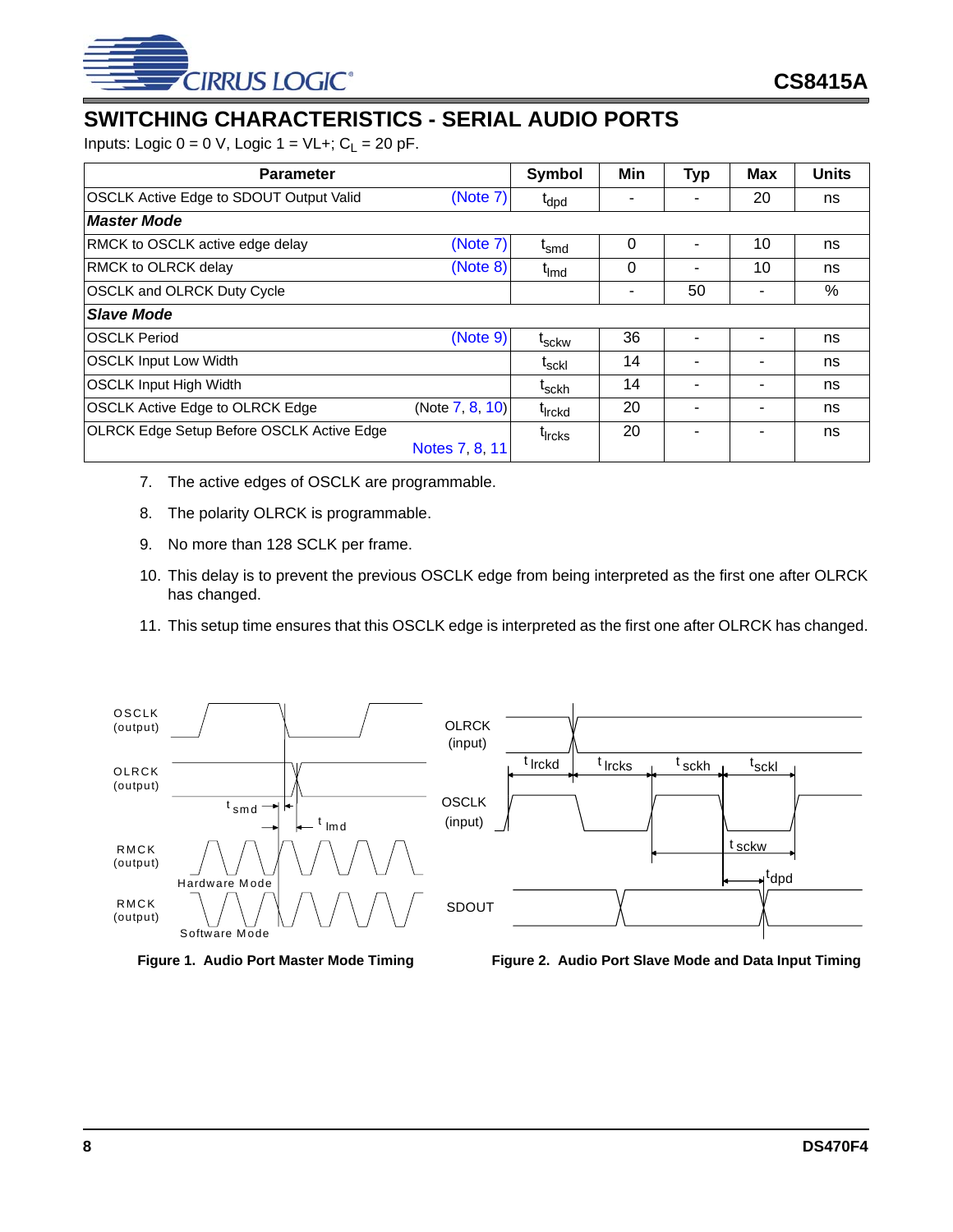

# **SWITCHING CHARACTERISTICS - CONTROL PORT - SPI MODE**

Inputs: Logic  $0 = 0$  V, Logic  $1 = \text{VL}+$ ;  $C_L = 20$  pF.

| <b>Parameter</b>                           | Symbol                       | Min            | <b>Typ</b>               | <b>Max</b> | <b>Units</b> |
|--------------------------------------------|------------------------------|----------------|--------------------------|------------|--------------|
| <b>CCLK Clock Frequency</b><br>(Note 12)   | $f_{\sf sck}$                | 0              |                          | 6.0        | <b>MHz</b>   |
| CS High Time Between Transmissions         | $t_{\mathsf{csh}}$           | 1.0            | ٠                        | ۰          | μs           |
| CS Falling to CCLK Edge                    | $t_{\rm css}$                | 20             | ٠                        | ۰          | ns           |
| <b>CCLK Low Time</b>                       | $\mathfrak{t}_{\sf scl}$     | 66             | ۰                        | ۰          | ns           |
| <b>CCLK High Time</b>                      | $\mathfrak{t}_{\sf sch}$     | 66             |                          | ۰          | ns           |
| CDIN to CCLK Rising Setup Time             | t <sub>dsu</sub>             | 40             | ٠                        | ۰          | ns           |
| (Note 13)<br>CCLK Rising to DATA Hold Time | $t_{dh}$                     | 15             | $\overline{\phantom{a}}$ | ٠          | ns           |
| <b>CCLK Falling to CDOUT Stable</b>        | $\mathfrak{t}_{\mathsf{pd}}$ | $\blacksquare$ | ۰                        | 50         | ns           |
| Rise Time of CDOUT                         | $t_{r1}$                     |                | ٠                        | 25         | ns           |
| Fall Time of CDOUT                         | t <sub>f1</sub>              |                | ٠                        | 25         | ns           |
| (Note 14)<br>Rise Time of CCLK and CDIN    | $t_{r2}$                     |                | $\overline{\phantom{a}}$ | 100        | ns           |
| Fall Time of CCLK and CDIN<br>(Note 14)    | $t_{f2}$                     |                | ٠                        | 100        | ns           |

- <span id="page-8-3"></span>12. If Fs is lower than 46.875 kHz, the maximum CCLK frequency should be less than 128 Fs. This is dictated by the timing requirements necessary to access the Channel Status and User Bit buffer memory. Access to the control register file can be carried out at the full 6 MHz rate. The minimum allowable input sample rate is 8 kHz, so choosing CCLK to be less than or equal to 1.024 MHz should be safe for all possible conditions.
- <span id="page-8-1"></span>13. Data must be held for sufficient time to bridge the transition time of CCLK.
- <span id="page-8-2"></span>14. For  $f_{sck}$  <1 MHz.



<span id="page-8-0"></span>**Figure 3. SPI Mode Timing**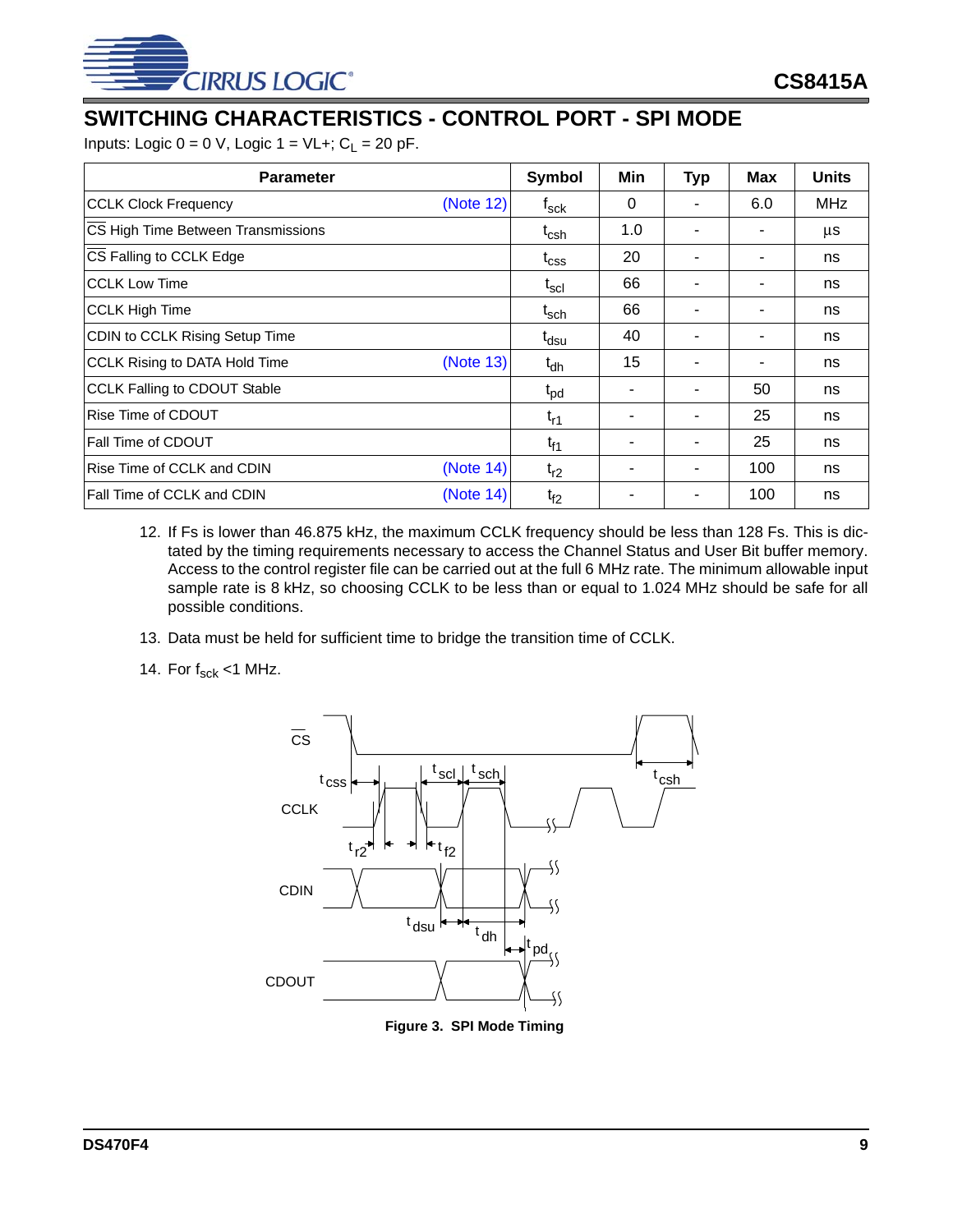

# **SWITCHING CHARACTERISTICS - CONTROL PORT - I²C MODE**

[\(Note 15\),](#page-9-1) Inputs: Logic  $0 = 0$  V, Logic  $1 = \text{VL} +$ ;  $C_L = 20$  pF.

| <b>Parameter</b>                                       | Symbol            | Min                      | <b>Typ</b>               | <b>Max</b> | <b>Units</b> |
|--------------------------------------------------------|-------------------|--------------------------|--------------------------|------------|--------------|
| <b>SCL Clock Frequency</b>                             | fscl              |                          |                          | 100        | <b>kHz</b>   |
| <b>Bus Free Time Between Transmissions</b>             | t <sub>buf</sub>  | 4.7                      |                          |            | μs           |
| Start Condition Hold Time (prior to first clock pulse) | t <sub>hdst</sub> | 4.0                      |                          |            | μs           |
| Clock Low Time                                         | t <sub>low</sub>  | 4.7                      |                          |            | μs           |
| Clock High Time                                        | t <sub>high</sub> | 4.0                      | ٠                        | ۰          | μs           |
| Setup Time for Repeated Start Condition                | <sup>L</sup> sust | 4.7                      | $\overline{\phantom{0}}$ | ۰          | μs           |
| (Note 16)<br>SDA Hold Time from SCL Falling            | t <sub>hdd</sub>  | 0                        | $\overline{\phantom{0}}$ | ۰          | μs           |
| SDA Setup Time to SCL Rising                           | t <sub>sud</sub>  | 250                      | ۰                        | ۰          | ns           |
| Rise Time of Both SDA and SCL Lines                    | t,                |                          | ٠                        | 25         | ns           |
| Fall Time of Both SDA and SCL Lines                    | t,                | $\overline{\phantom{0}}$ | $\overline{\phantom{0}}$ | 25         | ns           |
| Setup Time for Stop Condition                          | <sup>L</sup> susp | 4.7                      | ۰                        | ۰          | μs           |

<span id="page-9-1"></span>15. I<sup>2</sup>C protocol is supported only in  $VL+=5.0$  V mode.

<span id="page-9-2"></span>16. Data must be held for sufficient time to bridge the 25 ns transition time of SCL.

<span id="page-9-0"></span>

**Figure 4. I²C Mode Timing**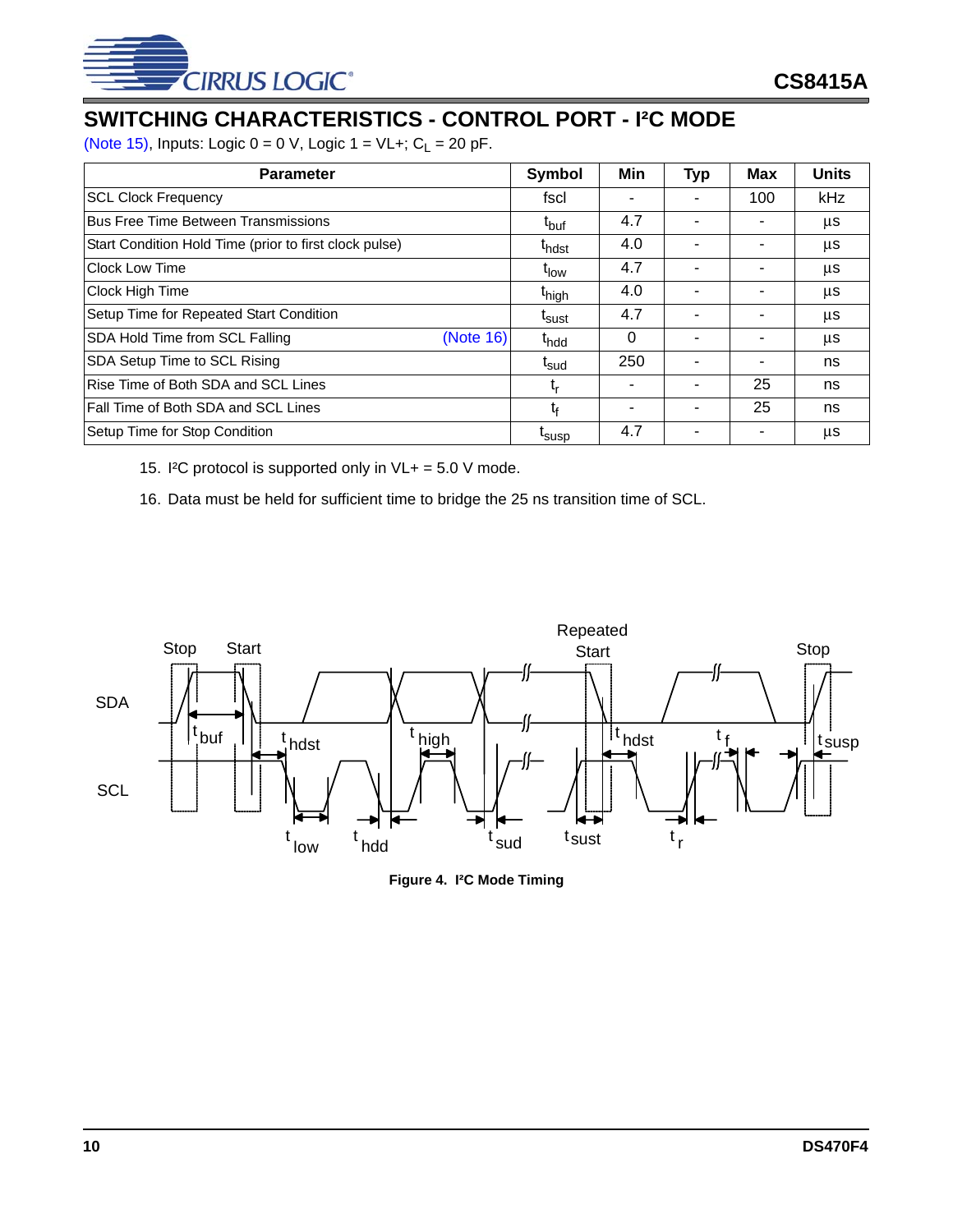

# **2. TYPICAL CONNECTION DIAGRAM**



- \* A separate analog supply is only necessary in applications where RMCK is used for a jitter sensitive task. For applications where RMCK is not used for a jitter sensitive task, connect VA+ to VD+ via a ferrite bead. Keep the decoupling capacitor between VA+ and AGND.
- <span id="page-10-0"></span>\*\* Please see section 5.1 "7:1 S/PDIF Input Multiplexer" and Appendix A for typical input configurations and recommended input circuits.

#### **Figure 5. Recommended Connection Diagram for Software Mode**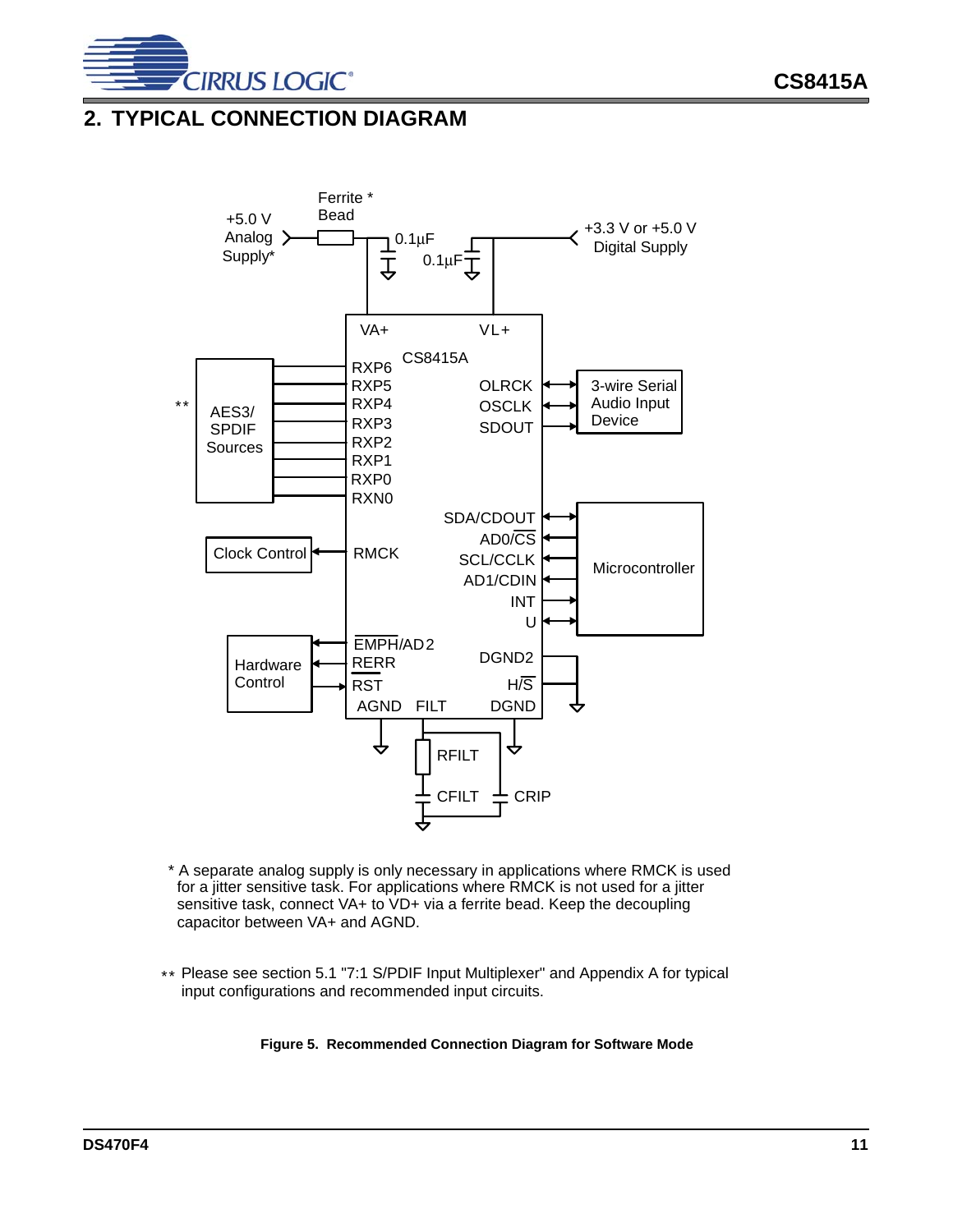

# **3. GENERAL DESCRIPTION**

The CS8415A is a monolithic CMOS device which receives and decodes audio data according to the AES3, IEC60958, S/PDIF, and EIAJ CP1201 interface standards.

Input data is either differential or single-ended. A low-jitter clock is recovered from the incoming data using a PLL. The decoded audio data is output through a configurable, 3-wire output port. The channel status and user data are assembled in block-sized buffers and may be accessed through an SPI or I²C microcontroller port. For systems with no microcontroller, a stand-alone mode allows direct access to channel status and user data output pins.

Target applications include AVR, CD-R, DAT, DVD, multimedia speakers, MD and VTR equipment, mixing consoles, digital audio transmission and receiving equipment, high-quality D/A and A/D converters, effects processors, set-top boxes, and computer audio systems.

[Figure 5](#page-10-0) shows the supply and external connections to the CS8415A, when configured for operation with a microcontroller.

## **3.1 AES3 and S/PDIF Standards Documents**

This data sheet assumes that the user is familiar with the AES3 and S/PDIF data formats. It is advisable to have current copies of the AES3 and IEC60958 specifications on hand for easy reference.

The latest AES3 standard is available from the Audio Engineering Society or ANSI at [www.aes.org](http://www.aes.org) or [www.ansi.org.](http://www.ansi.org) Obtain the latest IEC60958 standard from ANSI or from the International Electrotechnical Commission at www.iec.ch. The latest EIAJ CP-1201 standard is available from the Japanese Electronics Bureau.

Cirrus Logic Application Note 22: *Overview of Digital Audio Interface Data Structures* contains a useful tutorial on digital audio specifications, but it should not be considered a substitute for the standards.

The paper *An Understanding and Implementation of the SCMS Serial Copy Management System for Digital Audio Transmission*, by Clifton Sanchez, is an excellent tutorial on SCMS. It is available from the AES as preprint 3518.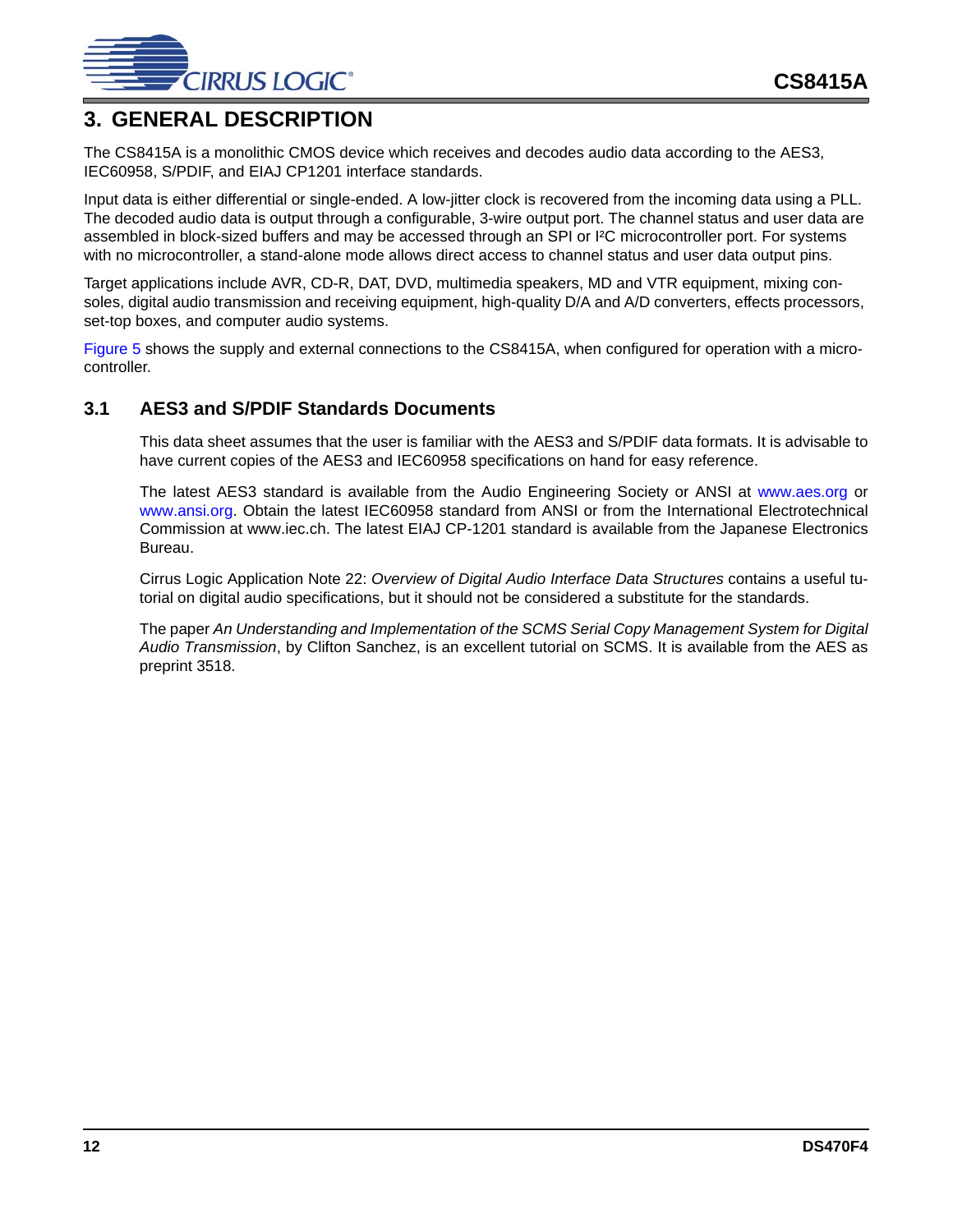

# **4. SERIAL AUDIO OUTPUT PORT**

A 3-wire serial audio output port is provided. The port can be adjusted to suit the attached device setting the control registers. The following parameters are adjustable: master or slave, serial clock frequency, audio data resolution, left or right justification of the data relative to left/right clock, optional one-bit cell delay of the first data bit, the polarity of the bit clock, and the polarity of the left/right clock. By setting the appropriate control bits, many formats are possible.

[Figure 6](#page-13-0) shows the selection of common output formats including the control bit settings. It should be noted that in right-justified mode, the serial audio output data is "MSB extended". This means that in a sub-frame where the MSB of the data is '1', all bits preceding the MSB in the sub-frame will also be '1'. Conversely, in a sub-frame where the MSB of the data is '0', all bits preceding the MSB in the sub-frame will also be '0'.

<span id="page-12-0"></span>A special AES3 direct output format is included, which allows the serial output port access to the V, U, and C bits embedded in the serial audio data stream. The P bit is replaced by a Z bit that marks the subframe just prior to the start of each block. The received channel status block start signal is only available in hardware mode, as the RCBL pin.

In master mode, the left/right clock and the serial bit clock are outputs, derived from the recovered RMCK clock. In slave mode, the left/right clock and the serial bit clock are inputs. The left/right clock must be synchronous to the appropriate master clock, but the serial bit clock can be asynchronous and discontinuous if required. By appropriate phasing of the left/right clock and control of the serial clocks, multiple CS8415As can share one serial port. The left/right clock should be continuous, but the duty cycle can be less than the specified typical value of 50% if enough serial clocks are present in each phase to clock all the data bits. When in slave mode, the serial audio output port must not be set for right-justified data. When using the serial audio output port in slave mode with an OLRCK input which is asynchronous to the incoming AES3 data, an interrupt bit (OSLIP) is provided to indicate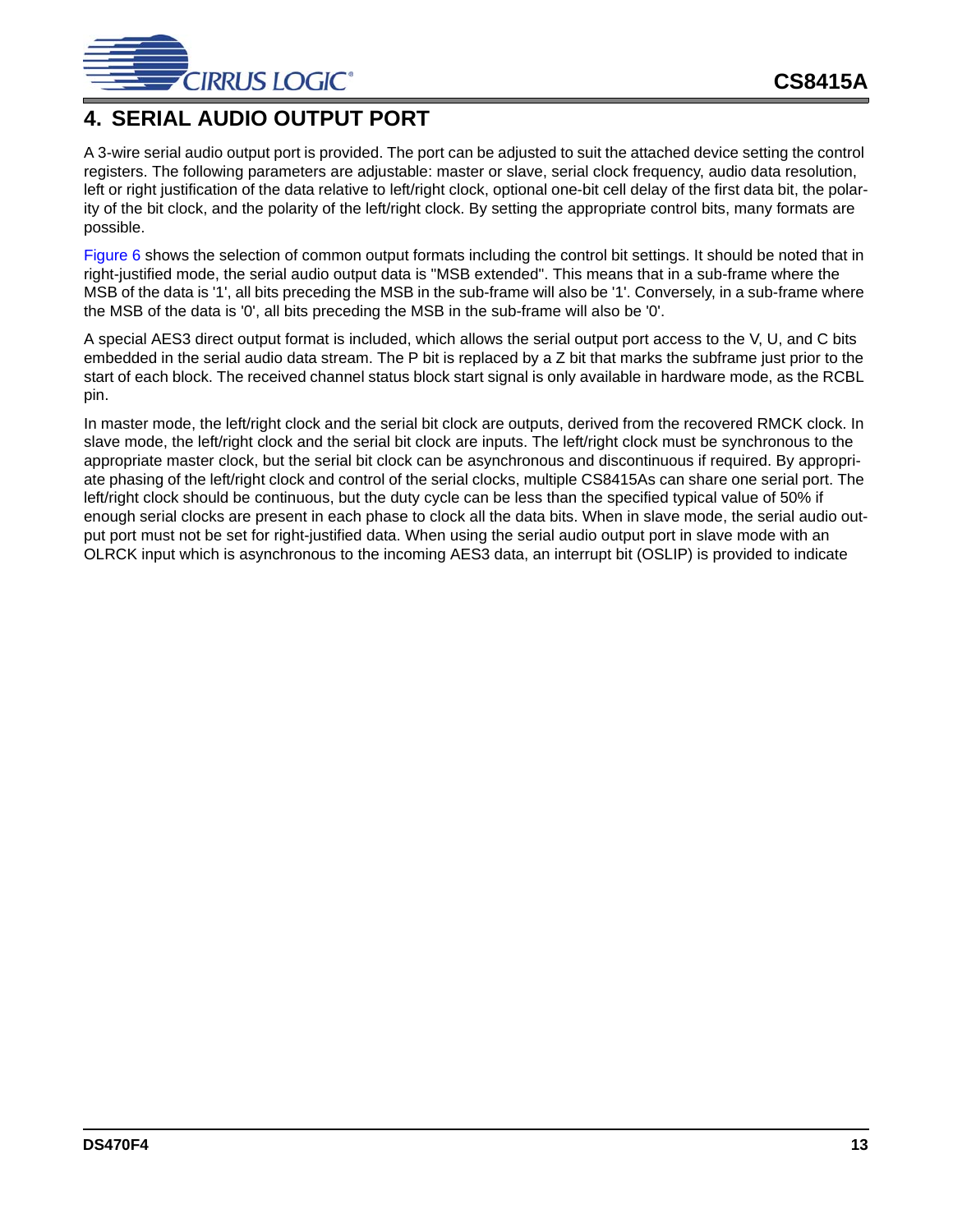

when repeated or dropped samples occur. The CS8415A allows immediate mute of the serial audio output port audio data by the MUTESAO bit of Control Register 1.



 $X =$  don't care to match format, but does need to be set to the desired setting

<span id="page-13-0"></span>\* See Serial Output Data Format Register Bit Descriptions for an explanation of the meaning of each bit

**Figure 6. Serial Audio Output Example Formats**

AES3 Direct | X | X | 11 | 0 | 0 | 0 | 0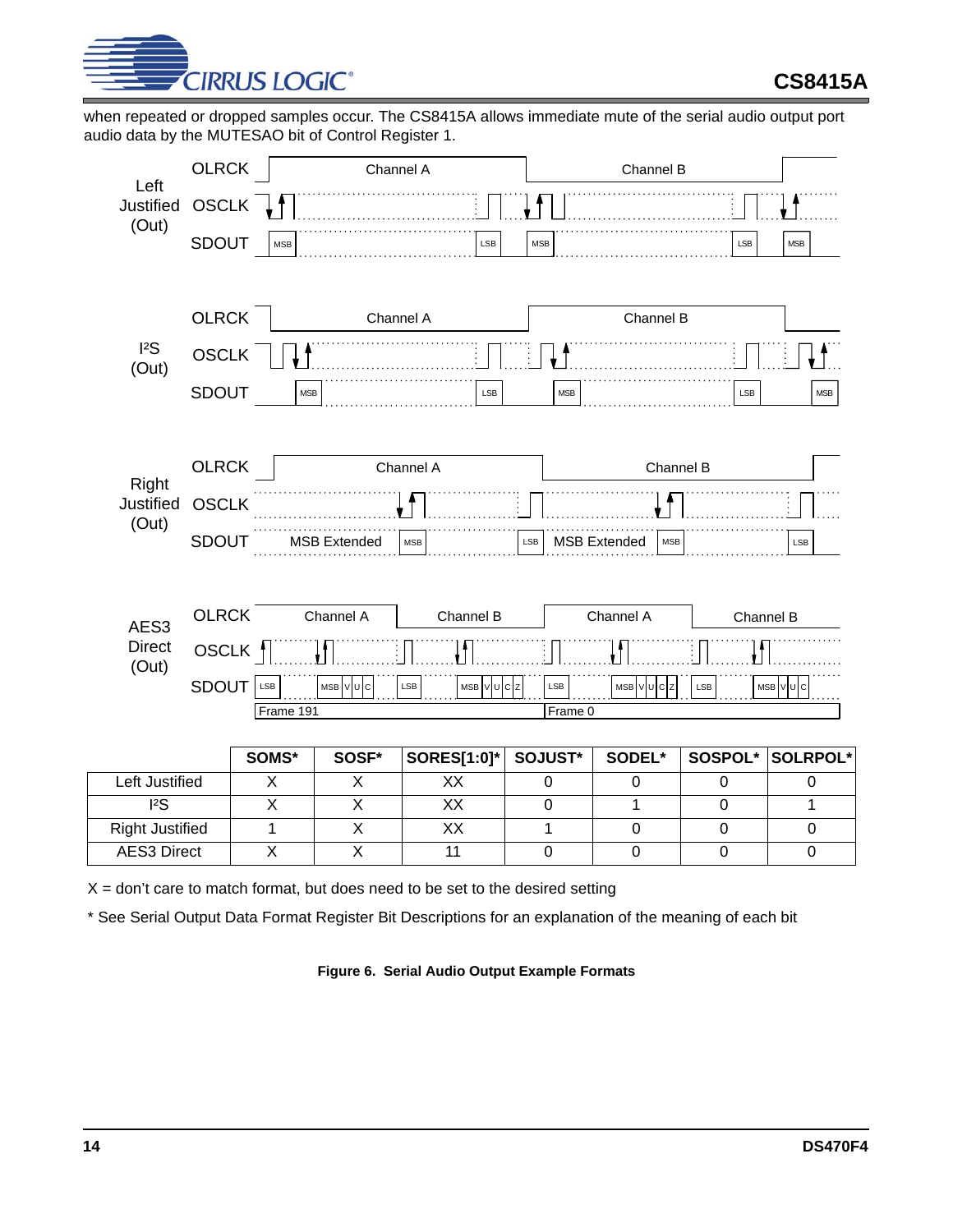

# **5. AES3 RECEIVER**

The CS8415A includes an AES3 digital audio receiver. A comprehensive buffering scheme provides read access to the channel status and user data. This buffering scheme is described in Appendix B.

The AES3 receiver accepts and decodes audio and digital data according to the AES3, IEC60958 (S/PDIF), and EIAJ CP-1201 interface standards. The receiver consists of a differential input stage, driven through pins RXP0 and RXN0, a PLL-based clock recovery circuit, and a decoder which separates the audio data from the channel status and user data.

External components are used to terminate and isolate the incoming data cables from the CS8415A. These components are detailed in Appendix A.

# **5.1 7:1 S/PDIF Input Multiplexer**

The CS8415A employs a 7:1 S/PDIF Input Multiplexer to accommodate up to seven channels of input digital audio data. Digital audio data is single-ended and input through the RXP[0:6] pins. When any portion of the multiplexer is implemented, unused RXP pins should be tied to ground, and RXN0 must be AC-coupled to ground. The multiplexer select line control is accessed through bits MUX[2:0] in the Control 2 register. The multiplexer defaults to RXP0. Therefore, the default configuration is for a differential signal to be input through RXP0 & RXN0. Please see Appendix A for recommended input circuits.

# **5.2 OMCK System Clock Mode**

A special clock switching mode is available that allows the clock that is input through the OMCK pin to be output through the RMCK pin. This feature is controlled by the SWCLK bit in register 1 of the control registers. When the PLL loses lock, the frequency of the VCO drops to 300 kHz. The clock switching mode allows the clock input through OMCK to be used as a clock in the system without any disruption when the PLL loses lock. For example, when the input is removed from the receiver. When SWCLK is enabled and this mode is implemented, RMCK is an output and is not bi-directional. This clock switching is performed glitch-free. Please note that internal circuitry associated with RMCK is not driven by OMCK. This means that OSCLK and OLRCK continue to be derived from the PLL and are not usable in this mode. This function is available only in software mode.

## **5.3 PLL, Jitter Attenuation, and Varispeed**

Please see Appendix C for general description of the PLL, selection of recommended PLL filter components, and layout considerations. [Figure 5](#page-10-0) shows the recommended configuration of the two capacitors and one resistor that comprise the PLL filter.

## **5.4 Error Reporting and Hold Function**

While decoding the incoming AES3 data stream, the CS8415A can identify several kinds of error, indicated in the Receiver Error register. The UNLOCK bit indicates whether the PLL is locked to the incoming AES3 data. The V bit reflects the current validity bit status. The CONF (confidence) bit is the logical OR of BIP and UNLOCK. The BIP (bi-phase) error bit indicates an error in incoming bi-phase coding. The PAR (parity) bit indicates a received parity error.

The error bits are "sticky" - they are set on the first occurrence of the associated error and will remain set until the user reads the register through the control port. This enables the register to log all unmasked errors that occurred since the last time the register was read.

The Receiver Error Mask register allows masking of individual errors. The bits in this register serve as masks for the corresponding bits of the Receiver Error Register. If a mask bit is set to 1, the error is unmasked, which implies the following: its occurrence will be reported in the receiver error register, induce a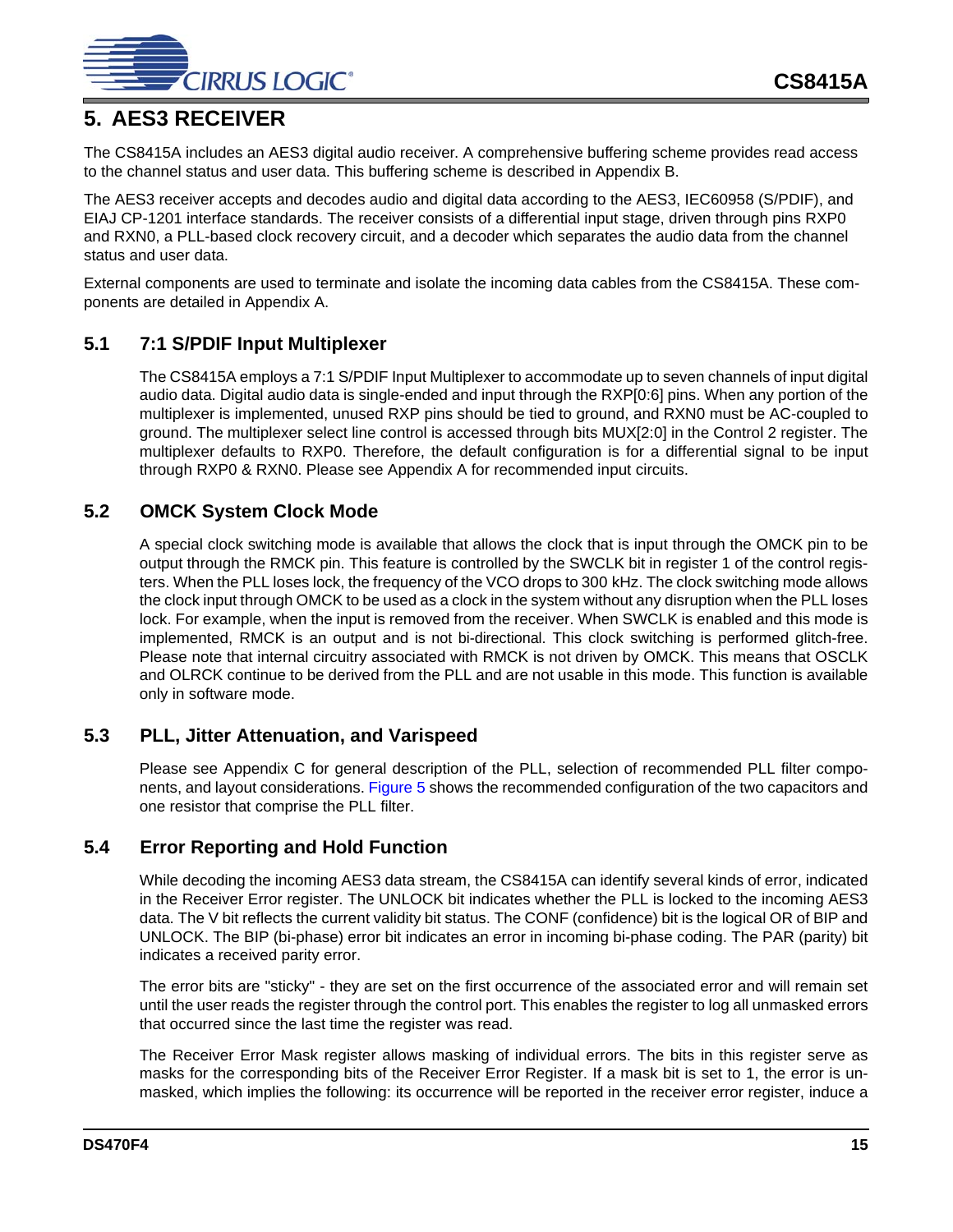

pulse on RERR, invoke the occurrence of a RERR interrupt, and affect the current audio sample according to the status of the HOLD bits. The HOLD bits allow a choice of holding the previous sample, replacing the current sample with zero (mute), or not changing the current audio sample. If a mask bit is set to 0, the error is masked, which implies the following: its occurrence will not be reported in the receiver error register, will not induce a pulse on RERR or generate a RERR interrupt, and will not affect the current audio sample. The QCRC and CCRC errors do not affect the current audio sample, even if unmasked.

# **5.5 Channel Status Data Handling**

The first 2 bytes of the Channel Status block are decoded into the Receiver Channel Status register. The setting of the CHS bit in the Channel Status Data Buffer Control register determines whether the channel status decodes are from the A channel (CHS = 0) or B channel (CHS = 1).

The PRO (professional) bit is extracted directly. For consumer data, the COPY (copyright) bit is extracted, and the category code and L bits are decoded to determine SCMS status, indicated by the ORIG (original) bit. If the category code is set to General on the incoming AES3 stream, copyright will always be indicated even when the stream indicates no copyright. Finally, the AUDIO bit is extracted and used to set an AUDIO indicator, as described in the Non-audio Auto-detection section below.

If 50/15 µs pre-emphasis is detected, the state of the EMPH pin is adjusted accordingly.

The encoded channel status bits which indicate sample word length are decoded according to AES3-1992 or IEC 60958. Audio data routed to the serial audio output port is unaffected by the word length settings and all 24 bits are passed on as received.

Appendix A describes the overall handling of Channel Status and User data.

# **5.6 User Data Handling**

The incoming user data is buffered in a user accessible buffer. Received user data may also be output to the U pin under the control of a control register bit. Depending on the clocking options selected, there may not be a clock available to qualify the U data output. Figure [7](#page-16-0) illustrates the timing. If the incoming user data bits have been encoded as Q-channel subcode, the data is decoded and presented in 10 consecutive register locations. An interrupt may be enabled to indicate the decoding of a new Q-channel block, which may be read through the control port.

## **5.7 Non-Audio Auto-Detection**

An AES3 data stream may be used to convey non-audio data, thus it is important to know whether the incoming AES3 data stream is digital audio or not. This information is typically conveyed in channel status bit 1 (AUDIO), which is extracted automatically by the CS8415A. However, certain non-audio sources, such as AC-3<sup>®</sup> or MPEG encoders, may not adhere to this convention, and the bit may not be properly set. The CS8415A AES3 receiver can detect such non-audio data. This is accomplished by looking for a 96-bit sync code, consisting of 0x0000, 0x0000, 0x0000, 0x0000, 0xF872, and 0x4E1F. When the sync code is detected, an internal AUTODETECT signal will be asserted. If no additional sync codes are detected within the next 4096 frames, AUTODETECT will be de-asserted until another sync code is detected. The AUDIO bit in the Receiver Channel Status register is the logical OR of AUTODETECT and the received channel status bit 1. If non-audio data is detected, the data is still processed exactly as if it were normal audio. It is up to the user to mute the outputs as required.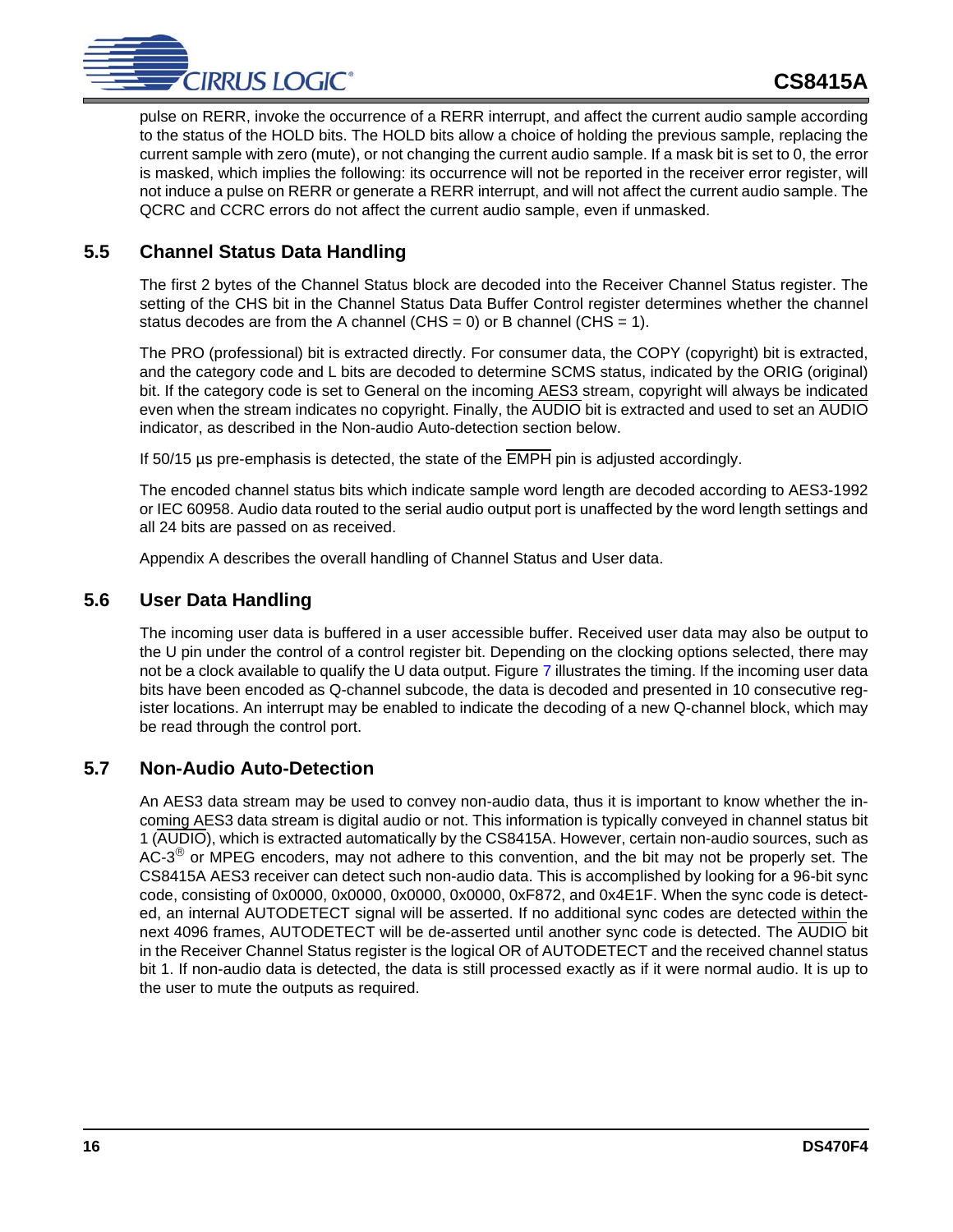

## **5.8 Mono Mode Operation**

An AES3 stream may be used in more than one way to transmit 96 kHz sample rate data. One method is to double the frame rate of the current format. This results in a stereo signal with a sample rate of 96 kHz, carried over a single twisted pair cable. An alternate method is implemented using the 2 sub-frames in a 48 kHz frame rate AES3 signal to carry consecutive samples of a mono signal, resulting in a 96-kHz sample rate stream. This allows older equipment, whose AES3 transmitters and receivers are not rated for 96-kHz frame rate operation, to handle 96-kHz sample rate information. In this "mono mode", 2 AES3 cables are needed for stereo data transfer. The CS8415A offers mono mode operation, controlled through the MMR control register bit.

The receiver mono mode effectively doubles Fs compared to the input frame rate. The clock output on the RMCK pin tracks Fs, and so is doubled in frequency compared to stereo mode. The receiver will run at a frame rate of Fs/2, and the serial audio output port will run at Fs. Sub-frame A data will be routed to both the left and right data fields on SDOUT. Similarly, sub-frame B data will be routed to both the left and right data fields of the next word clock cycle of SDOUT.

Using mono mode is only necessary if the serial audio output port must run at 96 kHz. If the CS8415A is kept in normal stereo mode, and receives AES3 data arranged in mono mode, then the serial audio output port will run at 48 kHz, with left and right data fields representing consecutive audio samples.



- RCBL and C output are only available in hardware mode.

- RCBL goes high 2 frames after receipt of a Z preamble, and is high for 16 frames.

- VLRCK is a virtual word clock, which may not exist, but is used to illustrate the C/U timing.
- VLRCK duty cycle is 50%. VLRCK frequency is always equal to the incoming frame rate.
- If the serial audio output port is in master mode, VLRCK = OLRCK
- If the serial audio output port is in slave mode, then VLRCK needs to be externally created, if required.
- <span id="page-16-0"></span>- C and U transitions are aligned within ± 1% of VLRCK period to VLRCK edges.

**Figure 7. AES3 ReceiverTiming for C & U Pin Output Data**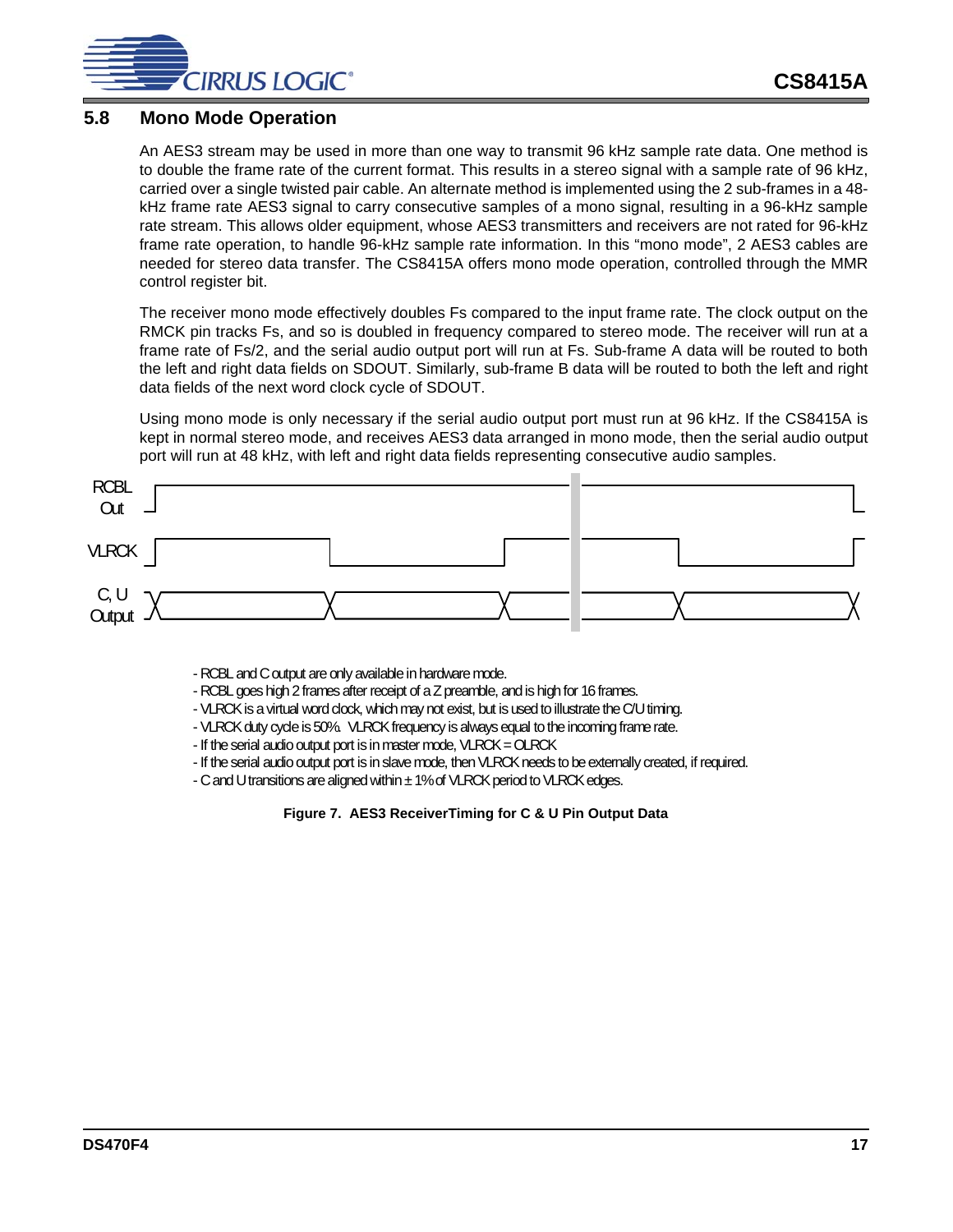

# **6. CONTROL PORT DESCRIPTION AND TIMING**

The control port is used to access the registers, allowing the CS8415A to be configured for the desired operational modes and formats. In addition, Channel Status and User data may be read through the control port. The operation of the control port may be completely asynchronous with respect to the audio sample rates. However, to avoid potential interference problems, the control port pins should remain static if no operation is required.

The control port has 2 modes: SPI and I²C, with the CS8415A acting as a slave device. SPI mode is selected if there is a high-to-low transition on the AD0/CS pin, after the RST pin has been brought high. I²C mode is selected by connecting the AD0/CS pin to VL+ or DGND, thereby permanently selecting the desired AD0 bit address state.

## **6.1 SPITM Mode**

In SPI mode, CS is the CS8415A chip select signal, CCLK is the control port bit clock (input into the CS8415A from the microcontroller), CDIN is the input data line from the microcontroller, CDOUT is the output data line to the microcontroller. Data is clocked in on the rising edge of CCLK and out on the falling edge.

[Figure 8](#page-17-0) shows the operation of the control port in SPI mode. To write to a register, bring CS low. The first seven bits on CDIN form the chip address and must be 0010000b. The eighth bit is a read/write indicator (R/W), which should be low to write. The next eight bits form the Memory Address Pointer (MAP), which is set to the address of the register that is to be updated. The next eight bits are the data which will be placed into the register designated by the MAP. During writes, the CDOUT output stays in the Hi-Z state. It may be externally pulled high or low with a 47 k $\Omega$  resistor, if desired.

There is a MAP auto increment capability, enabled by the INCR bit in the MAP register. If INCR is a zero, the MAP will stay constant for successive read or writes. If INCR is set to a 1, the MAP will autoincrement after each byte is read or written, allowing block reads or writes of successive registers.

To read a register, the MAP has to be set to the correct address by executing a partial write cycle which finishes (CS high) immediately after the MAP byte. The MAP auto increment bit (INCR) may be set or not, as desired. To begin a read, bring CS low, send out the chip address and set the read/write bit (R/W) high. The next falling edge of CCLK will clock out the MSB of the addressed register (CDOUT will leave the high impedance state). If the MAP auto increment bit is set to 1, the data for successive registers will appear consecutively.

| <b>CS</b> |                                                                                                                |                                           |  |
|-----------|----------------------------------------------------------------------------------------------------------------|-------------------------------------------|--|
|           |                                                                                                                |                                           |  |
| CDIN      | CHIP<br>MAP<br><b>DATA</b><br><b>ADDRESS</b><br>$R/\sqrt{W}$<br>0010000<br>LSB)<br>(MSB<br>byte $1$ --- byte n | CHIP<br><b>ADDRESS</b><br>0010000<br>/r/w |  |
| CDOUT     | High Impedance                                                                                                 | LSB<br>LSB MSB<br>(MSB                    |  |

<span id="page-17-0"></span>MAP = Memory Address Pointer, 8 bits, MSB first

**Figure 8. Control Port Timing in SPI Mode**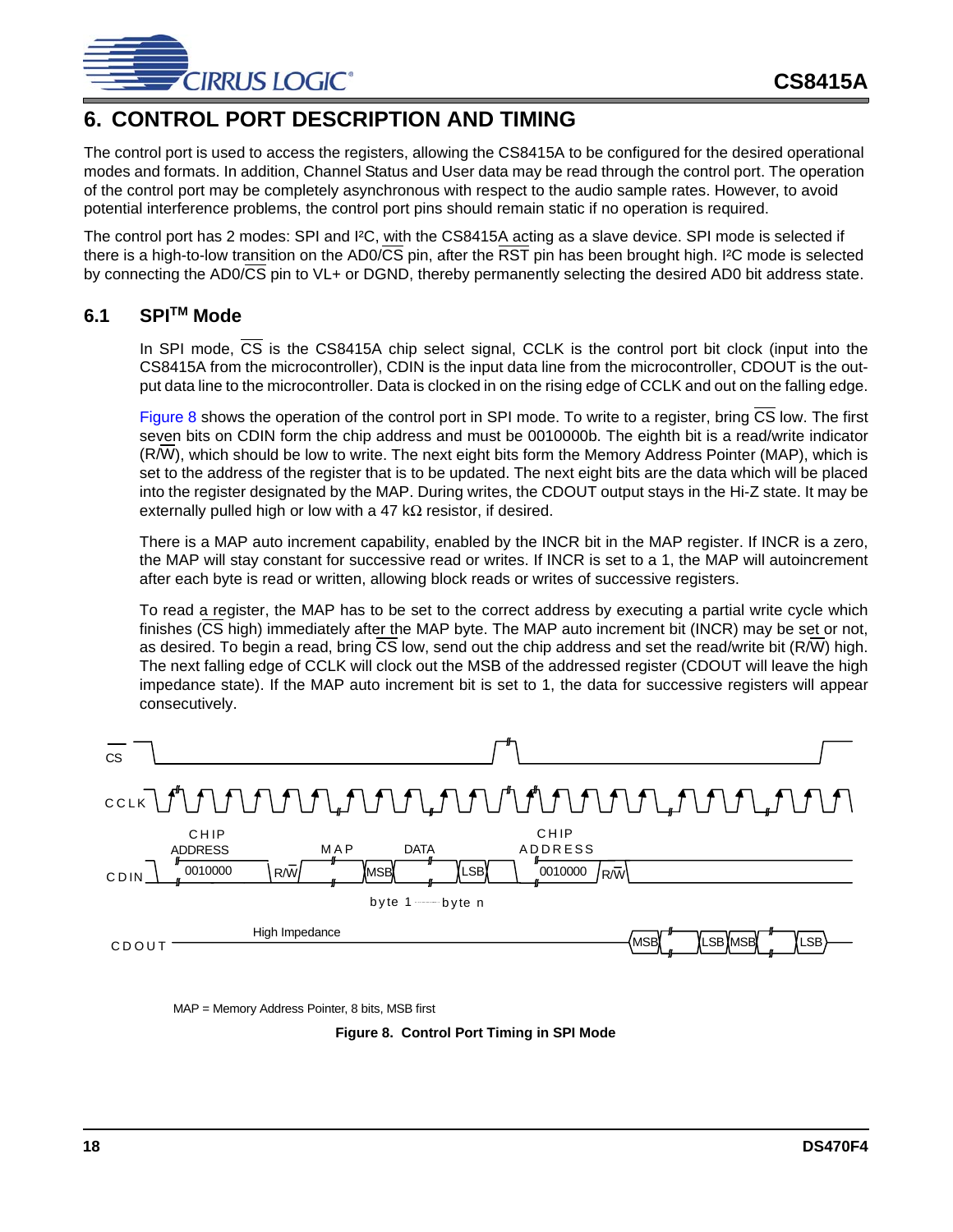

## **6.2 I²C Mode**

In I²C mode, SDA is a bidirectional data line. Data is clocked into and out of the part by the clock, SCL, with the clock to data relationship as shown in [Figure 9.](#page-18-0) There is no CS pin. Each individual CS8415A is given a unique address. Pins AD0 and AD1 form the two least significant bits of the chip address and should be connected to VL+ or DGND as desired. The EMPH pin is used to set the AD2 bit by connecting a resistor from the EMPH pin to VL+ or to DGND. The state of the pin is sensed while the CS8415A is being reset. The upper 4 bits of the 7-bit address field are fixed at 0010b. To communicate with a CS8415A, the chip address field, which is the first byte sent to the CS8415A, should match 0010b followed by the settings of the  $\overline{\text{EMPH}}$ , AD1, and AD0. The eighth bit of the address is the R/W bit. If the operation is a write, the next byte is the Memory Address Pointer (MAP) which selects the register to be read or written. If the operation is a read, the contents of the register pointed to by the MAP will be output. Setting the auto increment bit in MAP allows successive reads or writes of consecutive registers. Each byte is separated by an acknowledge bit. The ACK bit is output from the CS8415A after each input byte is read, and is input to the CS8415A from the microcontroller after each transmitted byte. I<sup>2</sup>C mode is supported only with VL+ in 5V mode.

## **6.3 Interrupts**

The CS8415A has a comprehensive interrupt capability. The INT output pin is intended to drive the interrupt input pin on the host microcontroller. The INT pin may be set to be active-low, active-high or active-low with no active pull-up transistor. This last mode is used for active-low, wired-OR hook-ups, with multiple peripherals connected to the microcontroller interrupt input pin.

Many conditions can cause an interrupt, as listed in the interrupt status register descriptions. Each source may be masked off through mask register bits. In addition, each source may be set to rising edge, falling edge, or level-sensitive. Combined with the option of level-sensitive or edge-sensitive modes within the microcontroller, many different configurations are possible, depending on the needs of the equipment designer.



**Figure 9. Control Port Timing in I²C Mode**

#### <span id="page-18-0"></span>**Notes:**

- 1. AD2 is derived from a resistor attached to the **EMPH** pin. AD1 and AD0 are determined by the state of the corresponding pins.
- 2. If operation is a write, this byte contains the Memory Address Pointer, MAP.
- 3. If operation is a read, the last bit of the read should be NACK (high).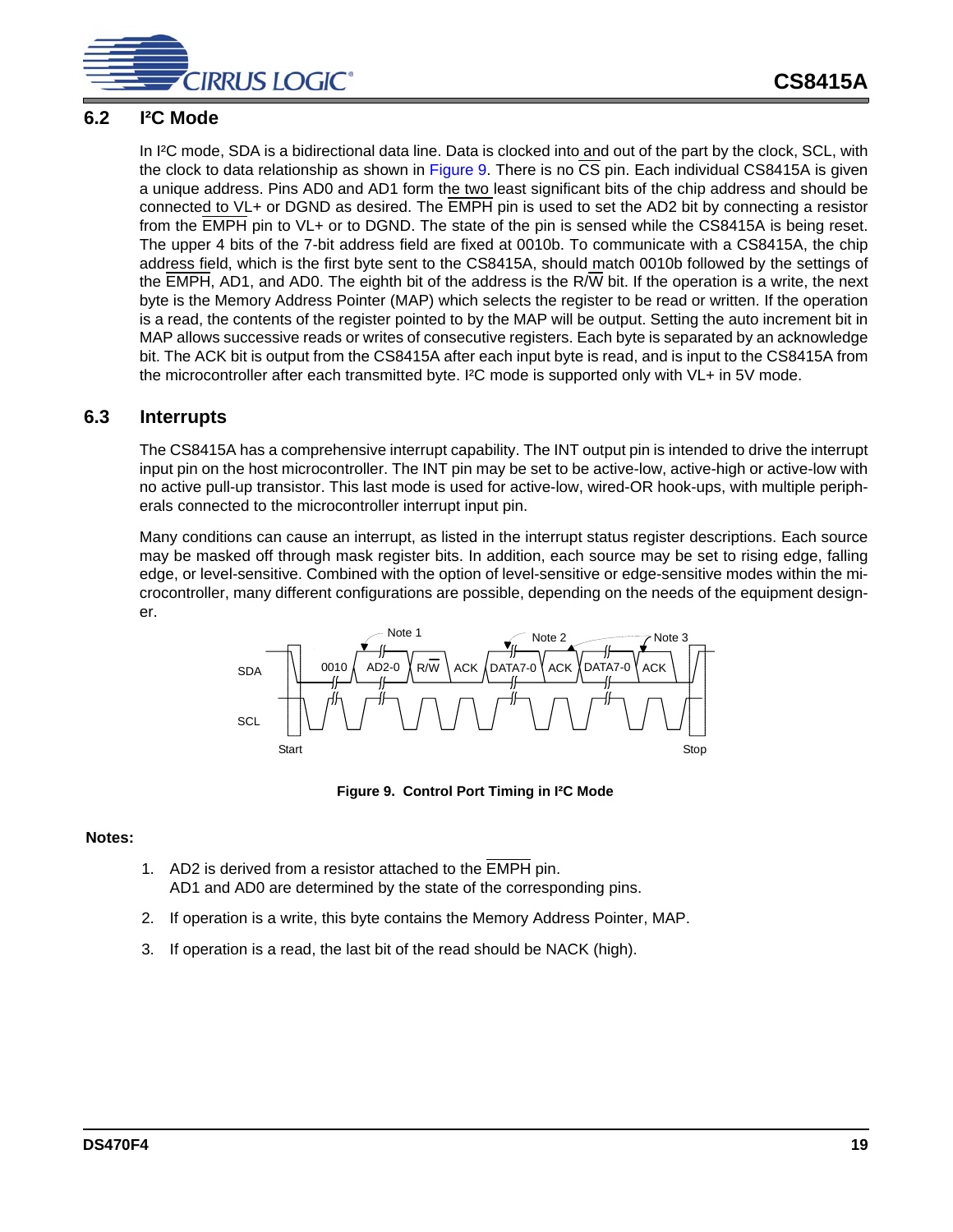

# **7. CONTROL PORT REGISTER SUMMARY**

| Addr<br>(HEX) | <b>Function</b>            | $\overline{7}$  | 6                | 5                 | 4               | $\overline{3}$   | $\overline{\mathbf{2}}$ | 1                | $\bf{0}$         |
|---------------|----------------------------|-----------------|------------------|-------------------|-----------------|------------------|-------------------------|------------------|------------------|
|               |                            |                 |                  |                   |                 |                  |                         |                  |                  |
| 01            | Control 1                  | <b>SWCLK</b>    | $\Omega$         | <b>MUTESAO</b>    | $\Omega$        | $\Omega$         | INT <sub>1</sub>        | <b>INTO</b>      | $\Omega$         |
| 02            | Control 2                  | $\Omega$        | HOLD1            | HOLD <sub>0</sub> | <b>RMCKF</b>    | <b>MMR</b>       | MUX <sub>2</sub>        | MUX1             | MUX0             |
| 04            | Clock Source Control       | $\Omega$        | <b>RUN</b>       | $\Omega$          | $\Omega$        | $\mathbf 0$      | 0                       | $\mathbf 0$      | 0                |
| 06            | Serial Output Format       | <b>SOMS</b>     | SOSF             | SORES1            | SORES0          | <b>SOJUST</b>    | SODEL                   | SOSPOL           | <b>SOLRPOL</b>   |
| 07            | Interrupt 1 Status         | $\Omega$        | <b>OSLIP</b>     | $\Omega$          | $\Omega$        | $\Omega$         | <b>DETC</b>             | $\Omega$         | <b>RERR</b>      |
| 08            | Interrupt 2 Status         | $\mathbf 0$     | $\Omega$         | $\mathbf 0$       | $\Omega$        | <b>DETU</b>      | 0                       | <b>QCH</b>       | 0                |
| 09            | Interrupt 1 Mask           | $\Omega$        | <b>OSLIPM</b>    | $\Omega$          | 0               | 0                | <b>DETCM</b>            | 0                | <b>RERRM</b>     |
| 0A            | Interrupt 1 Mode (MSB)     | $\Omega$        | OSLIP1           | $\Omega$          | $\Omega$        | $\Omega$         | DETC1                   | $\Omega$         | RERR1            |
| 0B            | Interrupt 1 Mode (LSB)     | $\Omega$        | <b>OSLIP0</b>    | $\Omega$          | 0               | $\Omega$         | <b>DETCO</b>            | $\Omega$         | RERR0            |
| OC            | Interrupt 2 Mask           | $\Omega$        | $\Omega$         | $\Omega$          | $\Omega$        | <b>DETUM</b>     | $\Omega$                | QCHM             | $\Omega$         |
| 0D            | Interrupt 2 Mode (MSB)     | $\mathbf 0$     | $\Omega$         | $\Omega$          | $\Omega$        | DETU1            | 0                       | QCH <sub>1</sub> | $\Omega$         |
| 0E            | Interrupt 2 Mode (LSB)     | $\Omega$        | $\Omega$         | $\Omega$          | $\Omega$        | <b>DETU0</b>     | 0                       | QCH <sub>0</sub> | $\Omega$         |
| 0F            | Receiver CS Data           | AUX3            | AUX <sub>2</sub> | AUX1              | AUX0            | <b>PRO</b>       | <b>AUDIO</b>            | <b>COPY</b>      | <b>ORIG</b>      |
| 10            | <b>Receiver Errors</b>     | $\mathbf 0$     | QCRC             | <b>CCRC</b>       | <b>UNLOCK</b>   | $\vee$           | <b>CONF</b>             | <b>BIP</b>       | <b>PAR</b>       |
| 11            | <b>Receiver Error Mask</b> | $\Omega$        | <b>QCRCM</b>     | <b>CCRCM</b>      | <b>UNLOCKM</b>  | <b>VM</b>        | <b>CONFM</b>            | <b>BIPM</b>      | <b>PARM</b>      |
| 12            | CS Data Buffer Control     | $\Omega$        | $\Omega$         | <b>BSEL</b>       | <b>CBMR</b>     | <b>DETCI</b>     | $\Omega$                | CAM              | CH <sub>S</sub>  |
| 13            | U Data Buffer Control      | $\Omega$        | $\Omega$         | $\Omega$          | $\Omega$        | $\Omega$         | 0                       | <b>DETUI</b>     | $\Omega$         |
| $14-1D$       | Q sub-code Data            |                 |                  |                   |                 |                  |                         |                  |                  |
| 1E            | <b>OMCK/RMCK Ratio</b>     | ORR7            | ORR6             | ORR <sub>5</sub>  | ORR4            | ORR3             | ORR <sub>2</sub>        | ORR1             | ORR <sub>0</sub> |
| 20-37         | C or U Data Buffer         |                 |                  |                   |                 |                  |                         |                  |                  |
| 7F            | <b>ID and Version</b>      | ID <sub>3</sub> | ID <sub>2</sub>  | ID <sub>1</sub>   | ID <sub>0</sub> | VER <sub>3</sub> | VER <sub>2</sub>        | VER1             | VER <sub>0</sub> |

#### **Table 1. Control Register Map Summary**

# <span id="page-19-0"></span>**7.1 Memory Address Pointer (MAP)**

| <b>INCF</b> | ە ھ<br>$\cdot$<br>MAF | <b>MAPF</b> | MAP4 | Dr.<br>MAF | $\cdot$<br>MAP | <b>MAP</b> | MAP <sup>r</sup> |
|-------------|-----------------------|-------------|------|------------|----------------|------------|------------------|

INCR - Auto Increment Address Control Bit

Default =  $'0'$ 

- 0 Disabled
- 1 Enabled

MAP6:MAP0 - Register address

**Note:** Reserved registers must not be written to during normal operation. Some reserved registers are used for test modes, which can completely alter the normal operation of the CS8415A.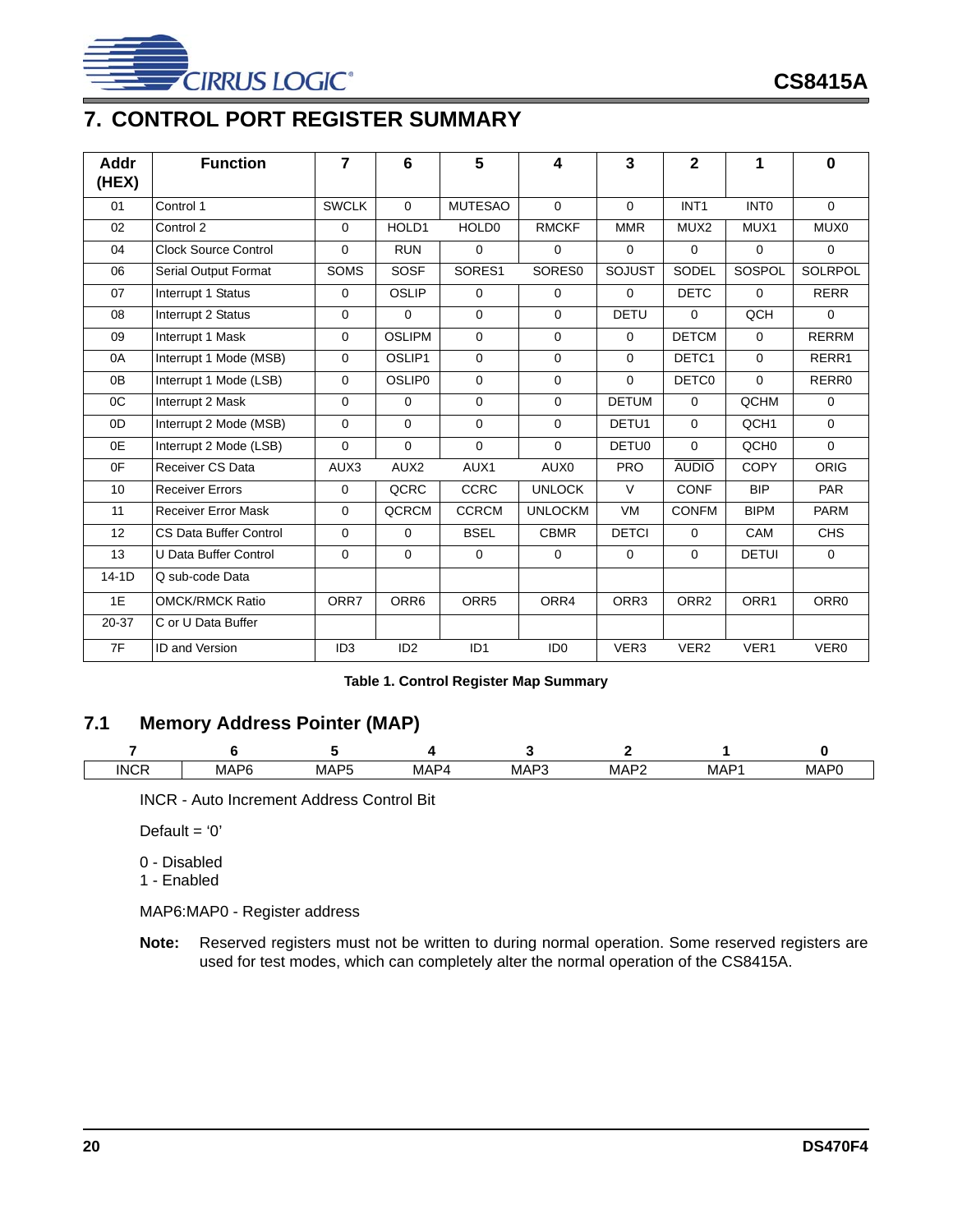

# <span id="page-20-0"></span>**8. CONTROL PORT REGISTER BIT DEFINITIONS**

## **8.1 Control 1 (01h)**

| SWCL <sup>1</sup><br>$  -$ | <b>MUTESAC</b><br>______ |  | --<br>IN. | .<br>INF |  |
|----------------------------|--------------------------|--|-----------|----------|--|

**SWCLK** - Controls output of OMCK on RMCK when PLL loses lock

Default =  $'0'$ 

0 - RMCK default function

1 - OMCK output on RMCK pin

**MUTESAO** - Mute control for the serial audio output port

Default =  $'0'$ 

0 - Disabled

1 - Enabled

**INT1:0** - Interrupt output pin (INT) control

Default  $= '00'$ 

- 00 Active high; high output indicates interrupt condition has occurred
- 01 Active low, low output indicates an interrupt condition has occurred
- 10 Open drain, active low. Requires an external pull-up resistor on the INT pin.
- 11 Reserved

## **8.2 Control 2 (02h)**

 $\overline{\mathsf{I}}$ 

| n.<br>HO'<br>∽ | <b>IOLD0</b> | <b>RMCKF</b> | <b>MMR</b> | MUX2<br>_______ | MUX <sup>-</sup><br>______ | MUX0 |
|----------------|--------------|--------------|------------|-----------------|----------------------------|------|

**HOLD1:0** - Determine how received audio sample is affected when a receiver error occurs

Default  $= '00'$ 

00 - Hold the last valid audio sample

01 - Replace the current audio sample with 00 (mute)

10 - Do not change the received audio sample

11 - Reserved

**RMCKF** - Select recovered master clock output pin frequency.

Default =  $'0'$ 

0 - RMCK is equal to 256 \* Fs

1 - RMCK is equal to 128 \* Fs

**MMR** - Select AES3 receiver mono or stereo operation

Default =  $'0'$ 

0 - Normal stereo operation

1 - A and B subframes treated as consecutive samples of one channel of data. Data is duplicated to both left and right parallel outputs of the AES receiver block. The sample rate (Fs) is doubled compared to MMR=0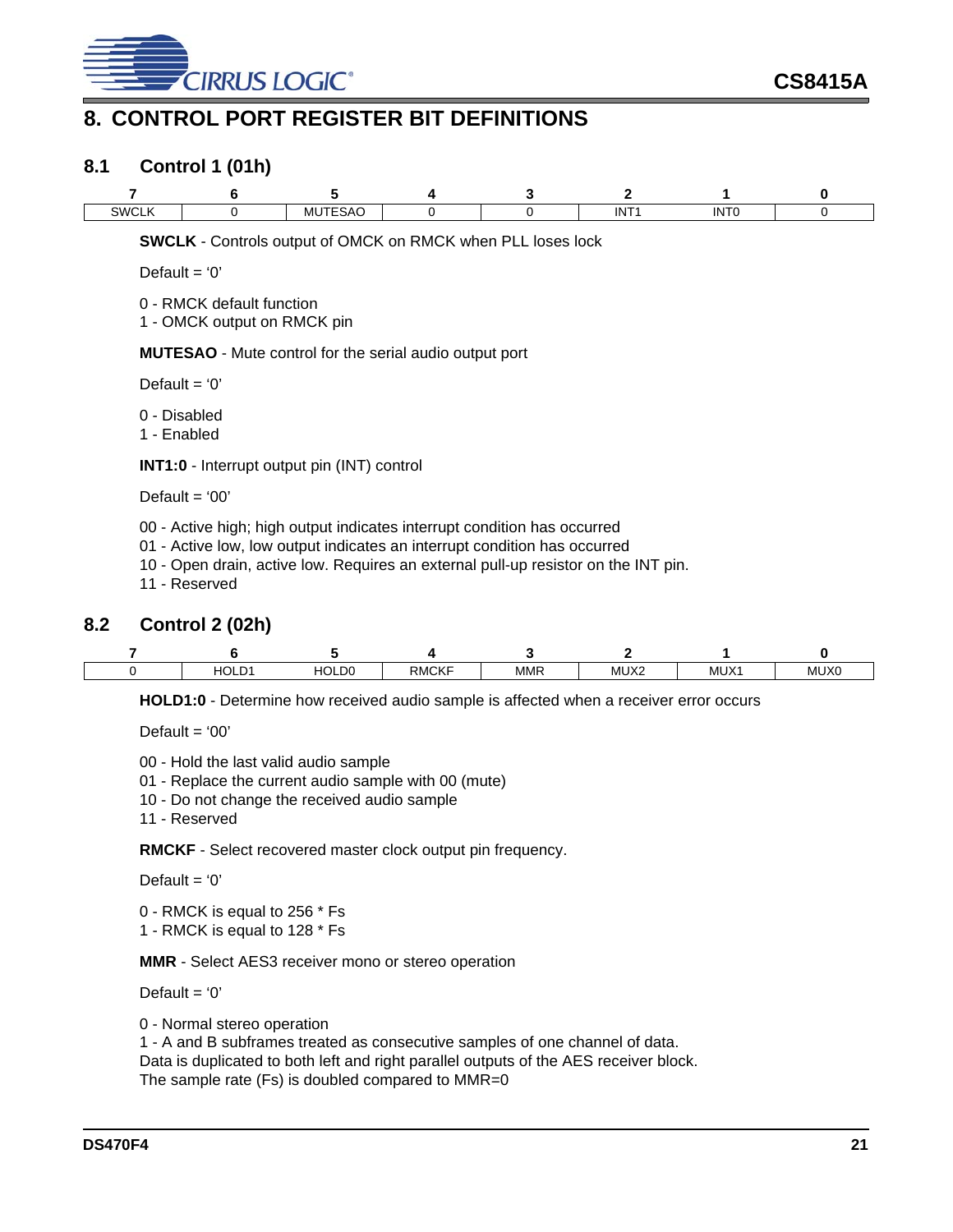

**MUX2:0** - 7:1 S/PDIF Input Multiplexer Select Line Control

Default  $=$  '000'

000 - RXP0 001 - RXP1 010 - RXP2 011 - RXP3 100 - RXP4 101 - RXP5 110 - RXP6

111 - Reserved

# <span id="page-21-0"></span>**8.3 Clock Source Control (04h)**

| <b>RUN</b><br>$\cdot\cdot\cdot$ |  |  |  |
|---------------------------------|--|--|--|

This register configures the clock sources of various blocks. In conjunction with the Data Flow Control register, various Receiver/Transmitter/Transceiver modes may be selected.

**RUN** - Controls the internal clocks, allowing the CS8415A to be placed in a "powered down", low current consumption, state.

Default  $= '0'$ 

0 - Internal clocks are stopped. Internal state machines are reset. The fully static control port is operational, allowing registers to be read or changed. Reading and writing the U and C data buffers is not possible. Power consumption is low.

1 - Normal part operation. This bit must be written to the 1 state to allow the CS8415A to begin operation. All input clocks should be stable in frequency and phase when RUN is set to 1.

## **8.4 Serial Audio Output Port Data Format (06h)**

| SOMS | SOSF | SORES1 | SORES0 | <b>SOJUST</b> | SODEL | SOSPOL | <b>RPOL</b><br>SOL |
|------|------|--------|--------|---------------|-------|--------|--------------------|

**SOMS** - Master/Slave Mode Selector

Default  $= '0'$ 

0 - Serial audio output port is in slave mode

1 - Serial audio output port is in master mode

**SOSF** - OSCLK frequency (for master mode)

Default  $= '0'$ 

0 - 64\*Fs 1 - 128\*Fs

**SORES1:0** - Resolution of the output data on SDOUT

Default  $= '00'$ 

00 - 24-bit resolution

01 - 20-bit resolution

10 - 16-bit resolution

11 - Direct copy of the received NRZ data from the AES3 receiver (including C, U, and V bits, the time slot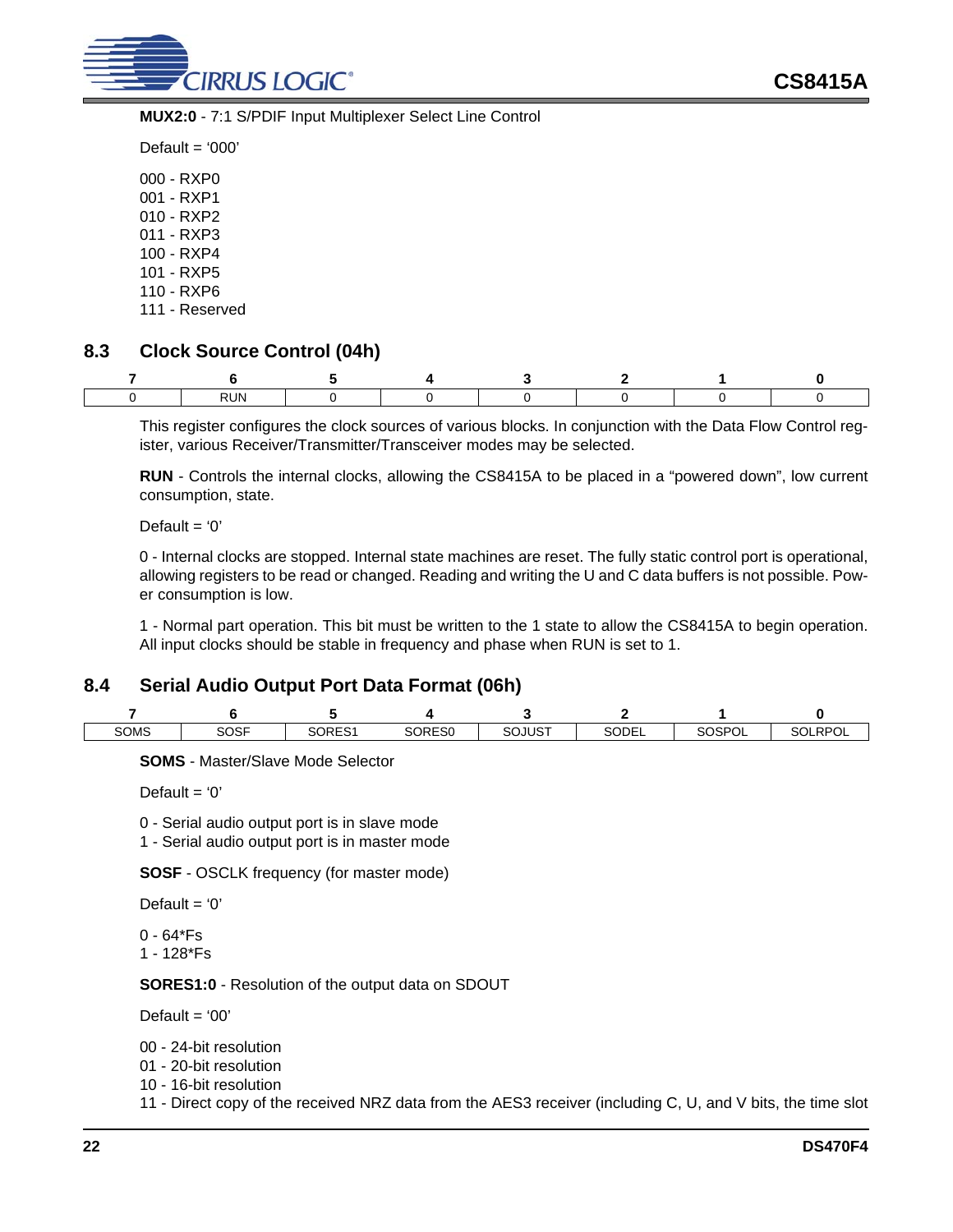

normally occupied by the P bit is used to indicate the location of the block start, SDOUT pin only, serial audio output port clock must be derived from the AES3 receiver recovered clock)

**SOJUST** - Justification of SDOUT data relative to OLRCK

Default =  $'0'$ 

- 0 Left-justified
- 1 Right-justified (master mode only)

**SODEL** - Delay of SDOUT data relative to OLRCK, for left-justified data formats

Default =  $'0'$ 

- 0 MSB of SDOUT data occurs in the first OSCLK period after the OLRCK edge
- 1 MSB of SDOUT data occurs in the second OSCLK period after the OLRCK edge

**SOSPOL** - OSCLK clock polarity

Default =  $'0'$ 

0 - SDOUT sampled on rising edges of OSCLK

1 - SDOUT sampled on falling edges of OSCLK

**SOLRPOL** - OLRCK clock polarity

Default =  $'0'$ 

- 0 SDOUT data is for the left channel when OLRCK is high
- 1 SDOUT data is for the right channel when OLRCK is high

# **8.5 Interrupt 1 Status (07h) (Read Only)**

| ПD<br>ารเ<br>----- |  | ____<br>___ |  |
|--------------------|--|-------------|--|

For all bits in this register, a "1" means the associated interrupt condition has occurred at least once since the register was last read. A "0" means the associated interrupt condition has NOT occurred since the last reading of the register. Reading the register resets all bits to 0, unless the interrupt mode is set to level and the interrupt source is still true. Status bits that are masked off in the associated mask register will always be "0" in this register. This register defaults to 00h.

**OSLIP** - Serial audio output port data slip interrupt

When the serial audio output port is in slave mode, and OLRCK is asynchronous to the port data source, This bit will go high every time a data sample is dropped or repeated.

**DETC** - D to E C-buffer transfer interrupt.

Indicates the completion of a D to E C-buffer transfer. See "Channel Status and User Data Buffer Management" on page 38 for more information.

**RERR** - A receiver error has occurred.

The Receiver Error register may be read to determine the nature of the error which caused the interrupt.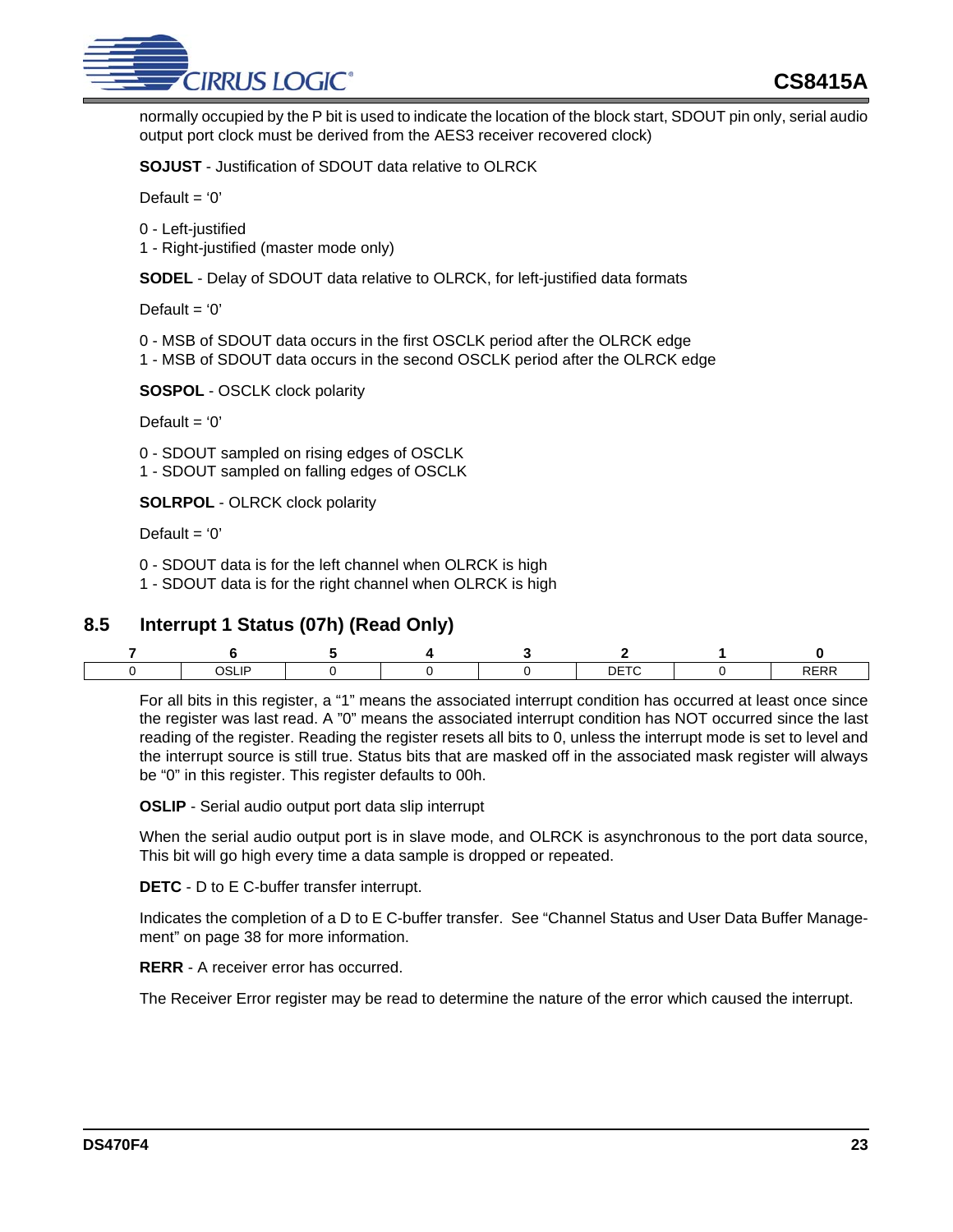

# **8.6 Interrupt 2 Status (08h) (Read Only)**

|  |  | <b>DETI</b> |  |  |
|--|--|-------------|--|--|

For all bits in this register, a "1" means the associated interrupt condition has occurred at least once since the register was last read. A "0" means the associated interrupt condition has NOT occurred since the last reading of the register. Reading the register resets all bits to 0, unless the interrupt mode is set to level and the interrupt source is still true. Status bits that are masked off in the associated mask register will always be "0" in this register. This register defaults to 00h.

#### <span id="page-23-0"></span>**DETU** - D to E U-buffer transfer interrupt.

Indicates the completion of a D to E U-buffer transfer. See "Channel Status and User Data Buffer Management" on page 38 for more information.

**QCH** - A new block of Q-subcode data is available for reading.

The data must be completely read within 588 AES3 frames after the interrupt occurs to avoid corruption of the data by the next block.

## **8.7 Interrupt 1 Mask (09h)**

| $\sim$ $ \sim$ $\sim$<br>_IPM_<br>৲ເ<br>. . |  | <b>DETCM</b> | ′KM ⊺ |
|---------------------------------------------|--|--------------|-------|

The bits of this register serve as a mask for the Interrupt 1 register. If a mask bit is set to 1, the error is unmasked, meaning that its occurrence will affect the INT pin and the status register. If a mask bit is set to 0, the error is masked, meaning that its occurrence will not affect the INT pin or the status register. The bit positions align with the corresponding bits in Interrupt 1 register. This register defaults to 00h.

## **8.8 Interrupt 1 Mode MSB (0Ah) and Interrupt 1 Mode LSB (0Bh)**

| OSLIP1 |  | DETC1 | RERR1 |
|--------|--|-------|-------|
| OSLIP0 |  | DETC0 | RERR0 |

The two Interrupt Mode registers form a 2-bit code for each Interrupt Register 1 function. There are three ways to set the INT pin active in accordance with the interrupt condition. In the Rising edge active mode, the INT pin becomes active on the arrival of the interrupt condition. In the Falling edge active mode, the INT pin becomes active on the removal of the interrupt condition. In Level active mode, the INT interrupt pin becomes active during the interrupt condition. Be aware that the active level (Actice High or Low) only depends on the INT[1:0] bits. These registers default to 00.

- 00 Rising edge active
- 01 Falling edge active
- 10 Level active
- 11 Reserved

## **8.9 Interrupt 2 Mask (0Ch)**

|  |  | <b>DETUM</b> | QCHM |  |
|--|--|--------------|------|--|

The bits of this register serve as a mask for the Interrupt 2 register. If a mask bit is set to 1, the error is unmasked, meaning that its occurrence will affect the INT pin and the status register. If a mask bit is set to 0, the error is masked, meaning that its occurrence will not affect the INT pin or the status register. The bit positions align with the corresponding bits in Interrupt 2 register. This register defaults to 00h.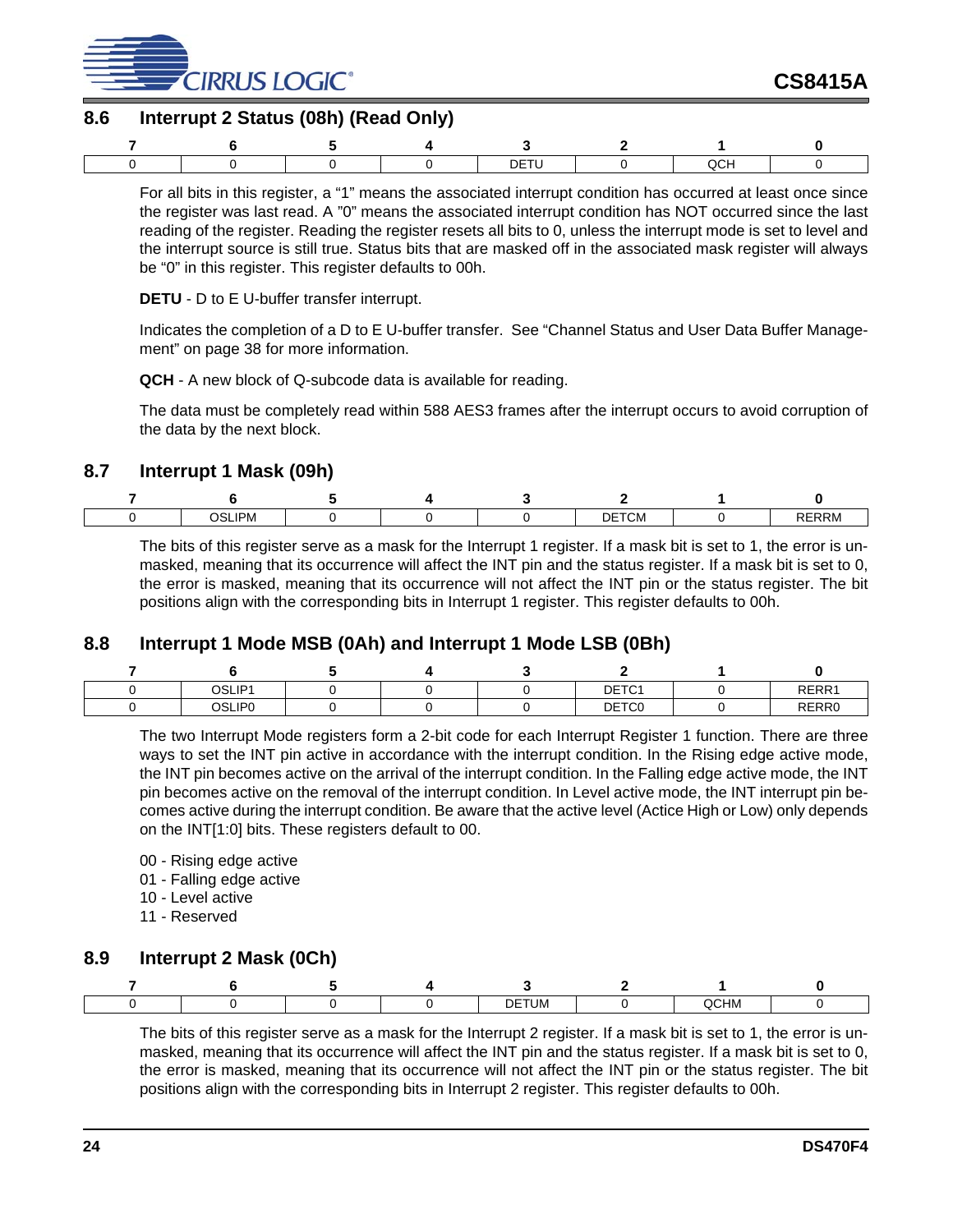

# **8.10 Interrupt 2 Mode MSB (0Dh) and Interrupt 2 Mode LSB (0Eh)**

|  |  | DETU1 | QCH1             |  |
|--|--|-------|------------------|--|
|  |  | DETU0 | QCH <sub>0</sub> |  |

The two Interrupt Mode registers form a 2-bit code for each Interrupt Register 1 function. There are three ways to set the INT pin active in accordance with the interrupt condition. In the Rising edge active mode, the INT pin becomes active on the arrival of the interrupt condition. In the Falling edge active mode, the INT pin becomes active on the removal of the interrupt condition. In Level active mode, the INT interrupt pin becomes active during the interrupt condition. Be aware that the active level (Actice High or Low) only depends on the INT[1:0] bits. These registers default to 00.

- 00 Rising edge active
- 01 Falling edge active
- 10 Level active
- 11 Reserved

# **8.11 Receiver Channel Status (0Fh) (Read Only)**

| AUX3 | AUX <sub>2</sub> | AUX <sub>1</sub> | AUX0 | PRC | <b>AUDIO</b> | COPY | ORIG |
|------|------------------|------------------|------|-----|--------------|------|------|

The bits in this register can be associated with either channel A or B of the received data. The desired channel is selected with the CHS bit of the Channel Status Data Buffer Control Register.

**AUX3:0** - Incoming auxiliary data field width, as indicated by the incoming channel status bits, decoded according to IEC60958 and AES3.

- 0000 Auxiliary data is not present 0001 - Auxiliary data is 1 bit long 0010 - Auxiliary data is 2 bits long 0011 - Auxiliary data is 3 bits long 0100 - Auxiliary data is 4 bits long 0101 - Auxiliary data is 5 bits long 0110 - Auxiliary data is 6 bits long 0111 - Auxiliary data is 7 bits long 1000 - Auxiliary data is 8 bits long 1001 - 1111 Reserved **PRO** - Channel status block format indicator
- 0 Received channel status block is in consumer format
- 1 Received channel status block is in professional format

#### **AUDIO** - Audio indicator

- 0 Received data is linearly coded PCM audio
- 1 Received data is not linearly coded PCM audio

#### **COPY** - SCMS copyright indicator

- 0 Copyright asserted
- 1 Copyright not asserted

If the category code is set to General in the incoming AES3 stream, copyright will always be indicated by COPY, even when the stream indicates no copyright.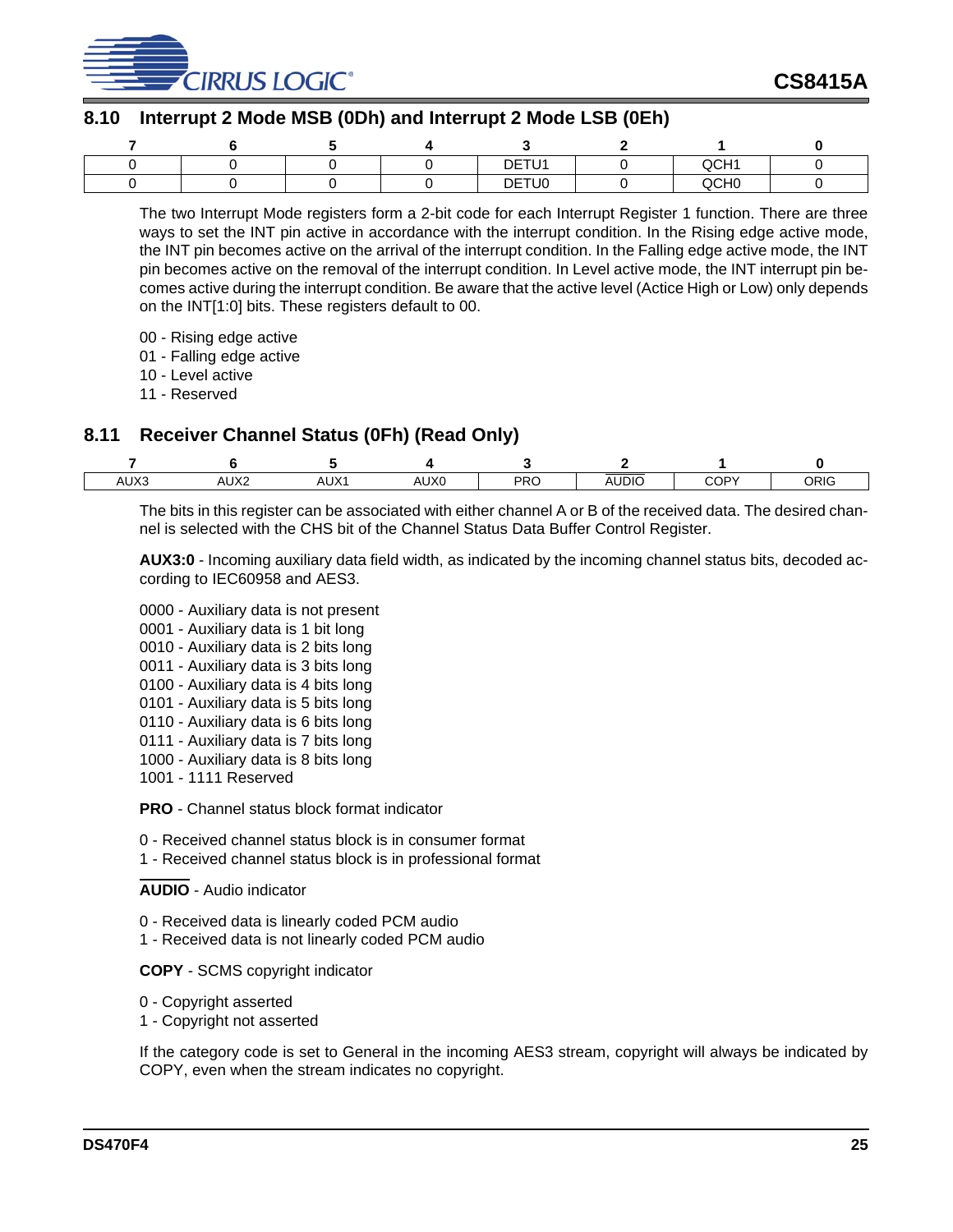

**ORIG** - SCMS generation indicator, decoded from the category code and the L bit.

- 0 Received data is 1st generation or higher
- 1 Received data is original
- **Note:** COPY and ORIG will both be set to 1 if the incoming data is flagged as professional, or if the receiver is not in use.

## **8.12 Receiver Error (10h) (Read Only)**

| QCRC | $\sim$<br>しべし | <b>UNLOCK</b> | CONF | <b>BIF</b> | <b>PAR</b> |
|------|---------------|---------------|------|------------|------------|

This register contains the AES3 receiver and PLL status bits. Unmasked bits will go high on occurrence of the error, and will stay high until the register is read. Reading the register resets all bits to 0, unless the error source is still true. Bits that are masked off in the receiver error mask register will always be 0 in this register. This register defaults to 00h.

**QCRC** - Q-subcode data CRC error indicator. Updated on Q-subcode block boundaries

0 - No error

1 - Error

**CCRC** - Channel Status Block Cyclic Redundancy Check bit. Updated on CS block boundaries, valid in Pro mode

0 - No error

1 - Error

**UNLOCK** - PLL lock status bit. Updated on CS block boundaries.

- 0 PLL locked
- 1 PLL out of lock
- **V** Received AES3 Validity bit status. Updated on sub-frame boundaries.
- 0 Data is valid and is normally linear coded PCM audio
- 1 Data is invalid, or may be valid compressed audio

**CONF** - Confidence bit. Updated on sub-frame boundaries.

0 - No error

1 - Confidence error. This is the logical OR of BIP and UNLOCK.

**BIP** - Bi-phase error bit. Updated on sub-frame boundaries.

- 0 No error
- 1 Bi-phase error. This indicates an error in the received bi-phase coding.

**PAR** - Parity bit. Updated on sub-frame boundaries.

0 - No error

1 - Parity error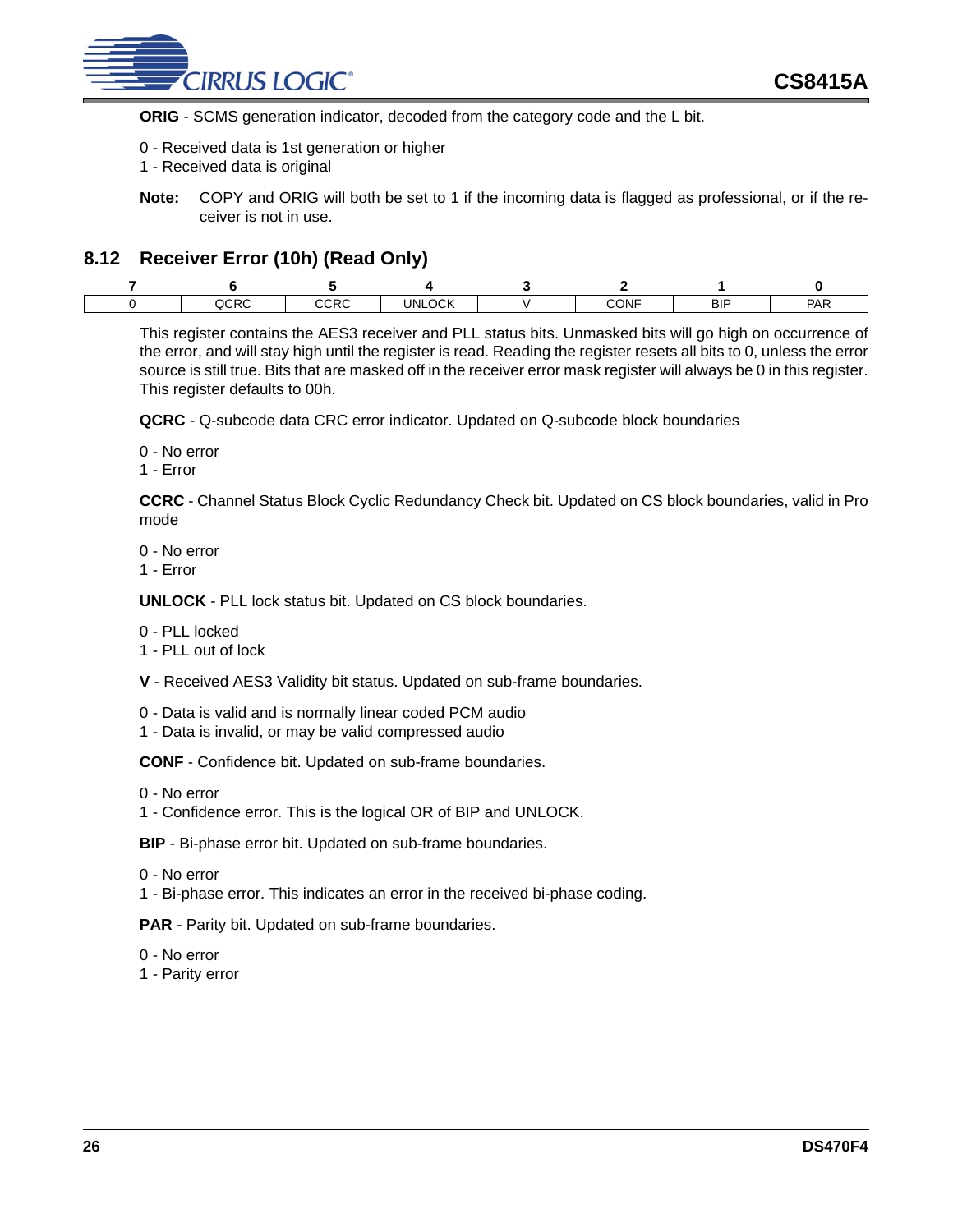

# **8.13 Receiver Error Mask (11h)**

| QCRCM | CCRCM | <b>UNLOCKM</b> | VM | <b>CONFM</b> | <b>BIPM</b> | <b>PARM</b> |
|-------|-------|----------------|----|--------------|-------------|-------------|

The bits in this register serve as masks for the corresponding bits of the Receiver Error Register. If a mask bit is set to 1, the error is unmasked, meaning that its occurrence will appear in the receiver error register, will affect the RERR pin, will affect the RERR interrupt, and will affect the current audio sample according to the status of the HOLD bit. If a mask bit is set to 0, the error is masked, meaning that its occurrence will not appear in the receiver error register, will not affect the RERR pin, will not affect the RERR interrupt, and will not affect the current audio sample. The CCRC and QCRC bits behave differently from the other bits: they do not affect the current audio sample even when unmasked. This register defaults to 00h.

# **8.14 Channel Status Data Buffer Control (12h)**

|  | <b>DOF</b><br>BSEL | CBMR | <b>DETCI</b> | CAM | CHS |
|--|--------------------|------|--------------|-----|-----|

**BSEL** - Selects the data buffer register addresses to contain User data or Channel Status data

Default =  $'0'$ 

0 - Data buffer address space contains Channel Status data

1 - Data buffer address space contains User data

**CBMR** - Control for the first 5 bytes of channel status "E" buffer

Default =  $'0'$ 

- 0 Allow D to E buffer transfers to overwrite the first 5 bytes of channel status data
- 1 Prevent D to E buffer transfers from overwriting first 5 bytes of channel status data

<span id="page-26-0"></span>**DETCI** - D to E C-data buffer transfer inhibit bit.

Default =  $'0'$ 

0 - Allow C-data D to E buffer transfers

1 - Inhibit C-data D to E buffer transfers

**CAM** - C-data buffer control port access mode bit

Default =  $'0'$ 

0 - One byte mode

1 - Two byte mode

**CHS** - Channel select bit

Default =  $'0'$ 

0 - Channel A information is displayed at the EMPH pin and in the receiver channel status register. Channel A information is output during control port reads when CAM is set to 0 (One Byte Mode)

1 - Channel B information is displayed at the EMPH pin and in the receiver channel status register. Channel B information is output during control port reads when CAM is set to 0 (One Byte Mode)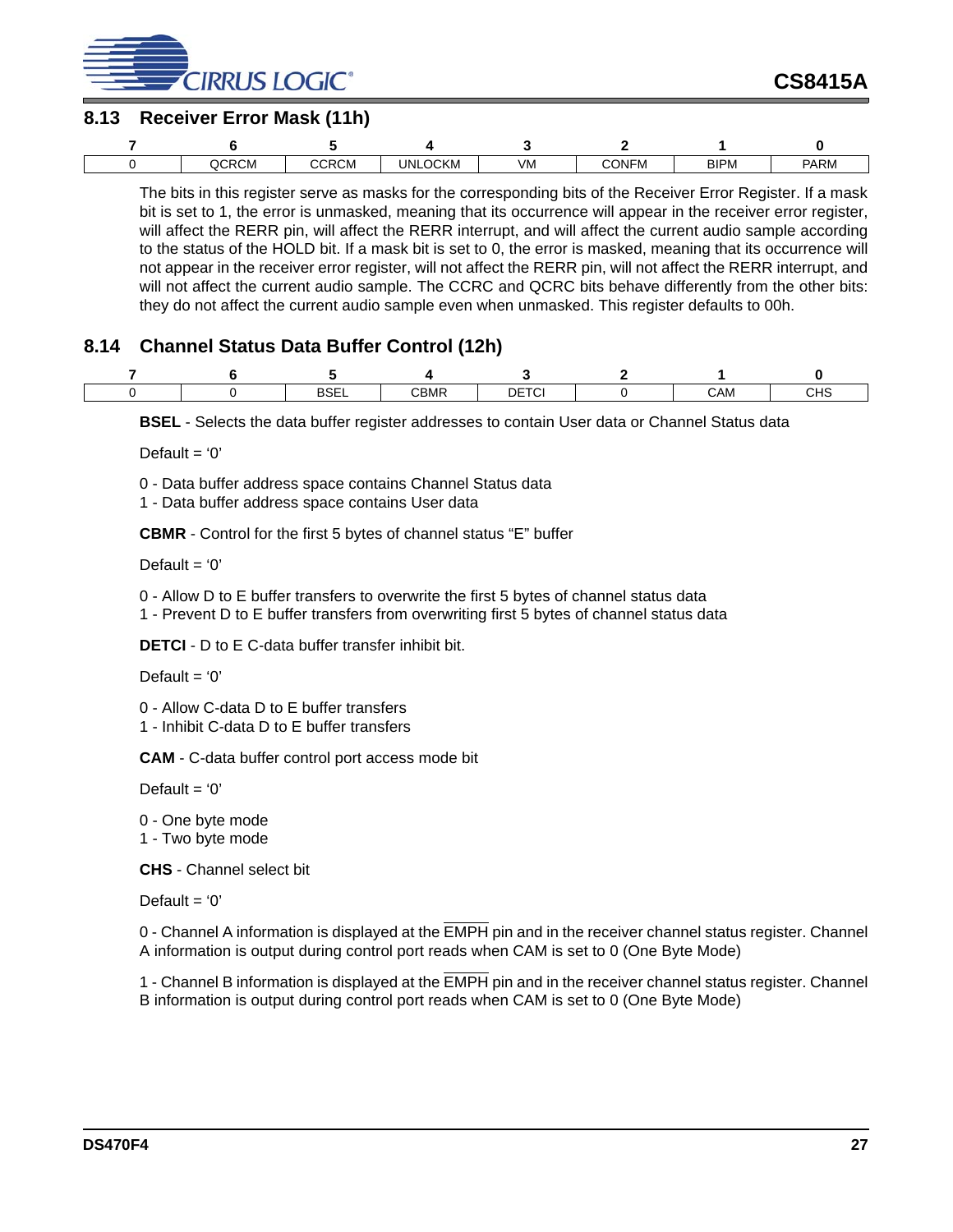

# **8.15 User Data Buffer Control (13h)**



**DETUI** - D to E U-data buffer transfer inhibit bit.

Default =  $'0'$ 

- 0 Allow U-data D to E buffer transfers
- 1 Inhibit U-data D to E buffer transfers

# **8.16 Q-Channel Subcode Bytes 0 to 9 (14h - 1Dh) (Read Only)**

The following 10 registers contain the decoded Q-channel subcode data

| CONTROL           | <b>CONTROL</b>    | <b>CONTROL</b>    | <b>CONTROL</b>    | <b>ADDRESS</b>                     | <b>ADDRESS</b>    | <b>ADDRESS</b>    | <b>ADDRESS</b>          |
|-------------------|-------------------|-------------------|-------------------|------------------------------------|-------------------|-------------------|-------------------------|
| <b>TRACK</b>      | TRACK             | <b>TRACK</b>      | <b>TRACK</b>      | TRACK                              | TRACK             | <b>TRACK</b>      | <b>TRACK</b>            |
| <b>INDEX</b>      | <b>INDEX</b>      | <b>INDEX</b>      | <b>INDEX</b>      | <b>INDEX</b>                       | <b>INDEX</b>      | <b>INDEX</b>      | <b>INDEX</b>            |
| <b>MINUTE</b>     | <b>MINUTE</b>     | <b>MINUTE</b>     | <b>MINUTE</b>     | <b>MINUTE</b>                      | <b>MINUTE</b>     | <b>MINUTE</b>     | <b>MINUTE</b>           |
| <b>SECOND</b>     | <b>SECOND</b>     | <b>SECOND</b>     | <b>SECOND</b>     | <b>SECOND</b>                      | <b>SECOND</b>     | <b>SECOND</b>     | <b>SECOND</b>           |
| <b>FRAME</b>      | <b>FRAME</b>      | <b>FRAME</b>      | <b>FRAME</b>      | <b>FRAME</b>                       | <b>FRAME</b>      | <b>FRAME</b>      | <b>FRAME</b>            |
| ZERO              | <b>ZERO</b>       | <b>ZERO</b>       | <b>ZERO</b>       | <b>ZERO</b>                        | ZERO              | <b>ZERO</b>       | ZERO                    |
| <b>ABS MINUTE</b> | <b>ABS MINUTE</b> | <b>ABS MINUTE</b> | <b>ABS MINUTE</b> | <b>ABS MINUTE</b>                  | <b>ABS MINUTE</b> | <b>ABS MINUTE</b> | <b>ABS MINUTE</b>       |
| IABS SECOND       | <b>ABS SECOND</b> |                   |                   | IABS SECONDIABS SECONDIABS SECONDI | ABS SECOND        |                   | IABS SECONDIABS SECONDI |
| ABS FRAME         | <b>ABS FRAME</b>  | ABS FRAME         | ABS FRAME         | ABS FRAME                          | ABS FRAME         | ABS FRAME         | ABS FRAME               |

Each byte is LSB first with respect to the 80 Q-subcode bits Q[79:0]. Thus bit 7 of address 14h is Q[0] while bit 0 of address 0Eh is Q[7]. Similarly bit 0 of address 1Dh corresponds to Q[79].

# **8.17 OMCK/RMCK Ratio (1Eh) (Read Only)**

| <b>ORR7</b> | ORR6 | ORR5 | <b>ORR4</b> | ORR3 | מחחם<br>៶៲៶∠ | . <b>AND</b> | ORR0 |
|-------------|------|------|-------------|------|--------------|--------------|------|

This register allows the calculation of the incoming sample rate by the host microcontroller from the equation ORR=Fso/Fsi. The Fso is determined by OMCK, whose frequency is assumed to be 256 Fso. ORR is represented as an unsigned 2-bit integer and a 6-bit fractional part. The value is meaningful only after the PLL has reached lock. For example, if the OMCK is 12.288 MHz, Fso would be 48 kHz  $(48 \text{ kHz})$ 12.288 MHz/256). Then if the input sample rate is also 48 kHz, you would get 1.0 from the ORR register.(The value from the ORR register is hexadecimal, so the actual value you will get is 40h). If  $F_{SO}/F_{SI} > 3$  ${}^{63}$ / $_{64}$ , ORR will saturate at the value FFh. Also, there is no hysteresis on ORR. Therefore a small amount of jitter on either clock can cause the LSB ORR[0] to oscillate.

**ORR7:6** - Integer part of the ratio (Integer value=Integer(SRR[7:6]))

**ORR5:0** - Fractional part of the ratio (Fraction value=Integer(SRR[5:0])/64)

# **8.18 C-bit or U-bit Data Buffer (20h - 37h)**

Either channel status data buffer E or user data buffer E is accessible through these register addresses.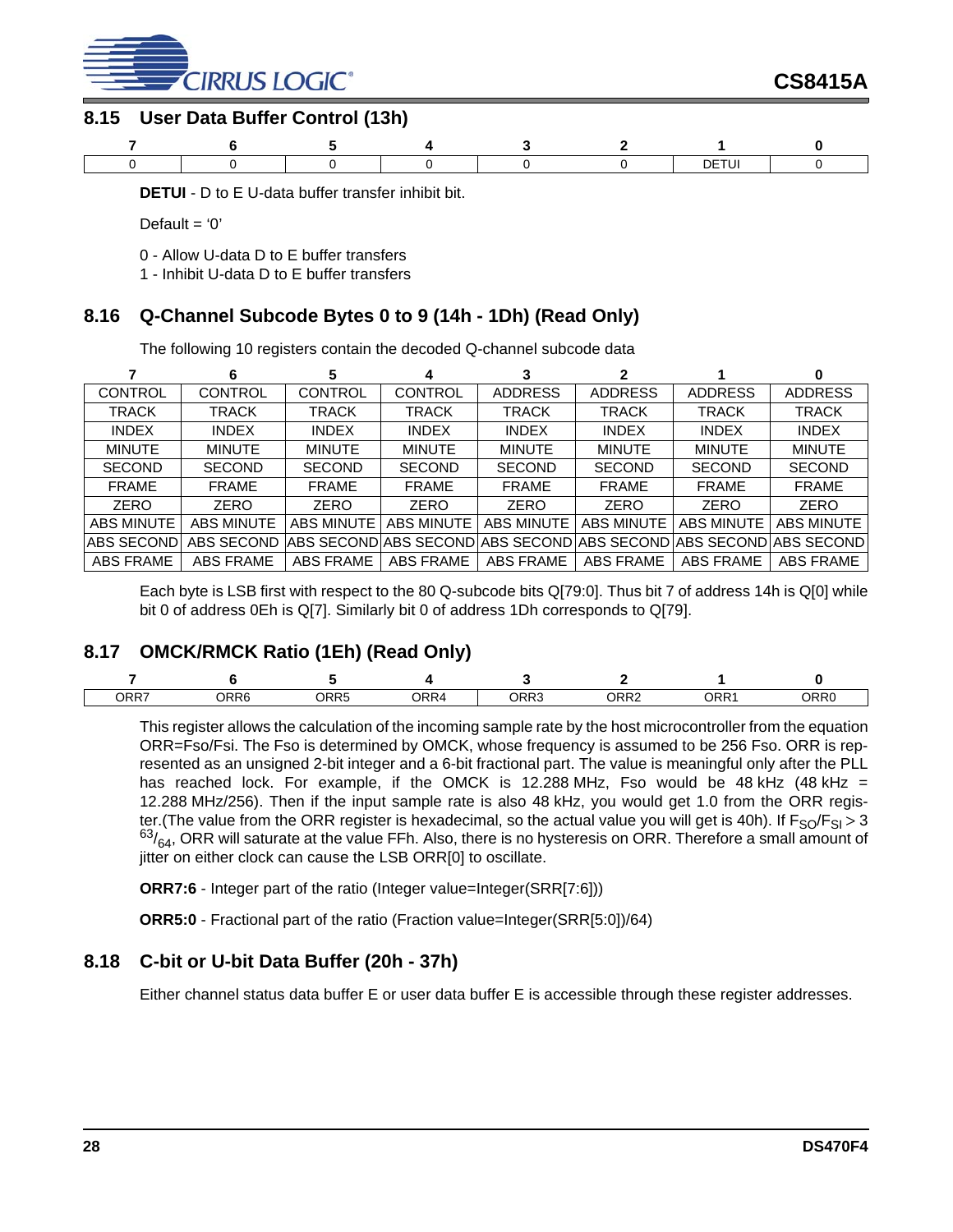

| 8.19 CS8415A I.D. and Version Register (7Fh) (Read Only) |  |
|----------------------------------------------------------|--|
|                                                          |  |

| ירי<br>ت∪ا | ּירו<br>∠שו | ID <sub>0</sub> | IEDC<br>7 E N J<br>$\sim$ $\sim$ $\sim$ $\sim$ $\sim$ $\sim$ | /CD<br>∕ ⊏rΩ | $\overline{\phantom{a}}$ | /ER <sub>C</sub> |
|------------|-------------|-----------------|--------------------------------------------------------------|--------------|--------------------------|------------------|

**ID3:0** - ID code for the CS8415A. Permanently set to 0100

**VER3:0** - CS8415A revision level. Revision A is coded as 0001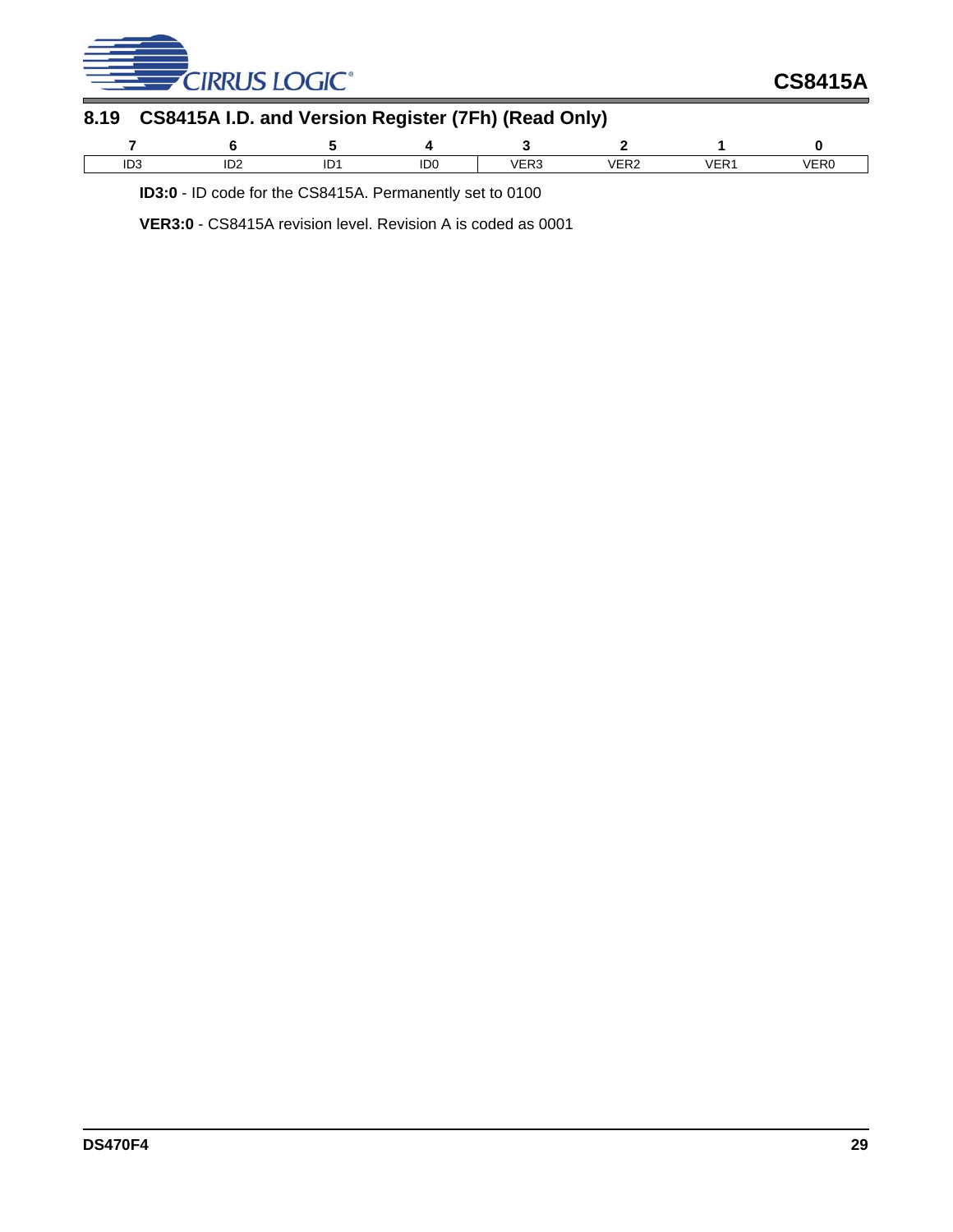

# **9. PIN DESCRIPTION - SOFTWARE MODE**

| <b>SDA/CDOUT</b>        | 1      | 28    | <b>SCL/CCLK</b>  |
|-------------------------|--------|-------|------------------|
| <b>AD0/CS</b>           | 2      | 27    | <b>AD1/CDIN</b>  |
| <b>EMPH</b>             | $3^*+$ | 26    | RXP <sub>6</sub> |
| RXP <sub>0</sub>        | 4*     | 25    | RXP <sub>5</sub> |
| <b>RXNO</b>             | $5*$   | *24   | H/S              |
| VA+                     | 6*     | $*23$ | VL+              |
| <b>AGND</b>             | 7*     | *22   | <b>DGND</b>      |
| <b>FILT</b>             | 8*     | *21   | <b>OMCK</b>      |
| <b>RST</b> <sub>C</sub> | $9*$   | 20    | U                |
| <b>RMCK</b>             | $10*$  | 19    | <b>INT</b>       |
| <b>RERR</b>             | $11*$  | *18   | <b>SDOUT</b>     |
| RXP1                    | 12     | *17   | <b>OLRCK</b>     |
| RXP2                    | 13     | *16   | <b>OSCLK</b>     |
| RXP3                    | 14     | 15    | RXP4             |
|                         |        |       |                  |

\* Pins which remain the same function in all modes.

+ Pins which require a pull up or pull down resistor to select the desired startup option.

| <b>Pin Name</b>                                                                                                                                                                                                                                                                                                                                                                                                                                        | #                                                                                                                                                                                                                                                                                                                                                                  | <b>Pin Description</b>                                                                                                                                                                                                                                                                                                                                                                              |  |  |  |
|--------------------------------------------------------------------------------------------------------------------------------------------------------------------------------------------------------------------------------------------------------------------------------------------------------------------------------------------------------------------------------------------------------------------------------------------------------|--------------------------------------------------------------------------------------------------------------------------------------------------------------------------------------------------------------------------------------------------------------------------------------------------------------------------------------------------------------------|-----------------------------------------------------------------------------------------------------------------------------------------------------------------------------------------------------------------------------------------------------------------------------------------------------------------------------------------------------------------------------------------------------|--|--|--|
| <b>SDA/CDOUT</b>                                                                                                                                                                                                                                                                                                                                                                                                                                       | 1                                                                                                                                                                                                                                                                                                                                                                  | Serial Control Data I/O (I <sup>2</sup> C) / Data Out (SPI) ( <i>Input/Output</i> ) - In I <sup>2</sup> C mode, SDA is the control I/O data<br>line. SDA is open drain and requires an external pull-up resistor to VL+. In SPI mode, CDOUT is the out-<br>put data from the control port interface on the CS8415A                                                                                  |  |  |  |
| AD0/CS                                                                                                                                                                                                                                                                                                                                                                                                                                                 | Address Bit 0 (I <sup>2</sup> C) / Control Port Chip Select (SPI) (Input) - A falling edge on this pin puts the<br>CS8415A into SPI control port mode. With no falling edge, the CS8415A defaults to I <sup>2</sup> C mode. In I <sup>2</sup> C<br>mode, AD0 is a chip address pin. In SPI mode, CS is used to enable the control port interface on the<br>CS8415A |                                                                                                                                                                                                                                                                                                                                                                                                     |  |  |  |
| <b>Pre-Emphasis</b> (Output) - EMPH is low when the incoming Channel Status data indicates 50/15 ms<br>pre-emphasis. EMPH is high when the Channel Status data indicates no pre-emphasis or indicates pre-<br>3<br><b>EMPH</b><br>emphasis other than 50/15 ms. This is also a start-up option pin, and requires a 47 k $\Omega$ resistor to either<br>VL+ or DGND, which determines the AD2 address bit for the control port in I <sup>2</sup> C mode |                                                                                                                                                                                                                                                                                                                                                                    |                                                                                                                                                                                                                                                                                                                                                                                                     |  |  |  |
| RXP <sub>0</sub><br><b>RXNO</b>                                                                                                                                                                                                                                                                                                                                                                                                                        | 4<br>5                                                                                                                                                                                                                                                                                                                                                             | AES3/SPDIF Receiver Port (Input) - Differential line receiver inputs carrying AES3 data. RXP0 may be<br>used as a single-ended input as part of 7:1 S/PDIF Input MUX. If RXP0 is used in MUX, RXN0 must be<br>ac coupled to ground.                                                                                                                                                                 |  |  |  |
| RXP1<br>RXP <sub>2</sub><br>RXP3<br>RXP4<br>RXP <sub>5</sub><br>RXP <sub>6</sub>                                                                                                                                                                                                                                                                                                                                                                       | 12 <sup>2</sup><br>13<br>14<br>15<br>25<br>26                                                                                                                                                                                                                                                                                                                      | Additional AES3/SPDIF Receiver Port (Input) - Single-ended receiver inputs carrying AES3 or S/PDIF<br>digital data. These inputs, along with RXP0, comprise the 7:1 S/PDIF Input Multiplexer and select line<br>control is accessed using the MUX2:0 bits in the Control 2 register. Please note that any unused inputs<br>should be tied to ground. See Appendix A for recommended input circuits. |  |  |  |
| VA+                                                                                                                                                                                                                                                                                                                                                                                                                                                    | 6                                                                                                                                                                                                                                                                                                                                                                  | <b>Positive Analog Power</b> ( <i>lnput</i> ) - Positive supply for the analog section. Nominally +5.0 V. This supply<br>should be as quiet as possible since noise on this pin will directly affect the jitter performance of the<br>recovered clock                                                                                                                                               |  |  |  |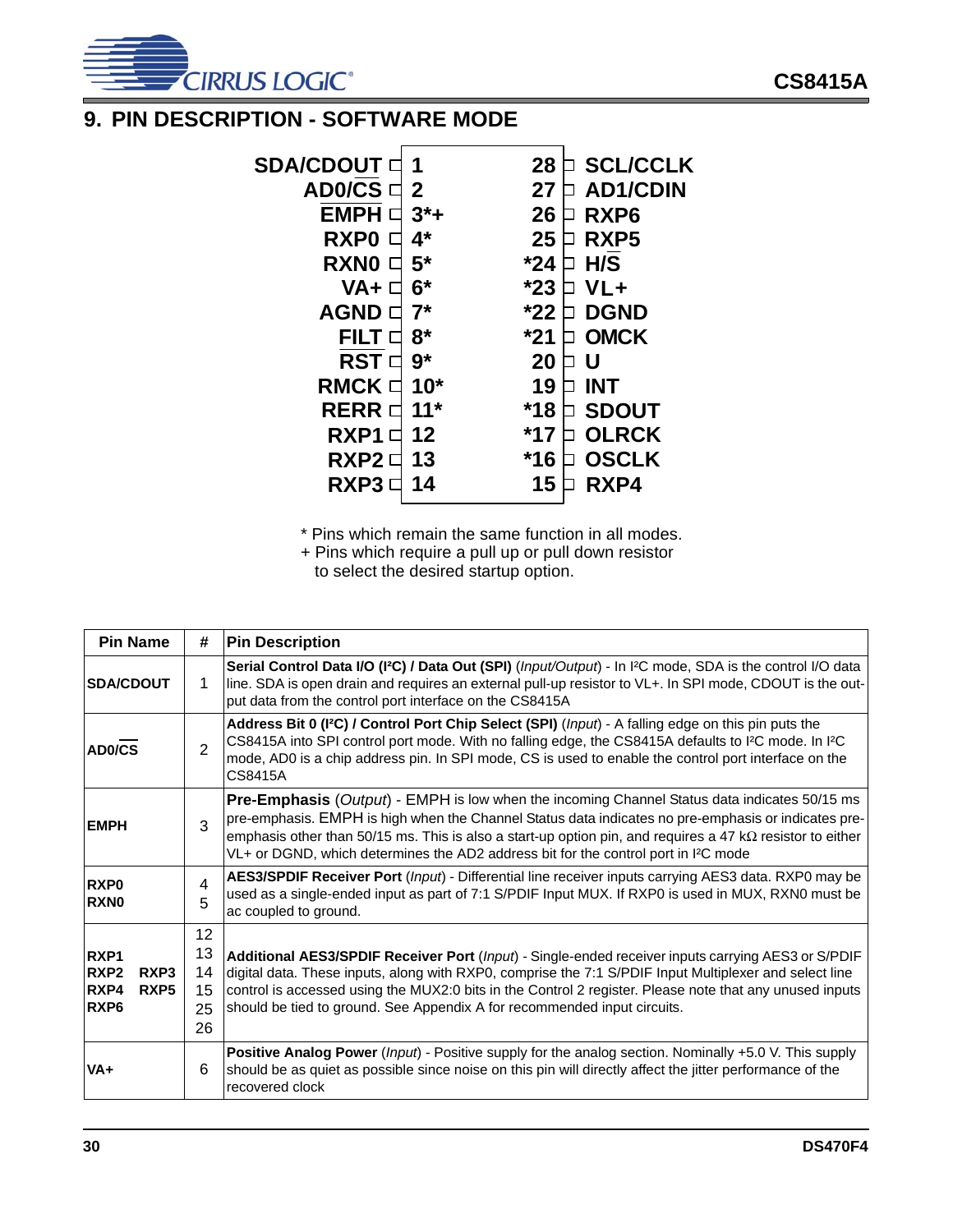# **CIRRUS LOGIC®**

| <b>Pin Name</b> | #              | <b>Pin Description</b>                                                                                                                                                                                                                                                                                                                                                                                                                                                                                                                                                                                                                                  |  |  |  |  |
|-----------------|----------------|---------------------------------------------------------------------------------------------------------------------------------------------------------------------------------------------------------------------------------------------------------------------------------------------------------------------------------------------------------------------------------------------------------------------------------------------------------------------------------------------------------------------------------------------------------------------------------------------------------------------------------------------------------|--|--|--|--|
| <b>AGND</b>     | $\overline{7}$ | Analog Ground (Input) - Ground for the analog circuitry in the chip. AGND and DGND should be con-<br>nected to a common ground area under the chip.                                                                                                                                                                                                                                                                                                                                                                                                                                                                                                     |  |  |  |  |
| <b>FILT</b>     | 8              | PLL Loop Filter (Output) - An RC network should be connected between this pin and ground. See<br>"Appendix C: PLL Filter" on page 41 for recommended schematic and component values.                                                                                                                                                                                                                                                                                                                                                                                                                                                                    |  |  |  |  |
| <b>RST</b>      | 9              | Reset (Input) - When RST is low, the CS8415A enters a low power mode and all internal states are<br>reset. On initial power up, RST must be held low until the power supply is stable, and all input clocks are<br>stable in frequency and phase. This is particularly true in hardware mode with multiple CS8415A<br>devices where synchronization between devices is important                                                                                                                                                                                                                                                                        |  |  |  |  |
| <b>RMCK</b>     | 10             | Input Section Recovered Master Clock (Output) - Input section recovered master clock output when<br>PLL is used. Frequency defaults to 256x the sample rate (Fs) and may be set to 128x.                                                                                                                                                                                                                                                                                                                                                                                                                                                                |  |  |  |  |
| <b>RERR</b>     | 11             | Receiver Error (Output) - When high, indicates a problem with the operation of the AES3 receiver. The<br>status of this pin is updated once per sub-frame of incoming AES3 data. Conditions that can cause<br>RERR to go high are: validity, parity error, bi-phase coding error, confidence, QCRC and CCRC errors,<br>as well as loss of lock in the PLL. Each condition may be optionally masked from affecting the RERR pin<br>using the Receiver Error Mask Register. The RERR pin tracks the status of the unmasked errors: the pin<br>goes high as soon as an unmasked error occurs and goes low immediately when all unmasked errors<br>go away. |  |  |  |  |
| <b>OSCLK</b>    | 16             | Serial Audio Output Bit Clock (Input/Output) - Serial bit clock for audio data on the SDOUT pin                                                                                                                                                                                                                                                                                                                                                                                                                                                                                                                                                         |  |  |  |  |
| <b>OLRCK</b>    | 17             | Serial Audio Output Left/Right Clock (Input/Output) - Word rate clock for the audio data on the<br>SDOUT pin. Frequency will be the output sample rate (Fs)                                                                                                                                                                                                                                                                                                                                                                                                                                                                                             |  |  |  |  |
| <b>SDOUT</b>    | 18             | Serial Audio Output Data (Output) - Audio data serial output pin                                                                                                                                                                                                                                                                                                                                                                                                                                                                                                                                                                                        |  |  |  |  |
| <b>INT</b>      | 19             | Interrupt (Output) - Indicates errors and key events during the operation of the CS8415A. All bits affect-<br>ing INT may be unmasked through bits in the control registers. The condition(s) that initiated interrupt<br>are readable through a control register. The polarity of the INT output, as well as selection of a standard<br>or open drain output, is set through a control register. Once set true, the INT pin goes false only after the<br>interrupt status registers have been read and the interrupt status bits have returned to zero                                                                                                 |  |  |  |  |
| $\mathsf{U}$    | 20             | User Data (Output) - Outputs User data from the AES3 receiver, see Figure 7 for timing information                                                                                                                                                                                                                                                                                                                                                                                                                                                                                                                                                      |  |  |  |  |
| <b>OMCK</b>     | 21             | System Clock (Input) - When the OMCK System Clock Mode is enabled using the SWCLK bit in the<br>Control 1 register, the clock signal input on this pin is output through RMCK. OMCK serves as reference<br>signal for OMCK/RMCK ratio expressed in register 1Eh                                                                                                                                                                                                                                                                                                                                                                                         |  |  |  |  |
| <b>DGND</b>     | 22             | Digital Ground (Input) - Ground for the digital circuitry in the chip. DGND and AGND should be con-<br>nected to a common ground area under the chip.                                                                                                                                                                                                                                                                                                                                                                                                                                                                                                   |  |  |  |  |
| VL+             | 23             | Positive Digital Power (Input) - Positive supply for the digital section. Typically +3.3 V or +5.0 V.                                                                                                                                                                                                                                                                                                                                                                                                                                                                                                                                                   |  |  |  |  |
| H/S             | 24             | Hardware/Software Mode Control (Input) - Determines the method of controlling the operation of the<br>CS8415A, and the method of accessing CS and U data. In software mode, device control and CS and U<br>data access is primarily through the control port, using a microcontroller. Hardware mode provides an<br>alternate mode of operation and access to the CS and U data through dedicated pins. This pin should<br>be permanently tied to VL+ or DGND                                                                                                                                                                                           |  |  |  |  |
| <b>AD1/CDIN</b> | 27             | Address Bit 1 (I <sup>2</sup> C) / Serial Control Data in (SPI) (Input) - In I <sup>2</sup> C mode, AD1 is a chip address pin. In<br>SPI mode, CDIN is the input data line for the control port interface                                                                                                                                                                                                                                                                                                                                                                                                                                               |  |  |  |  |
| <b>SCL/CCLK</b> | 28             | Control Port Clock (Input) - Serial control interface clock and is used to clock control data bits into and<br>out of the CS8415A. In I <sup>2</sup> C mode, SCL requires an external pull-up resistor to VL+                                                                                                                                                                                                                                                                                                                                                                                                                                           |  |  |  |  |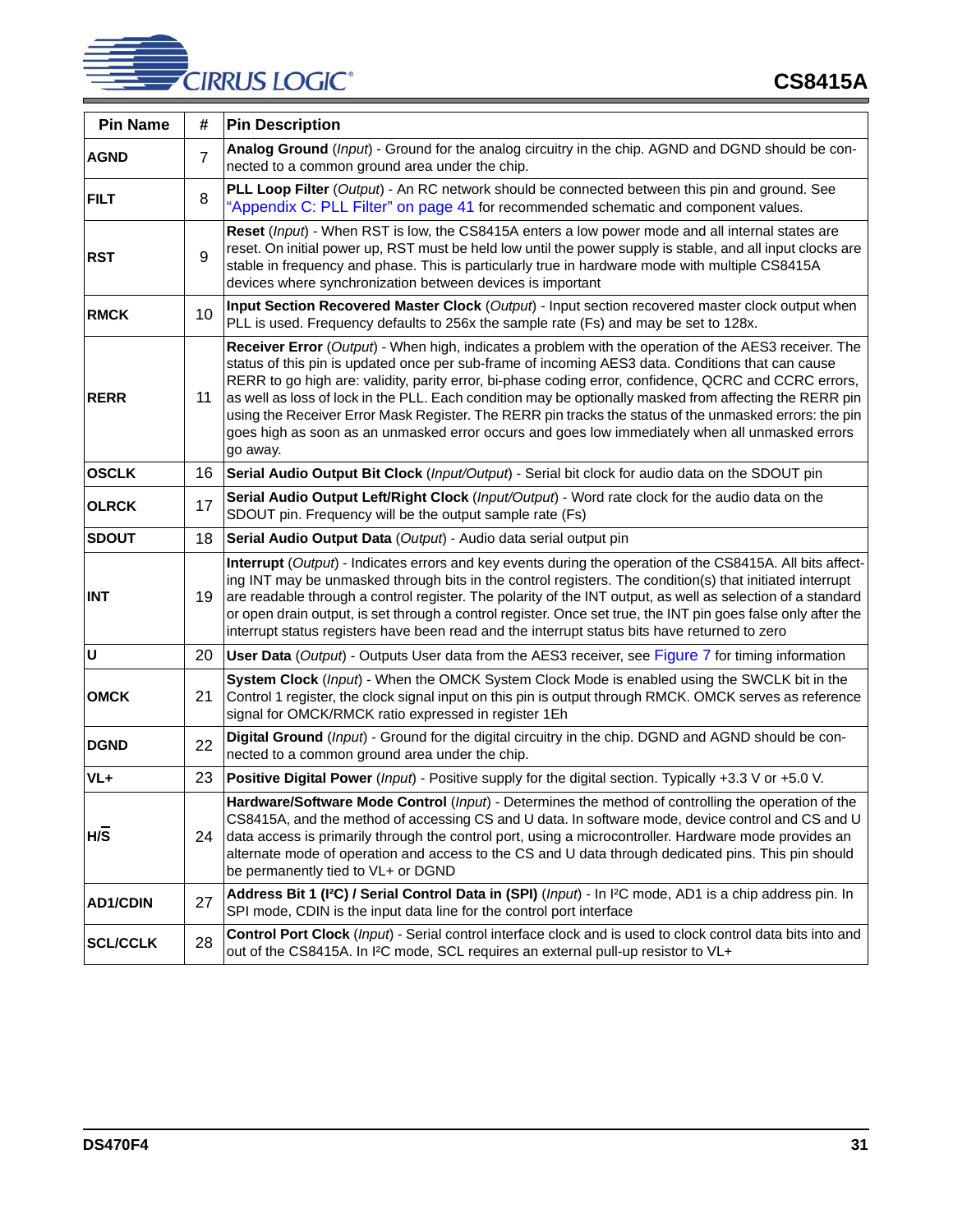

# **10.HARDWARE MODE**

The CS8415A has a hardware mode which allows using the device without a microcontroller. Hardware mode is selected by connecting the H/S pin to VL+. Various pins change function in hardware mode, described in the hardware mode pin definition section.

Hardware mode data flow is shown in [Figure 10.](#page-31-0) Audio data is input through the AES3 receiver, and routed to the serial audio output port. The PRO, COPY, ORIG, EMPH, and AUDIO channel status bits are output on pins. The decoded C and U bits are also output, clocked at both edges of OLRCK (master mode only, see Figure [7\)](#page-16-0).The current audio sample is passed unmodified to the serial audio output port if the validity bit is high, or a parity, bi-phase, or PLL lock error occurs.

# **10.1 Serial Audio Port Formats**

In hardware mode, only a limited number of alternative serial audio port formats are available. [Table 2](#page-31-1) defines the equivalent software mode bit settings for each format. Start-up options are shown in [Table 3,](#page-31-2) and allow choice of the serial audio output port as a master or slave, and the serial audio port format.

<span id="page-31-1"></span>

|                                         | SOSF   SORES1/0   SOJUST   SODEL   SOSPOL   SOLRPOL |  |  |
|-----------------------------------------|-----------------------------------------------------|--|--|
| IOF1 - Left Justified                   | 00                                                  |  |  |
| IOF2 - I <sup>2</sup> S 24-bit data     | 00                                                  |  |  |
| OF3 - Right Justified, master mode only | 00                                                  |  |  |
| IOF4 - Direct AES3 data                 |                                                     |  |  |

| Table 2. Equivalent Software Mode Bit Definitions |  |
|---------------------------------------------------|--|
|                                                   |  |

| <b>SDOUT</b> | <b>ORIG</b> | <b>EMPH</b> | <b>Function</b>              |  |
|--------------|-------------|-------------|------------------------------|--|
| LO           |             |             | Serial Output Port is Slave  |  |
| HI           |             |             | Serial Output Port is Master |  |
|              | L O         | LO          | Left Justified               |  |
|              | L O         | HI          | I <sup>2</sup> S 24-bit data |  |
|              | HI          | LO          | <b>Right Justified</b>       |  |
|              | н           | нı          | Direct AES3 data             |  |

**Table 3. Hardware Mode Start-Up Options**

<span id="page-31-2"></span>

<span id="page-31-0"></span>Power supply pins (VD+, VA+, DGND, AGND) & the reset pin (RST) and the PLL filter pin (FILT) are omitted from this diagram. Please refer to the Typical Connection Diagram for hook-up details.

**Figure 10. Hardware Mode**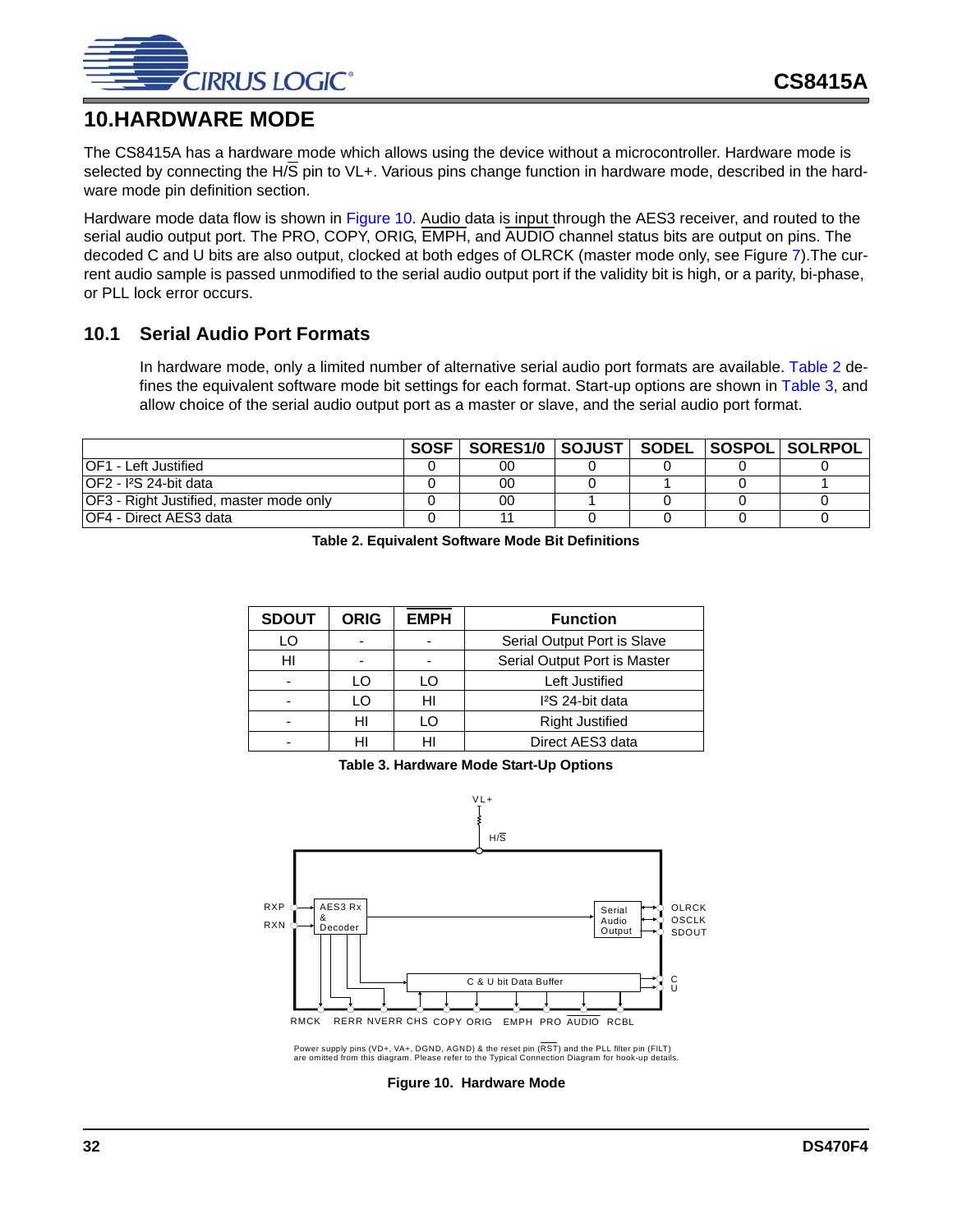

# **11.PIN DESCRIPTION - HARDWARE MODE**

| <b>COPY</b>   |             | +28   | <b>ORIG</b>  |
|---------------|-------------|-------|--------------|
| VL 2+ O       | 2           | 27    | <b>VL3+</b>  |
| <b>EMPH</b>   | $3^*$ +     | 26    | C            |
| <b>RXP</b>    | $4^{\star}$ | 25    | U            |
| <b>RXN</b>    | $5*$        | $*24$ | H/S          |
| VA+           | $6*$        | $*23$ | VL+          |
| <b>AGND</b>   | $7*$        | $*22$ | <b>DGND</b>  |
| FILT          | $8*$        | 21    | <b>DGND2</b> |
| RST □         | $9*$        | 20    | <b>DGND3</b> |
| <b>RMCK</b>   | $10*$       | 19    | <b>AUDIO</b> |
| <b>RERR D</b> | $11*$       | +*18  | <b>SDOUT</b> |
| <b>RCBL</b>   | 12          | $*17$ | <b>OLRCK</b> |
| <b>PRO</b>    | 13          | $*16$ | <b>OSCLK</b> |
| <b>CHS</b>    | 14          | 15    | <b>NVERR</b> |
|               |             |       |              |

\* Pins which remain the same function in all modes.

+ Pins which require a pull up or pull down resistor to select the desired startup option.

| <b>Pin Name</b>                 | #              | <b>Pin Description</b>                                                                                                                                                                                                                                                                                                                                                                              |  |  |  |  |
|---------------------------------|----------------|-----------------------------------------------------------------------------------------------------------------------------------------------------------------------------------------------------------------------------------------------------------------------------------------------------------------------------------------------------------------------------------------------------|--|--|--|--|
| <b>COPY</b>                     | 1              | COPY Channel Status Bit (Output) - Reflects the state of the Copyright Channel Status bit in the incoming<br>AES3 data stream. If the category code is set to General, copyright will be indicated whatever the state of<br>the Copyright bit.                                                                                                                                                      |  |  |  |  |
| $VL2+$<br>VL+<br>$VL3+$         | 2<br>27        | 23   Positive Digital Power (Input) - Typically +3.3 V or +5.0 V.                                                                                                                                                                                                                                                                                                                                   |  |  |  |  |
| <b>IEMPH</b>                    | $\mathbf{B}$   | Pre-Emphasis (Output) - EMPH is low when the incoming Channel Status data indicates 50/15 ms pre-<br>emphasis. EMPH is high when the Channel Status data indicates no pre-emphasis or indicates pre-empha-<br>sis other than 50/15 ms. This pin is also a start-up option which, along with ORIG, determines the serial port<br>format. A 47 k $\Omega$ resistor to either VL+ or DGND is required. |  |  |  |  |
| RXP <sub>0</sub><br><b>RXNO</b> | 4<br>5         | AES3/SPDIF Receiver Port (Input) - Differential line receiver inputs for the AES3 biphase encoded data.<br>See Appendix A for recommended circuits.                                                                                                                                                                                                                                                 |  |  |  |  |
| VA+                             | 6              | Positive Analog Power (Input) - Nominally +5.0 V. This supply should be as quiet as possible since noise<br>on this pin will directly affect the jitter performance of the recovered clock.                                                                                                                                                                                                         |  |  |  |  |
| <b>AGND</b>                     | $\overline{7}$ | Analog Ground (Input) - Ground for the analog circuitry in the chip. AGND and DGND should be connected<br>to a common ground area under the chip.                                                                                                                                                                                                                                                   |  |  |  |  |
| <b>FILT</b>                     | 8              | PLL Loop Filter (Output) - An RC network should be connected between this pin and ground. See "Appen-<br>dix C: PLL Filter" on page 41 for recommended schematic and component values.                                                                                                                                                                                                              |  |  |  |  |
| <b>IRST</b>                     | 9              | Reset (Input) - When RST is low, the CS8415A enters a low power mode and all internal states are reset.<br>On initial power up, RST must be held low until the power supply is stable, and all input clocks are stable in<br>frequency and phase. This is particularly true in hardware mode with multiple CS8415A devices where syn-<br>chronization between devices is important.                 |  |  |  |  |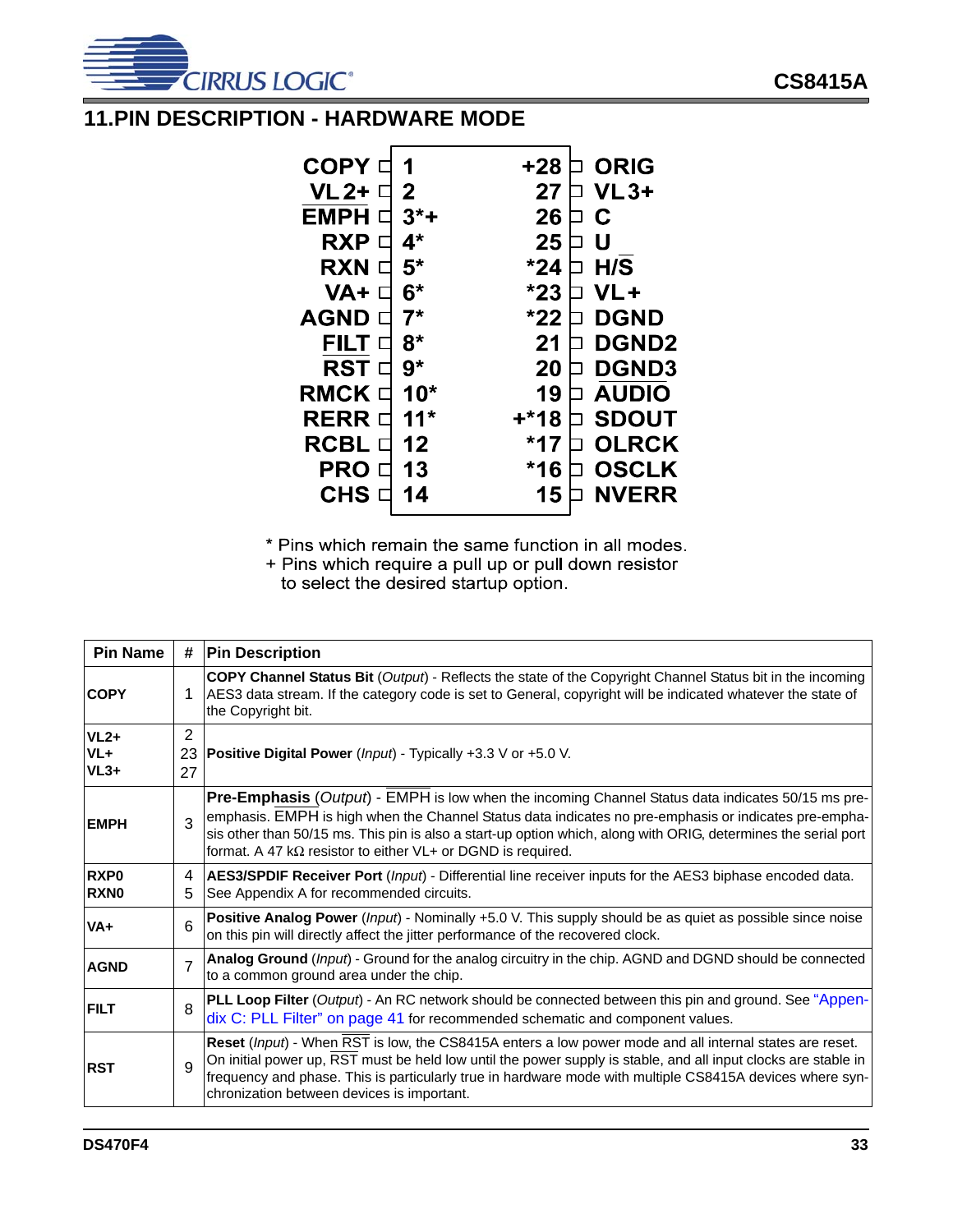# **CIRRUS LOGIC®**

| <b>Pin Name</b>                             | #              | <b>Pin Description</b>                                                                                                                                                                                                                                                                                                                                                                                                                                                               |  |  |  |  |
|---------------------------------------------|----------------|--------------------------------------------------------------------------------------------------------------------------------------------------------------------------------------------------------------------------------------------------------------------------------------------------------------------------------------------------------------------------------------------------------------------------------------------------------------------------------------|--|--|--|--|
| <b>RMCK</b>                                 | 10             | Recovered Master Clock (Output) - Recovered master clock output when PLL is locked to the incoming<br>AES3 stream. Frequency is 256x the sample rate (Fs).                                                                                                                                                                                                                                                                                                                           |  |  |  |  |
| <b>RERR</b>                                 | 11             | Receiver Error (Output) - When high, indicates an error condition in the AES3 receiver. The status of this<br>pin is updated once per sub-frame of incoming AES3 data. Conditions that can cause RERR to go high are:<br>validity bit high, parity error, bi-phase coding error, and loss of lock by the PLL.                                                                                                                                                                        |  |  |  |  |
| <b>RCBL</b>                                 | 12             | Receiver Channel Status Block (Output) -Indicates the beginning of a received channel status block.<br>RCBL goes high two frames after the reception of a Z preamble, remains high for 16 frames while COPY,<br>ORIG, AUDIO, EMPH and PRO are updated, and returns low for the remainder of the block. RCBL<br>changes on rising edges of RMCK.                                                                                                                                      |  |  |  |  |
| <b>PRO</b>                                  | 13             | PRO Channel Status Bit (Output) - Reflects the state of the Professional/Consumer Channel Status bit in<br>the incoming AES3 data stream. Low indicates Consumer and high indicates Professional.                                                                                                                                                                                                                                                                                    |  |  |  |  |
| <b>CHS</b>                                  | 14             | Channel Select (Input) - Selects which sub-frame's channel status data is output on the EMPH, COPY,<br>ORIG, PRO and AUDIO pins. Channel A is selected when CHS is low, channel B is selected when CHS is<br>high.                                                                                                                                                                                                                                                                   |  |  |  |  |
| <b>NVERR</b>                                |                | No Validity Receiver Error Indicator (Output) - A high output indicates a problem with the operation of the<br>15 AES3 receiver. The status of this pin is updated once per frame of incoming AES3 data. Conditions that<br>cause NVERR to go high are: parity error, and bi-phase coding error, and loss of lock by the PLL.                                                                                                                                                        |  |  |  |  |
| <b>OSCLK</b>                                | 16.            | Serial Audio Output Bit Clock (Input/Output) - Serial bit clock for audio data on the SDOUT pin.                                                                                                                                                                                                                                                                                                                                                                                     |  |  |  |  |
| <b>OLRCK</b>                                | 17             | Serial Audio Output Left/Right Clock (Input/Output) - Word rate clock for the audio data on the SDOUT<br>pin. Frequency will be the output sample rate (Fs).                                                                                                                                                                                                                                                                                                                         |  |  |  |  |
| <b>SDOUT</b>                                | 18             | Serial Audio Output Data (Output) - Audio data serial output pin. This pin is also a start-up option which<br>determines if the serial audio port is master or slave. A 47 $k\Omega$ resistor to either VL+ or DGND is required.                                                                                                                                                                                                                                                     |  |  |  |  |
| <b>AUDIO</b>                                | 19             | Audio Channel Status Bit (Output) - Reflects the state of the audio/non audio Channel Status<br>bit in the incoming AES3 data stream. When this bit is low a valid audio stream is indicated.                                                                                                                                                                                                                                                                                        |  |  |  |  |
| <b>DGND3</b><br><b>DGND2</b><br><b>DGND</b> | 20<br>21<br>22 | Digital Ground (Input) - Ground for the digital circuitry in the chip. DGND and AGND should be connected<br>to a common ground area under the chip.                                                                                                                                                                                                                                                                                                                                  |  |  |  |  |
| H/S                                         | 24             | Hardware/Software Mode Control (Input) - Determines the method of controlling the operation of the<br>CS8415A, and the method of accessing CS and U data. In software mode, device control and CS and U<br>data access is primarily through the control port, using a microcontroller. Hardware mode provides an alter-<br>nate mode of operation and access to the CS and U data through dedicated pins. This pin should be perma-<br>nently tied to VL+ or DGND.                   |  |  |  |  |
| U                                           | 25             | User Data (Output) - Outputs user data from the AES3 receiver, clocked by the rising and falling edges of<br>OLRCK.                                                                                                                                                                                                                                                                                                                                                                  |  |  |  |  |
| $\overline{\mathbf{c}}$                     | 26             | Channel Status Data (Output) - Outputs channel status data from the AES3 receiver, clocked by the rising<br>and falling edges of OLRCK.                                                                                                                                                                                                                                                                                                                                              |  |  |  |  |
| <b>ORIG</b>                                 |                | Original Channel Status (Output) - SCMS generation indicator. This is decoded from the incoming cate-<br>gory code and the L bit in the Channel Status bits. A low output indicates that the source of the audio data<br>28 stream is a copy not an original. A high indicates that the audio data stream is original. This pin is also a<br>start-up option which, along with EMPH, determines the serial audio port format. A 47 kΩ resistor to either<br>VL+ or DGND is required. |  |  |  |  |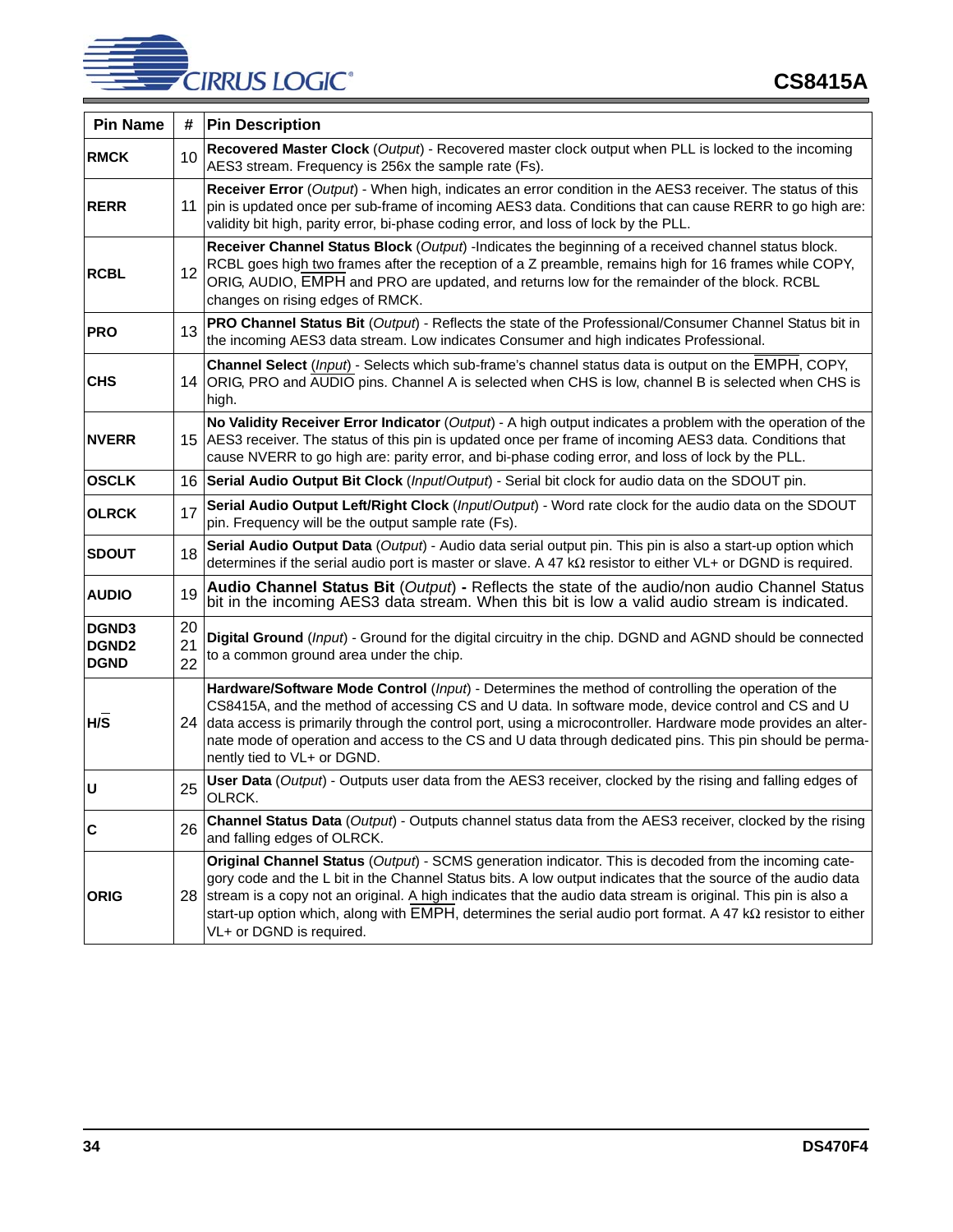

# **12. APPLICATIONS**

# **12.1 Reset, Power Down and Start-Up**

When RST is low, the CS8415A enters a low-power mode and all internal states are reset, including the control port and registers, and the outputs are muted. When RST is high, the control port becomes operational and the desired settings should be loaded into the control registers. Writing a 1 to the RUN bit will then cause the part to leave the low-power state and begin operation. After the PLL has settled, the serial audio outputs will be enabled.

Some options within the CS8415A are controlled by a start-up mechanism. During the reset state, some of the output pins are reconfigured internally to be inputs. Immediately upon exiting the reset state, the level of these pins is sensed. The pins are then switched to be outputs. This mechanism allows output pins to be used to set alternative modes in the CS8415A by connecting a 47 k $\Omega$  resistor to between the pin and either VL+ (HI) or DGND (LO). For each mode, every start-up option select pin MUST have an external pull-up or pull-down resistor. In software mode, the only start-up option pin is EMPH, which is used to set a chip address bit for the control port in I²C mode. The hardware mode uses many start-up options, which are detailed in the hardware definition section at the end of this data sheet.

# **12.2 ID Code and Revision Code**

The CS8415A has a register that contains a 4-bit code to indicate that the addressed device is a CS8415A. This is useful when other CS84xx family members are resident in the same system, allowing common software modules.

The CS8415A 4-bit revision code is also available. This allows the software driver for the CS8415A to identify which revision of the device is in a particular system, and modify its behavior accordingly. To allow for future revisions, it is strongly recommend that the revision code is read into a variable area within the microcontroller, and used wherever appropriate as revision details become known.

# **12.3 Power Supply, Grounding, and PCB Layout**

For most applications, the CS8415A can be operated from a single +5.0 V supply, following normal supply decoupling practices. See [Figure 5](#page-10-0). Note that the I<sup>2</sup>C protocol is supported only in  $VL += 5.0 V$  mode. For applications where the recovered input clock, output on the RMCK pin, is required to be low-jitter, then use a separate, quiet, analog +5.0 V supply for VA+, decoupled to AGND. In addition, a separate region of analog ground plane around the FILT, AGND, VA+, RXP[0:6] and RXN0 pins is recommended.

Extensive use of power and ground planes, ground plane fill in unused areas and surface mount decoupling capacitors are recommended. Decoupling capacitors should be mounted on the same side of the board as the CS8415A to minimize inductance effects, and all decoupling capacitors should be as close to the CS8415A as possible.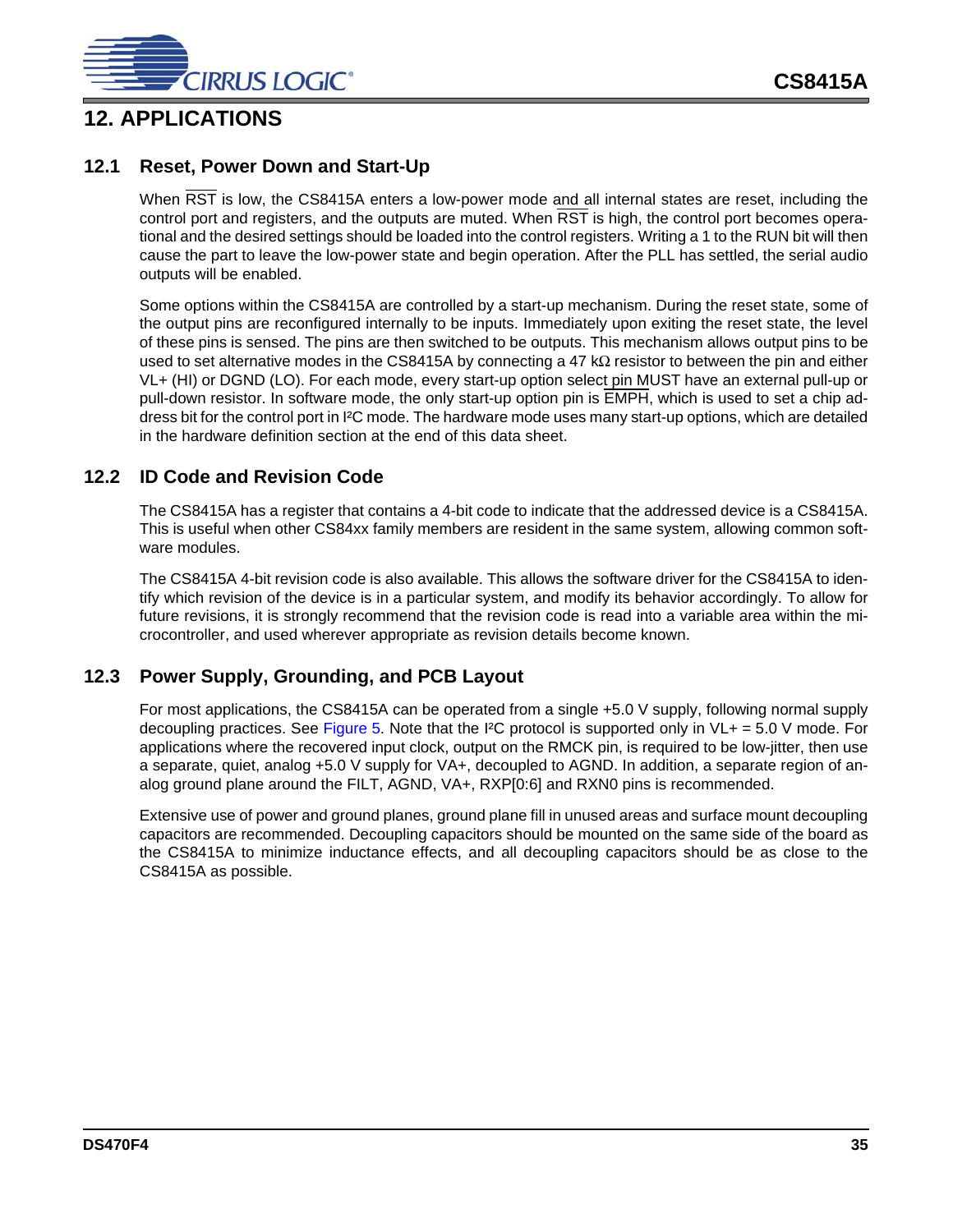

# **13.APPENDIX A: EXTERNAL AES3/SPDIF/IEC60958 RECEIVER COMPONENTS**

# **13.1 AES3 Receiver External Components**

The CS8415A AES3 receiver is designed to accept both the professional and consumer interfaces. The digital audio specifications for professional use call for a balanced receiver, using XLR connectors, with 110  $\Omega$ ±20% impedance. The XLR connector on the receiver should have female pins with a male shell. Since the receiver has a very high input impedance, a 110  $\Omega$  resistor should be placed across the receiver terminals to match the line impedance, as shown in [Figure 11.](#page-36-0) Although transformers are not required by the AES, they are strongly recommended.

If some isolation is desired without the use of transformers, a 0.01  $\mu$ F capacitor should be placed in series with each input pin (RXP0 and RXN0) as shown in [Figure 12.](#page-36-1) However, if a transformer is not used, highfrequency energy could be coupled into the receiver, causing degradation in analog performance.

[Figures 11](#page-36-0) and [12](#page-36-1) show an optional DC blocking capacitor (0.1  $\mu$ F to 0.47  $\mu$ F) in series with the cable input. This improves the robustness of the receiver, preventing the saturation of the transformer, or any DC current flow, if a DC voltage is present on the cable.

In the configuration of systems, it is important to avoid ground loops and DC current flowing down the shield of the cable that could result when boxes with different ground potentials are connected. Generally, it is good practice to ground the shield to the chassis of the transmitting unit, and connect the shield through a capacitor to chassis ground at the receiver. However, in some cases it is advantageous to have the ground of two boxes held to the same potential, and the cable shield might be depended upon to make that electrical connection. Generally, it may be a good idea to provide the option of grounding or capacitively coupling the shield to the chassis.

In the case of the consumer interface, the standards call for an unbalanced circuit having a receiver impedance of 75  $\Omega$  ±5%. The connector for the consumer interface is an RCA phono socket. The receiver circuit for the consumer interface is shown in [Figure 13](#page-36-2). [Figure 14](#page-36-3) shows an implementation of the input S/PDIF multiplexer using the consumer interface.

The circuit shown in [Figure 15](#page-36-4) may be used when external RS422 receivers, optical receivers or other TTL/CMOS logic outputs drive the CS8415A receiver section.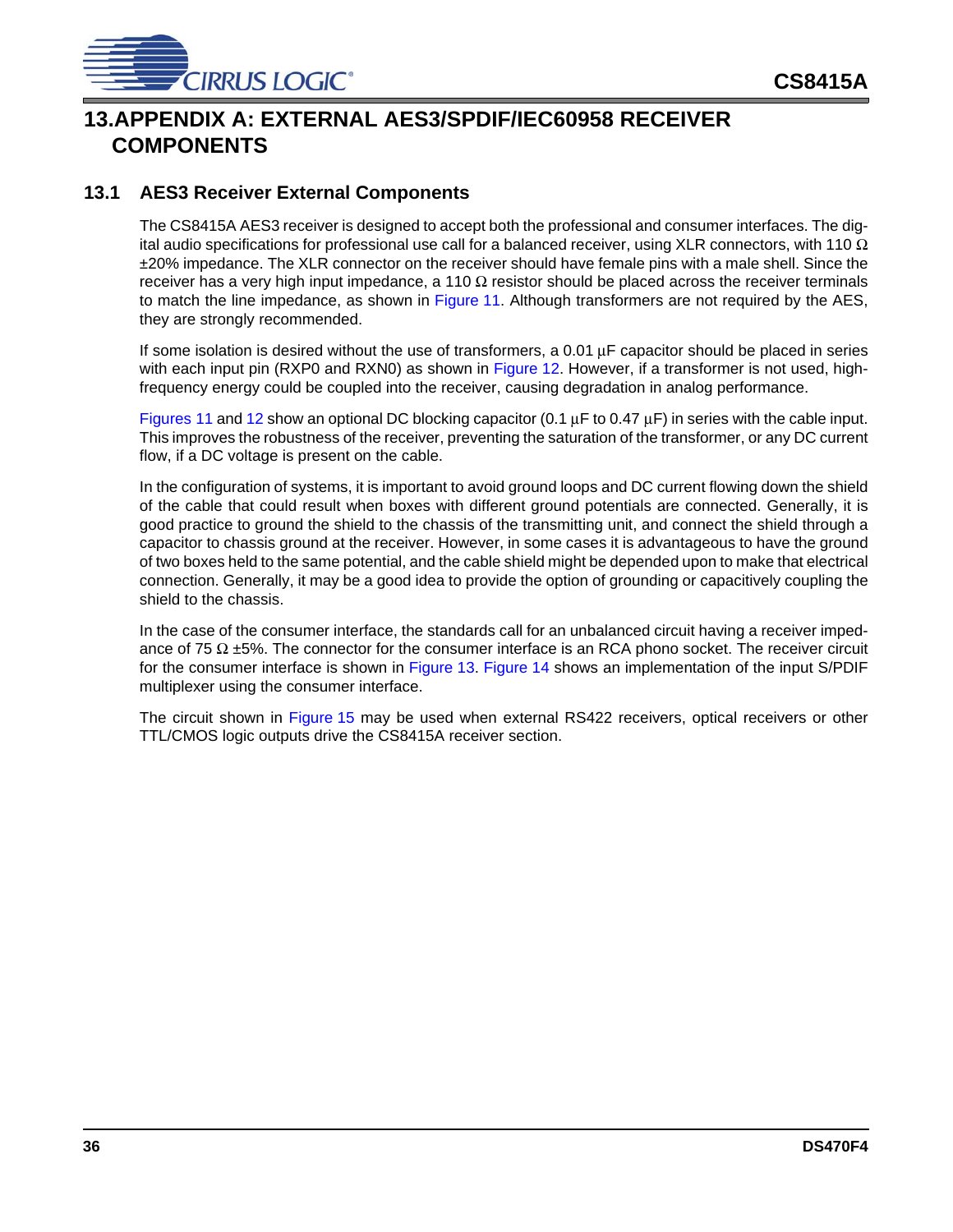

# **13.2 Isolating Transformer Requirements**

Please refer to the application note AN134: *AES and SPDIF Recommended Transformers* for resources on transformer selection.



<span id="page-36-0"></span>

CS8415A XLR  $0.01 \mu F$ \* See Text ┨┠ RXP0 110 Ω Twisted 110 Ω  $0.01 \mu F$ Pair RXN0 1

Figure 11. Professional Input Circuit **Figure 12. Transformerless Professional Input Circuit** 



<span id="page-36-2"></span>

<span id="page-36-1"></span>

<span id="page-36-3"></span>

<span id="page-36-4"></span>

**Figure 15. TTL/CMOS Input Circuit**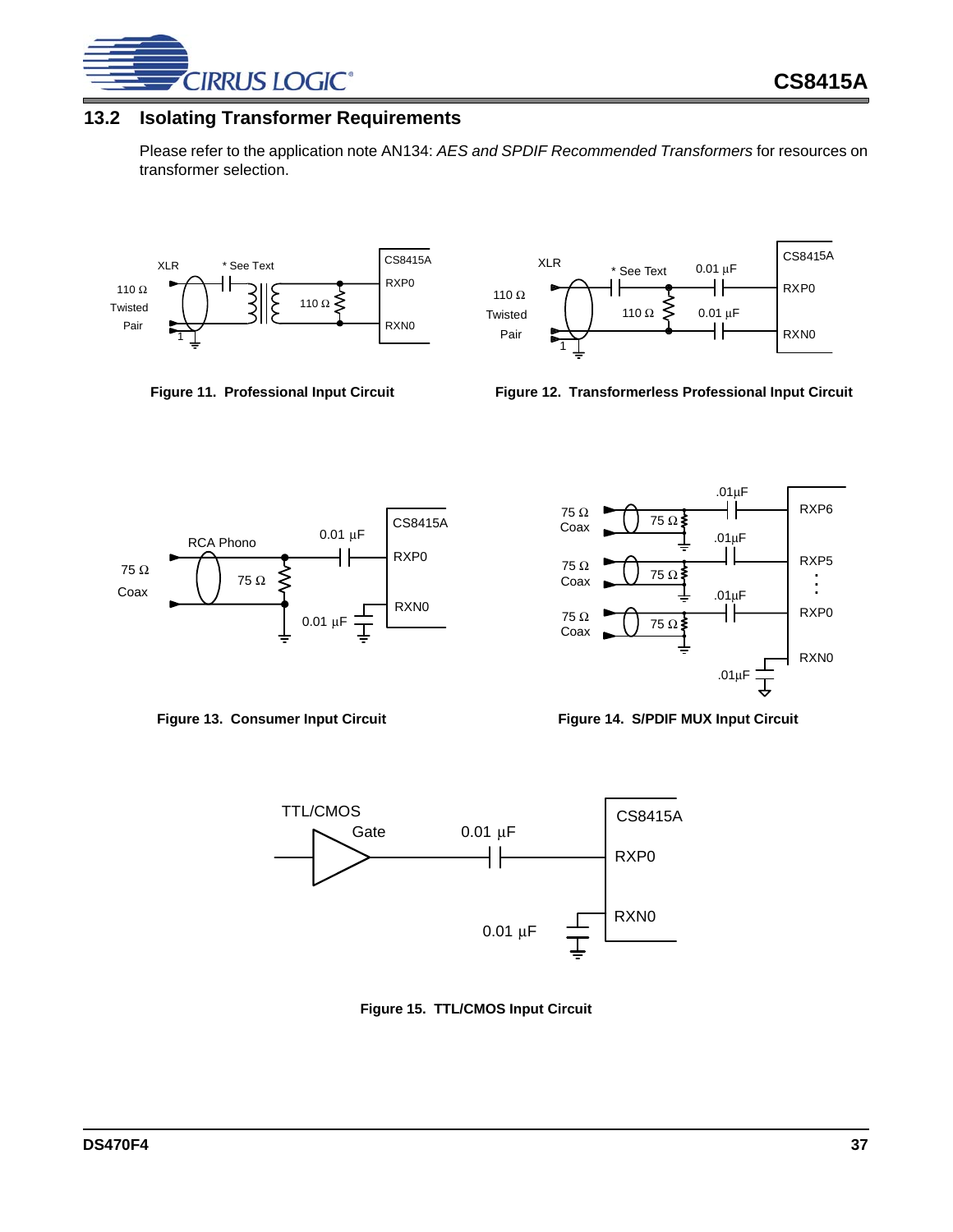

# **14.APPENDIX B: CHANNEL STATUS AND USER DATA BUFFER MANAGEMENT**

# **14.1 AES3 Channel Status (C) Bit Management**

The CS8415A contains sufficient RAM to store a full block of C data for both A and B channels (192 x  $2 =$ 384 bits), and also 384 bits of U information. The user may read from these buffer RAMs through the control port.

The buffering scheme involves 2 block-sized buffers, named D and E, as shown in [Figure 16](#page-37-0). The MSB of each byte represents the first bit in the serial C data stream. For example, the MSB of byte 0 (which is at control port address 20h) is the consumer/professional bit for channel status block A.



<span id="page-37-0"></span>**Figure 16. Channel Status Data Buffer Structure**

The first buffer (D) accepts incoming C data from the AES receiver. The 2nd buffer (E) accepts entire blocks of data from the D buffer. The E buffer is also accessible from the control port, allowing reading of the C data.

## **14.2 Accessing the E Buffer**

The user can monitor the incoming data by reading the E buffer, which is mapped into the register space of the CS8415A, through the control port.

The user can configure the interrupt enable register to cause interrupts to occur whenever D-to-E buffer transfers occur. This allows determination of the allowable time periods to interact with the E buffer.

Also provided is a D-to-E inhibit bit. This may be used whenever "long" control port interactions are occurring.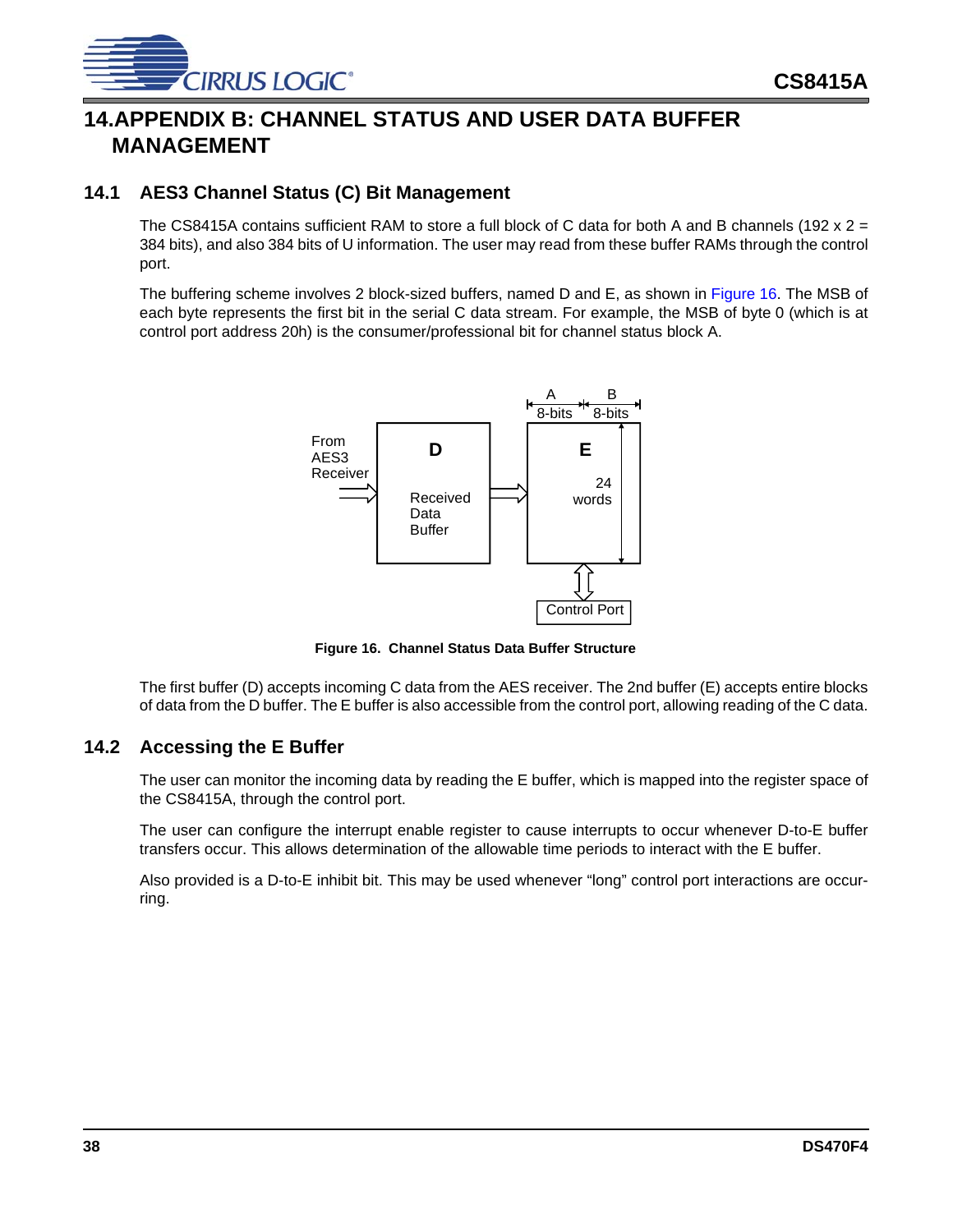

A flowchart for reading the E buffer is shown in [Figure 17](#page-38-0). Since a D-to-E interrupt just occurred after reading, there is a substantial time interval until the next D-to-E transfer (approximately 24 frames worth of time). This is usually plenty of time to access the E data without having to inhibit the next transfer.



<span id="page-38-0"></span>**Figure 17. Flowchart for Reading the E Buffer**

# *14.2.1 Reserving the First 5 Bytes in the E Buffer*

D-to-E buffer transfers periodically overwrite the data stored in the E buffer. The CS8415A has the capability of reserving the first 5 bytes of the E buffer for user writes only. When this capability is in use, internal D-to-E buffer transfers will NOT affect the first 5 bytes of the E buffer. Therefore, the user can set values in these first 5 E bytes once, and the settings will persist until the next user change. This mode is enabled using the Channel Status Data Buffer Control register.

# *14.2.2 Serial Copy Management System (SCMS)*

In software mode, the CS8415A allows read access to all the channel status bits. For consumer mode SCMS compliance, the host microcontroller needs to read and interpret the Category Code, Copy bit and L bit appropriately.

In hardware mode, the SCMS protocol can be followed by either using the COPY and ORIG output pins, or by using the C bit serial output pin. These options are documented in the hardware mode section of this data sheet.

# *14.2.3 Channel Status Data E Buffer Access*

The E buffer is organized as 24 x 16-bit words. For each word the MS Byte is the A channel data, and the LS Byte is the B channel data (see [Figure 16](#page-37-0)).

There are two methods of accessing this memory, known as one byte mode and two byte mode. The desired mode is selected by setting a control register bit.

# *14.2.3.1 One-Byte Mode*

In many applications, the channel status blocks for the A and B channels will be identical. In this situation, if the user reads a byte from one of the channel's blocks, the corresponding byte for the other channel will be the same. One byte mode takes advantage of the often identical nature of A and B channel status data. When reading data in one byte mode, a single byte is returned, which can be from channel A or B data, depending on a register control bit.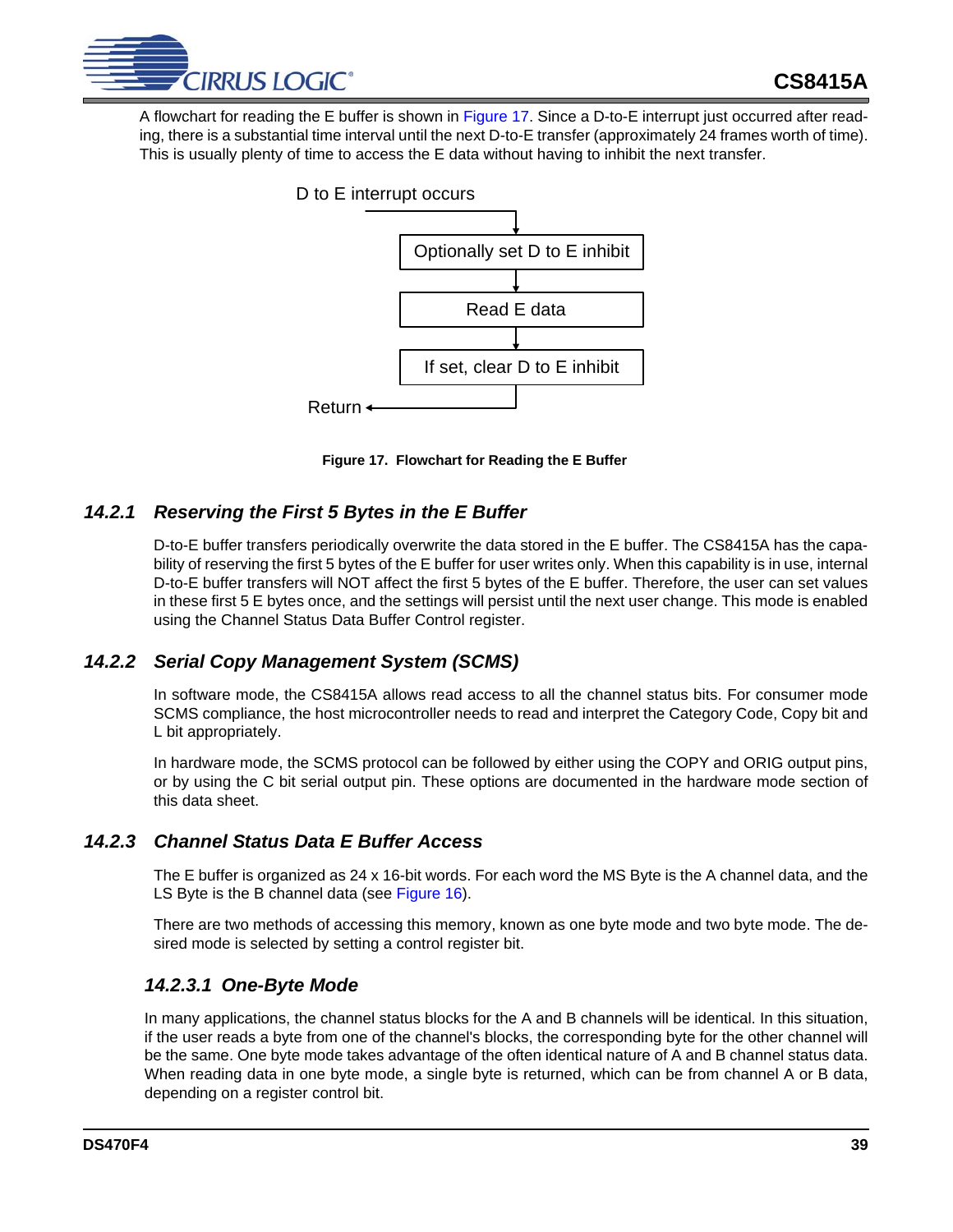

One-byte mode saves the user substantial control port access time, as it effectively accesses 2 bytes worth of information in 1 byte's worth of access time. If the control port's autoincrement addressing is used in combination with this mode, multi-byte accesses such as full-block reads can be done especially efficiently.

# *14.2.3.2 Two-Byte Mode*

There are those applications in which the A and B channel status blocks will not be the same, and the user is interested in accessing both blocks. In these situations, two-byte mode should be used to access the E buffer.

In this mode, a read will cause the CS8415A to output two bytes from its control port. The first byte out will represent the A channel status data, and the 2nd byte will represent the B channel status data.

# **14.3 AES3 User (U) Bit Management**

Entire blocks of U data are buffered using a cascade of 2 block-sized RAMs to perform the buffering. The user has access to the second of these buffers, denoted the E buffer, through the control port. The U buffer access only operates in two-byte mode, since there is no concept of A and B blocks for user data. The arrangement of the data is as followings: Bit15[A7]Bit14[B7]Bit13[A6]Bit12[B6]...Bit1[A0]Bit0[B0]. The arrangement of the data in the each byte is that the MSB is the first received bit and is the first transmitted bit. The first byte read is the first byte received, and the first byte sent is the first byte transmitted. If you read two bytes from the E buffer, you will get the following arrangement: A[7]B[7]A[6]B[6]....A[0]B[0].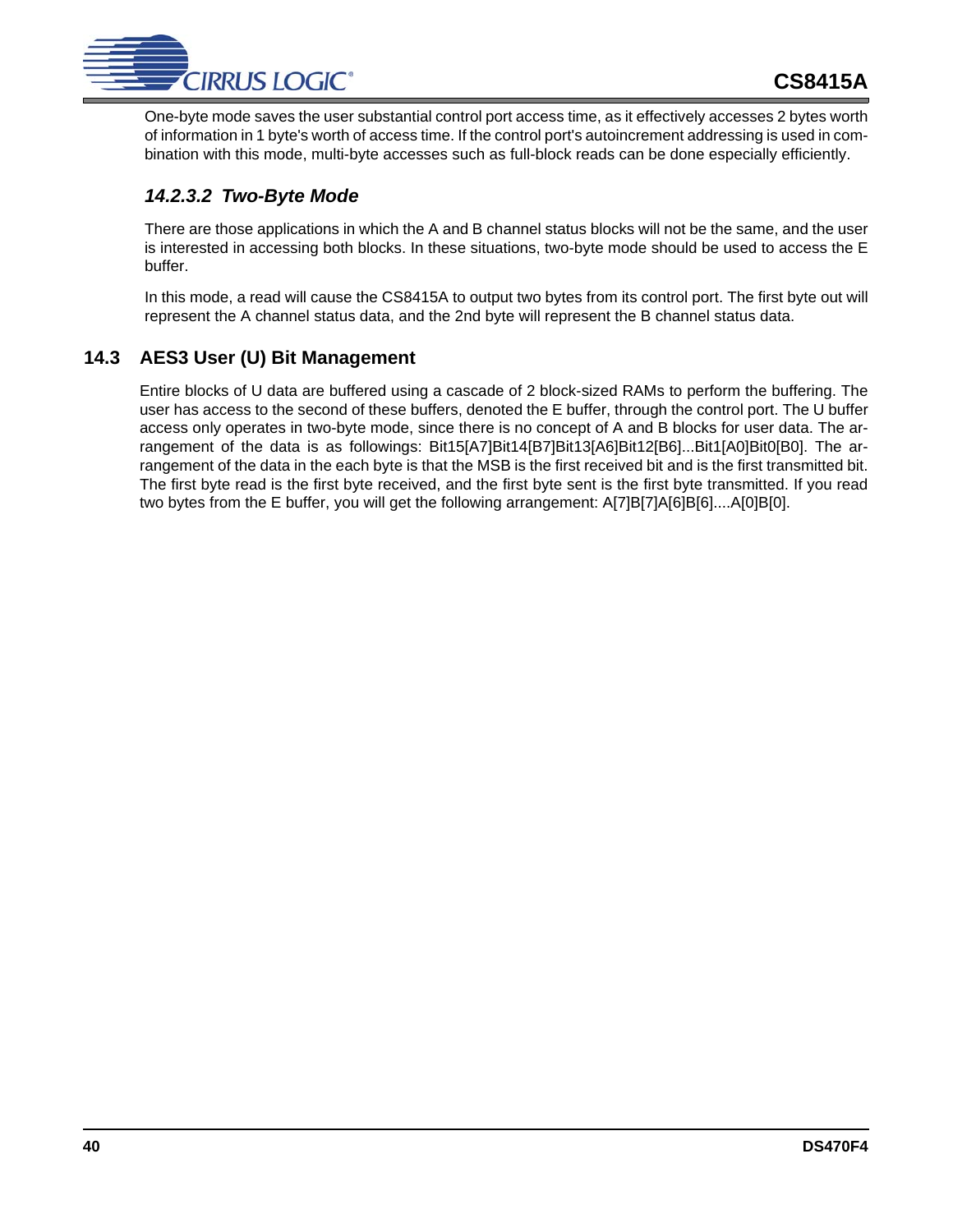

# <span id="page-40-1"></span>**15.APPENDIX C: PLL FILTER**

# **15.1 General**

An on-chip Phase Locked Loop (PLL) is used to recover the clock from the incoming data stream. [Figure 18](#page-40-0) is a simplified diagram of the PLL in these parts. When the PLL is locked to an AES3 input stream, it is updated at each preamble in the AES3 stream. This occurs at twice the sampling frequency,  $F_S$ . When the PLL is locked to ILRCK, it is updated at  $F_S$  so that the duty cycle of the input doesn't affect jitter.

There are some applications where low-jitter in the recovered clock, presented on the RMCK pin, is important. For this reason, the PLL has been designed to have good jitter attenuation characteristics, as shown in [Figure 21,](#page-44-0) [Figure 22,](#page-44-1) [Figure 23](#page-44-2), and [Figure 24](#page-44-3). In addition, the PLL has been designed to only use the preambles of the AES3 stream to provide lock update information to the PLL. This results in the PLL being immune to data-dependent jitter affects because the AES3 preambles do not vary with the data.

The PLL has the ability to lock onto a wide range of input sample rates with no external component changes. If the sample rate of the input subsequently changes, for example in a varispeed application, the PLL will only track up to ±12.5% from the nominal center sample rate. The nominal center sample rate is the sample rate that the PLL first locks onto upon application of an AES3 data stream or after enabling the CS8415A clocks by setting the RUN control bit. If the 12.5% sample rate limit is exceeded, the PLL will return to its wide lock range mode and re-acquire a new nominal center sample rate.



<span id="page-40-0"></span>**Figure 18. PLL Block Diagram**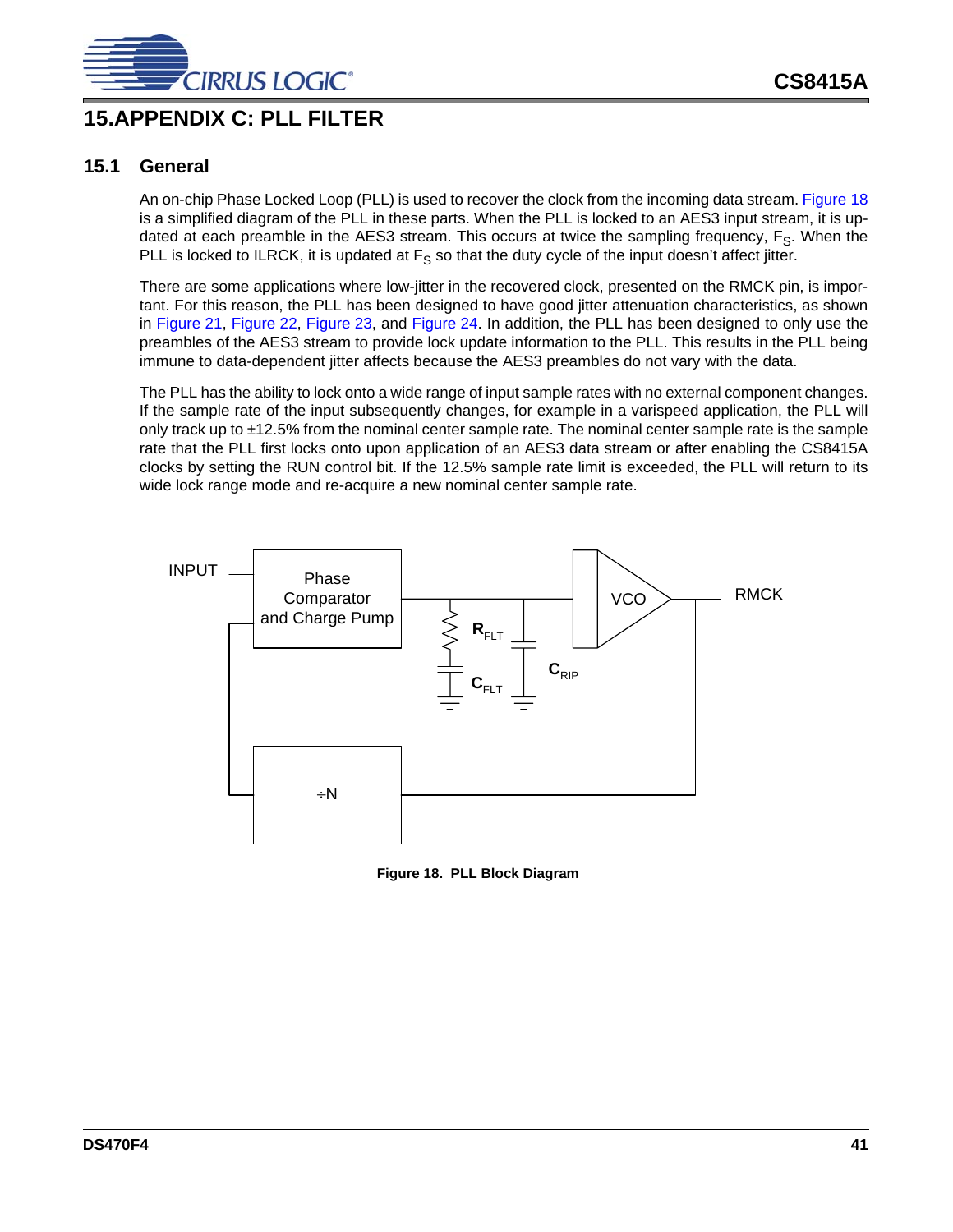

# **15.2 External Filter Components**

## *15.2.1 General*

The PLL behavior is affected by the external filter component values. [Figure 5 on page 11](#page-10-0) shows the recommended configuration of the two capacitors and one resistor that comprise the PLL filter. In [Table 6](#page-42-2), the component values shown have the highest corner frequency jitter attenuation curve, takes the shortest time to lock, and offers the best output jitter performance. The component values shown in [Table 5](#page-42-1) allows the lowest input sample rate to be 8 kHz, and increases the lock time of the PLL. Lock times are worst case for an Fsi transition of 96 kHz.

# *15.2.2 Capacitor Selection*

The type of capacitors used for the PLL filter can have a significant effect on receiver performance. Large or exotic film capacitors are not necessary as their leads and the required longer circuit board traces add undesirable inductance to the circuit. Surface mount ceramic capacitors are a good choice because their own inductance is low, and they can be mounted close to the FILT pin to minimize trace inductance. For  $C_{RIP}$ , a C0G or NPO dielectric is recommended, and for  $C_{FILT}$ , an X7R dielectric is preferred. Avoid capacitors with large temperature coefficients, or capacitors with high dielectric constants, that are sensitive to shock and vibration. These include the Z5U and Y5V dielectrics.

# *15.2.3 Circuit Board Layout*

Board layout and capacitor choice affect each other and determine the performance of the PLL. [Figure](#page-41-0) [19](#page-41-0) contains a suggested layout for the PLL filter components and for bypassing the analog supply voltage. The 0.1 µF bypass capacitor is in a 1206 form factor.  $R_{\text{FILT}}$  and the other three capacitors are in an 0805 form factor. The traces are on the top surface of the board with the IC so that there is no via inductance. The traces themselves are short to minimize the inductance in the filter path. The VA+ and AGND traces extend back to their origin and are shown only in truncated form in the drawing.



<span id="page-41-0"></span>**Figure 19. Recommended Layout Example**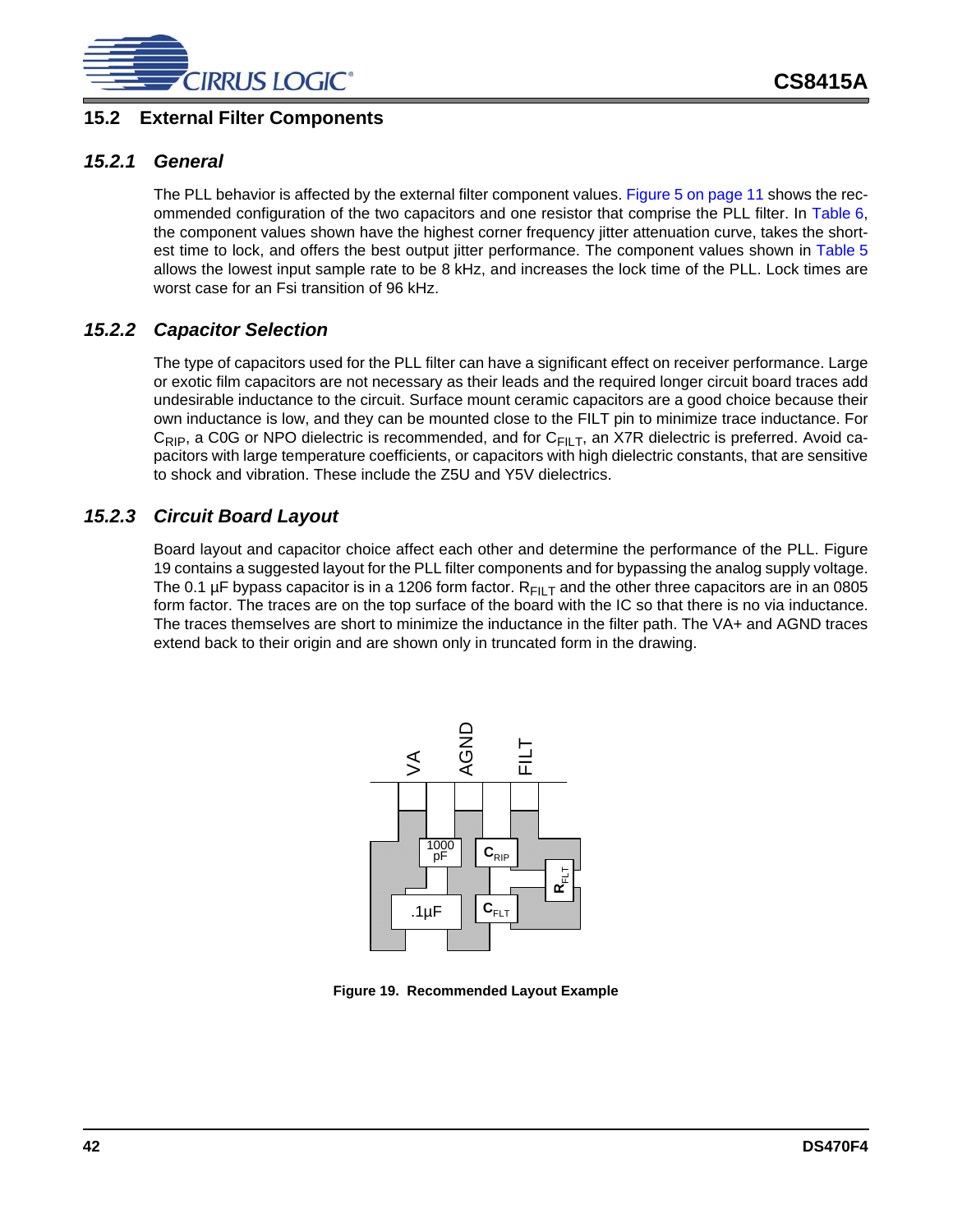

# **15.3 Component Value Selection**

When transitioning from one revision of the part another, component values may need to be changed. While it is mandatory for customers to change the external PLL component values when transitioning from revision A to revision A1 or from revision A to revision A2, customers do not need to change external PLL component values when transitioning from revision A1 to revision A2, unless the part is used in an application that is required to pass the AES3 or IEC60958-4 specification for receiver jitter tolerance (see [Table 6\)](#page-42-2).

# *15.3.1 Identifying the Part Revision*

The first line of the part marking on the package indicates the part number and package type (CS8415Axx). [Table 4](#page-42-0) shows a list of part revisions and their corresponding second line part marking, which indicates what revision the part is.

|                | Pre-October 2002<br>Revision SOIC & TSSOP (10-Digit) | <b>New SOIC</b><br>$(12-Digit)$ | <b>New TSSOP</b><br>$(10-Digit)$ |
|----------------|------------------------------------------------------|---------------------------------|----------------------------------|
|                | Zxxxxxxxxx                                           | ZFBAAXxxxxxx                    | <b>NAAXxxxxxx</b>                |
| A <sub>1</sub> | Rxxxxxxxxx                                           | RFBAA1xxxxxx                    | NAA1xxxxxx                       |
| A2             | N/A                                                  | RFBAA2xxxxxx                    | NAA2xxxxxx                       |

**Table 4. Second Line Part Marking**

# *15.3.2 External Components*

<span id="page-42-0"></span>Shown in [Table 5](#page-42-1) and [Table 6](#page-42-2) are the external PLL component values for each revision. Values listed for the 32 to 96 kHz Fs range will have the highest corner frequency jitter attenuation curve, take the shortest time to lock, and offer the best output jitter performance.

| <b>Revision</b> | $R_{\text{FILT}}$ (k $\Omega$ ) | $C_{\text{FILT}}(\mu F)$ | $C_{\text{RIP}}$ (nF) | <b>PLL Lock Time (ms)</b> |
|-----------------|---------------------------------|--------------------------|-----------------------|---------------------------|
|                 | 0.909                           | 1.8                      | 33                    | 56                        |
| A1              | 0.4                             | 0.47                     |                       | 60                        |
| Α2              | 0.4                             | 0.47                     |                       | 60                        |

| Table 5. Fs = 8 to 96 kHz |  |  |  |  |  |
|---------------------------|--|--|--|--|--|
|---------------------------|--|--|--|--|--|

<span id="page-42-1"></span>

| <b>Revision</b> | $R_{\text{FILT}}$ (kΩ) | $C_{\text{FILT}}(\mu F)$ | $C_{\text{RIP}}$ (nF) | <b>PLL Lock Time (ms)</b> |
|-----------------|------------------------|--------------------------|-----------------------|---------------------------|
| A*              | 3.0                    | 0.047                    | 2.2                   | 35                        |
| $A1*$           | 12                     | 0.1                      | 4.7                   | 35                        |
| A2              | 1.2                    | 0.1                      | 4.7                   | 35                        |
| A2*             | 1.6                    | 0.33                     | 4.7                   | 35                        |

#### **Table 6. Fs = 32 to 96 kHz**

<span id="page-42-2"></span>\* Parts used in applications that are required to pass the AES3 or IEC60958-4 specification for receiver jitter tolerance should use these component values. Please note that the AES3 and IEC60958 specifications do not have allowances for locking to sample rates less than 32 kHz. Also note that many factors can affect jitter performance in a system. Please follow the circuit and layout recommendations outlined previously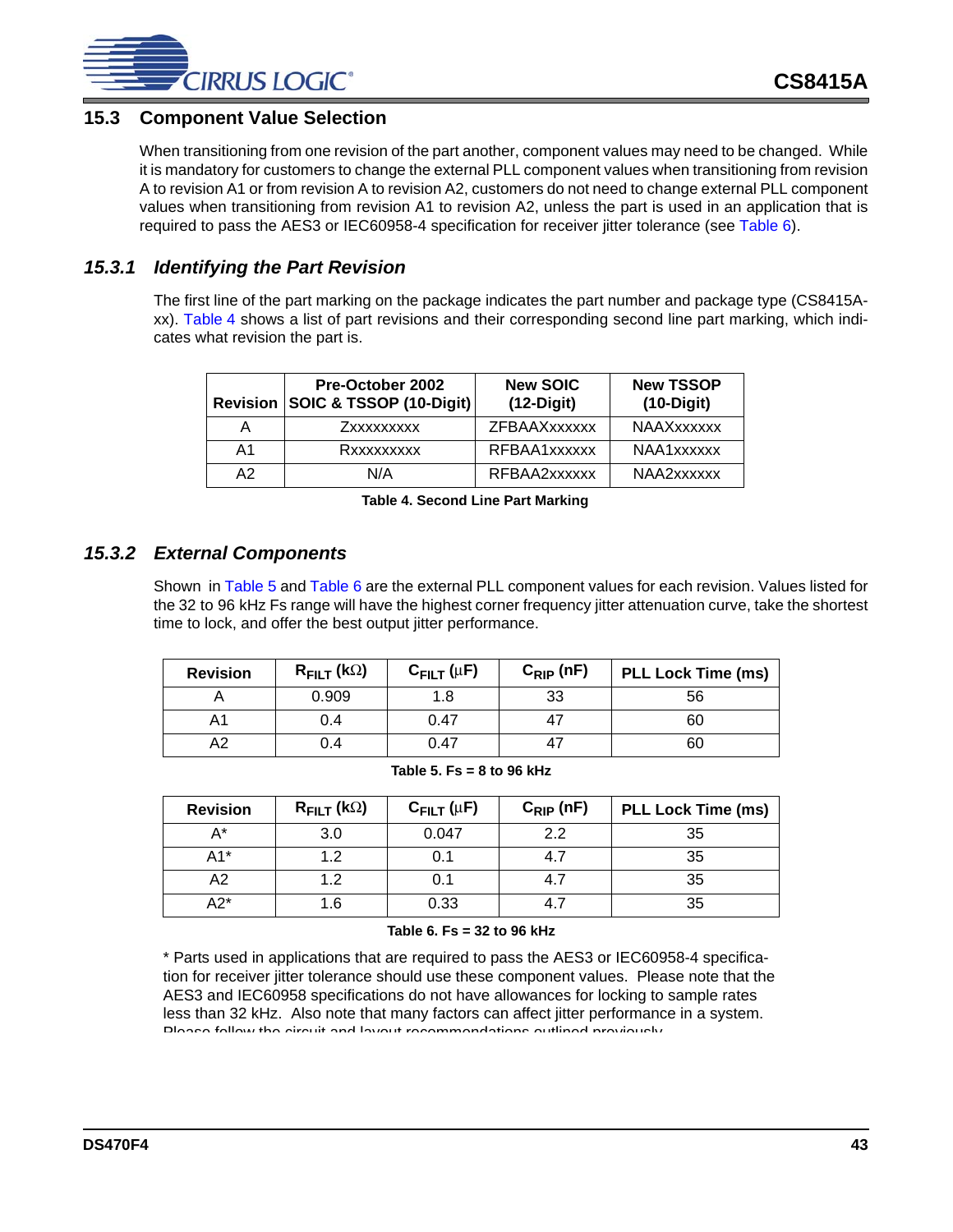

## *15.3.3 Jitter Tolerance*

Shown in [Figure 20](#page-43-0) is the Receiver Jitter Tolerance template as illustrated in the AES3 and IEC60958-4 specification. CS8415A parts used with the appropriate external PLL component values (as noted in [Table 6](#page-42-2)) have been tested to pass this template.



<span id="page-43-0"></span>**Figure 20. Jitter Tolerance Template**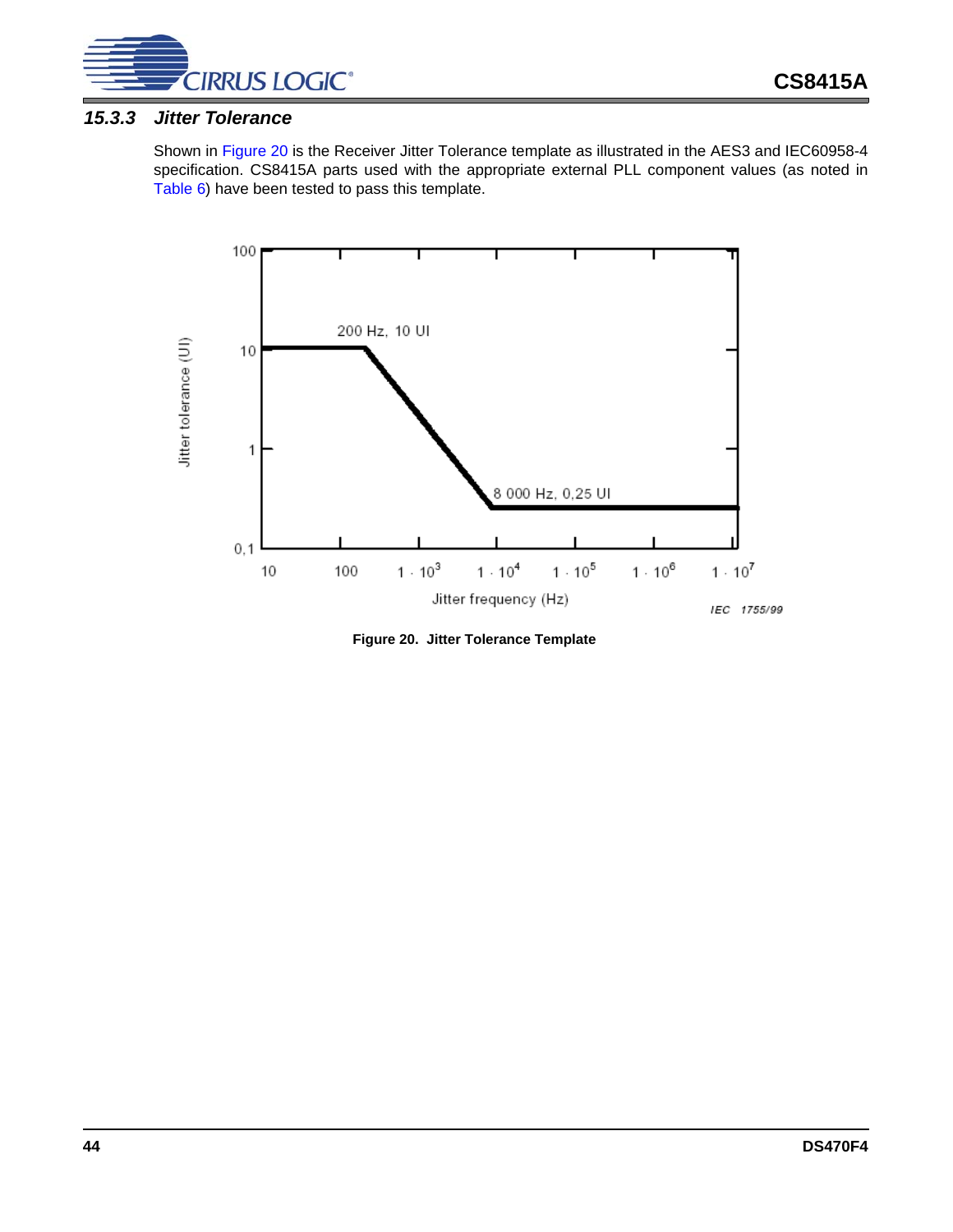

## *15.3.4 Jitter Attenuation*

<span id="page-44-1"></span>Shown in [Figure 21,](#page-44-0) [Figure 22](#page-44-1), [Figure 23](#page-44-2), and [Figure 24](#page-44-3) are jitter attenuation plots for the various revisions of the CS8415A when used with the appropriate external PLL component values (as noted in [Table 6](#page-42-2)). The AES3 and IEC60958-4 specifications do not have allowances for locking to sample rates less than 32 kHz. These specifications state a maximum of 2 dB jitter gain or peaking.

<span id="page-44-3"></span><span id="page-44-2"></span><span id="page-44-0"></span>